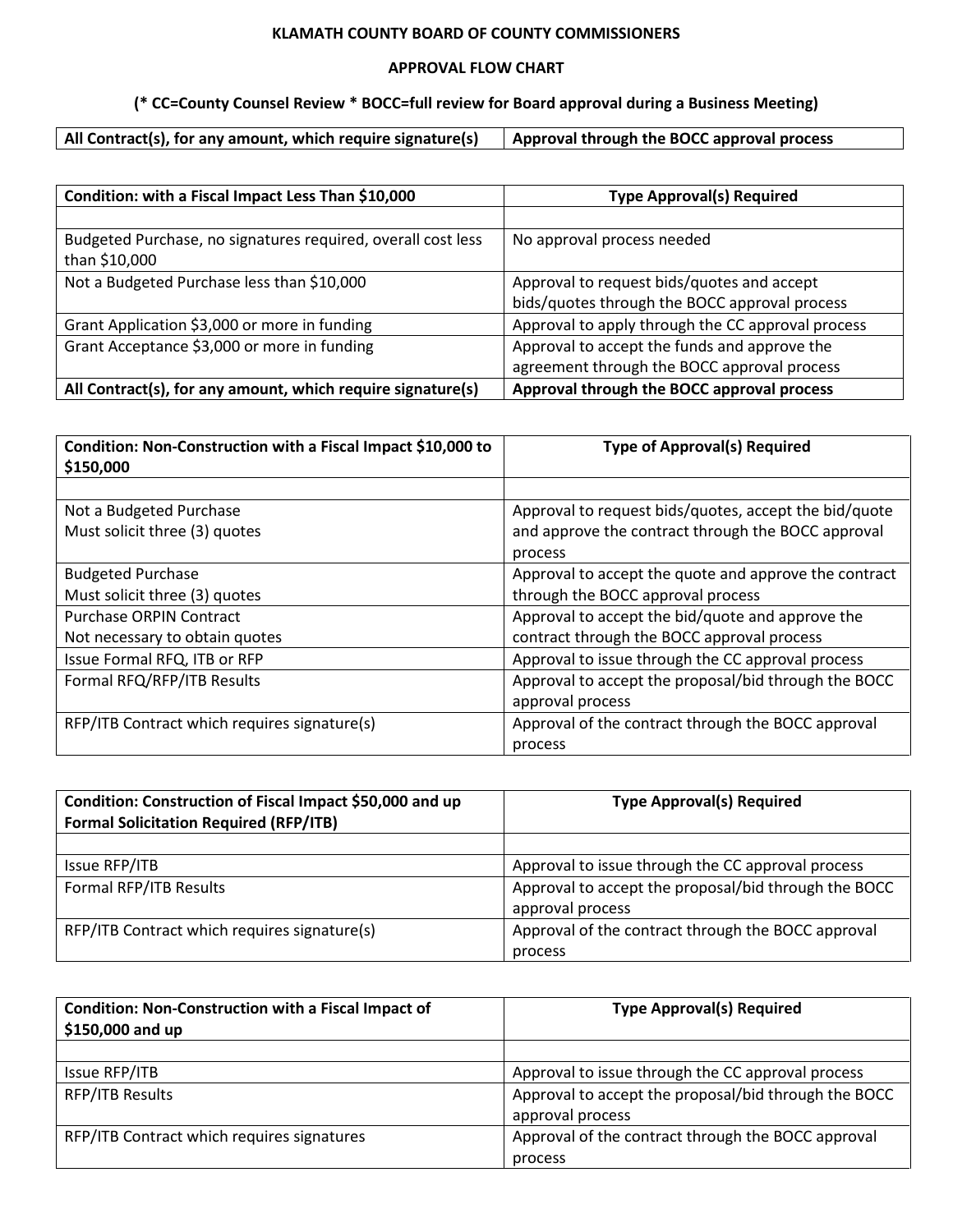# **TABLE OF CONTENTS**

# **CHAPTER 1 PUBLIC CONTRACTS**

| <b>CHAPTER 2 - PROCUREMENT CONTRACTS FOR GOODS AND SERVICES GENERALLY;</b> |  |
|----------------------------------------------------------------------------|--|
|                                                                            |  |
|                                                                            |  |
|                                                                            |  |
| 2.12 Intermediate Procurement Contracts Not Exceeding \$150,0001           |  |
|                                                                            |  |
|                                                                            |  |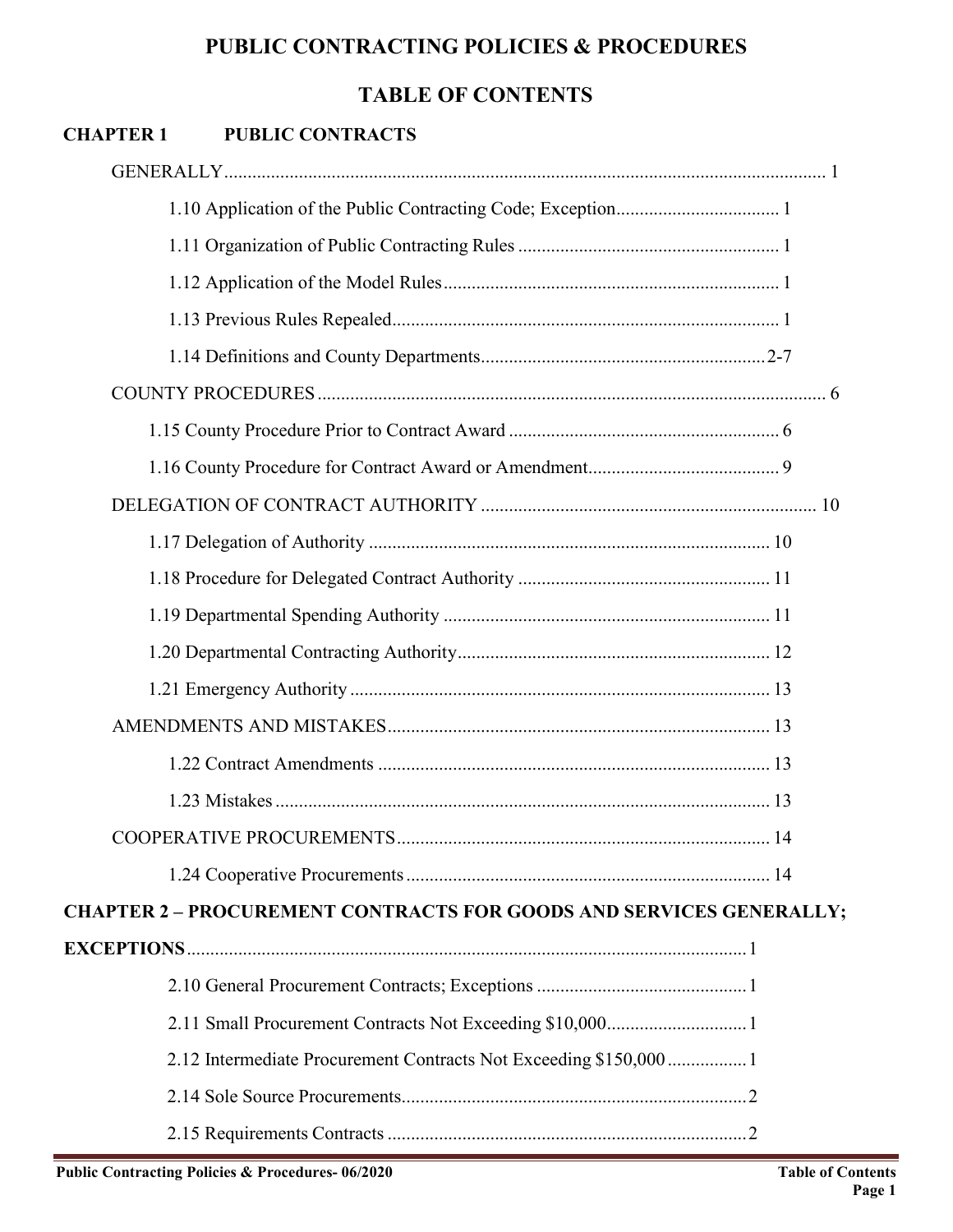# **TABLE OF CONTENTS**

| EXEMPTIONS AND EXCLUSIONS FOR THE PROCUREMENT OF GOODS AND SERVICES |  |
|---------------------------------------------------------------------|--|
|                                                                     |  |
|                                                                     |  |
|                                                                     |  |
|                                                                     |  |
|                                                                     |  |
|                                                                     |  |
|                                                                     |  |
|                                                                     |  |
|                                                                     |  |
|                                                                     |  |
|                                                                     |  |
|                                                                     |  |
|                                                                     |  |
|                                                                     |  |
|                                                                     |  |
| CONTRACTOR SELECTION FOR COMPETITIVE SEALED PROPOSALS 6             |  |
|                                                                     |  |
|                                                                     |  |
|                                                                     |  |
| CONTRACTOR SELECTION FOR COMPETITIVE SEALED BIDDING11               |  |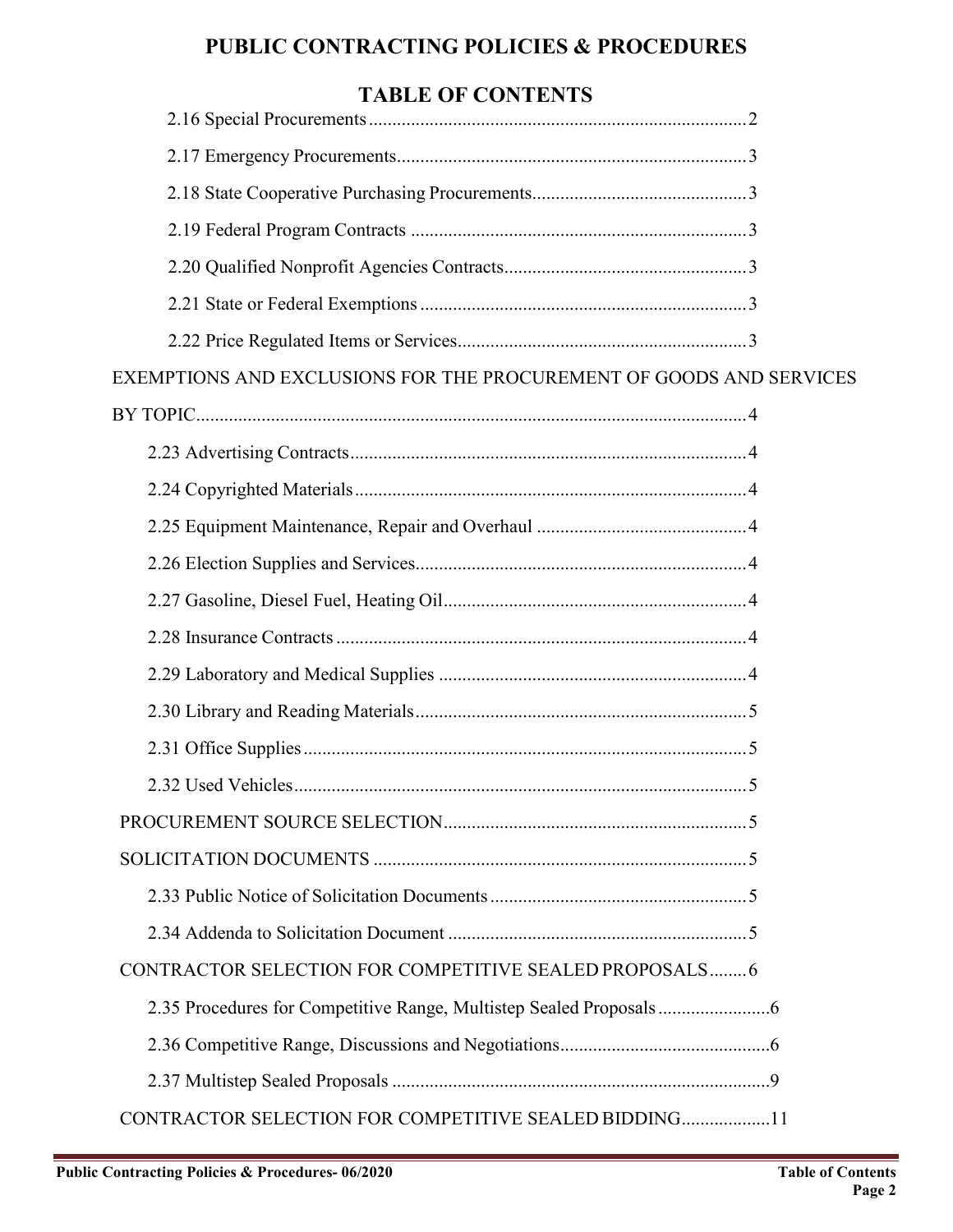# **TABLE OF CONTENTS**

| THEFT OF CONTRIGUE                                                      |  |
|-------------------------------------------------------------------------|--|
|                                                                         |  |
|                                                                         |  |
|                                                                         |  |
|                                                                         |  |
|                                                                         |  |
|                                                                         |  |
|                                                                         |  |
|                                                                         |  |
| <b>CHAPTER 3 - PERSONAL SERVICES CONTRACTS</b>                          |  |
|                                                                         |  |
|                                                                         |  |
|                                                                         |  |
|                                                                         |  |
| 3.12 Competitive Process for Personal Services Contracts; Exceptions  1 |  |
| 3.13 Informal Selection Procedure for Personal Services Contracts  2    |  |
|                                                                         |  |
|                                                                         |  |
| <b>CHAPTER 4 - PUBLIC IMPROVEMENTS</b>                                  |  |
|                                                                         |  |
|                                                                         |  |
|                                                                         |  |
|                                                                         |  |
|                                                                         |  |
|                                                                         |  |
|                                                                         |  |
|                                                                         |  |
|                                                                         |  |
|                                                                         |  |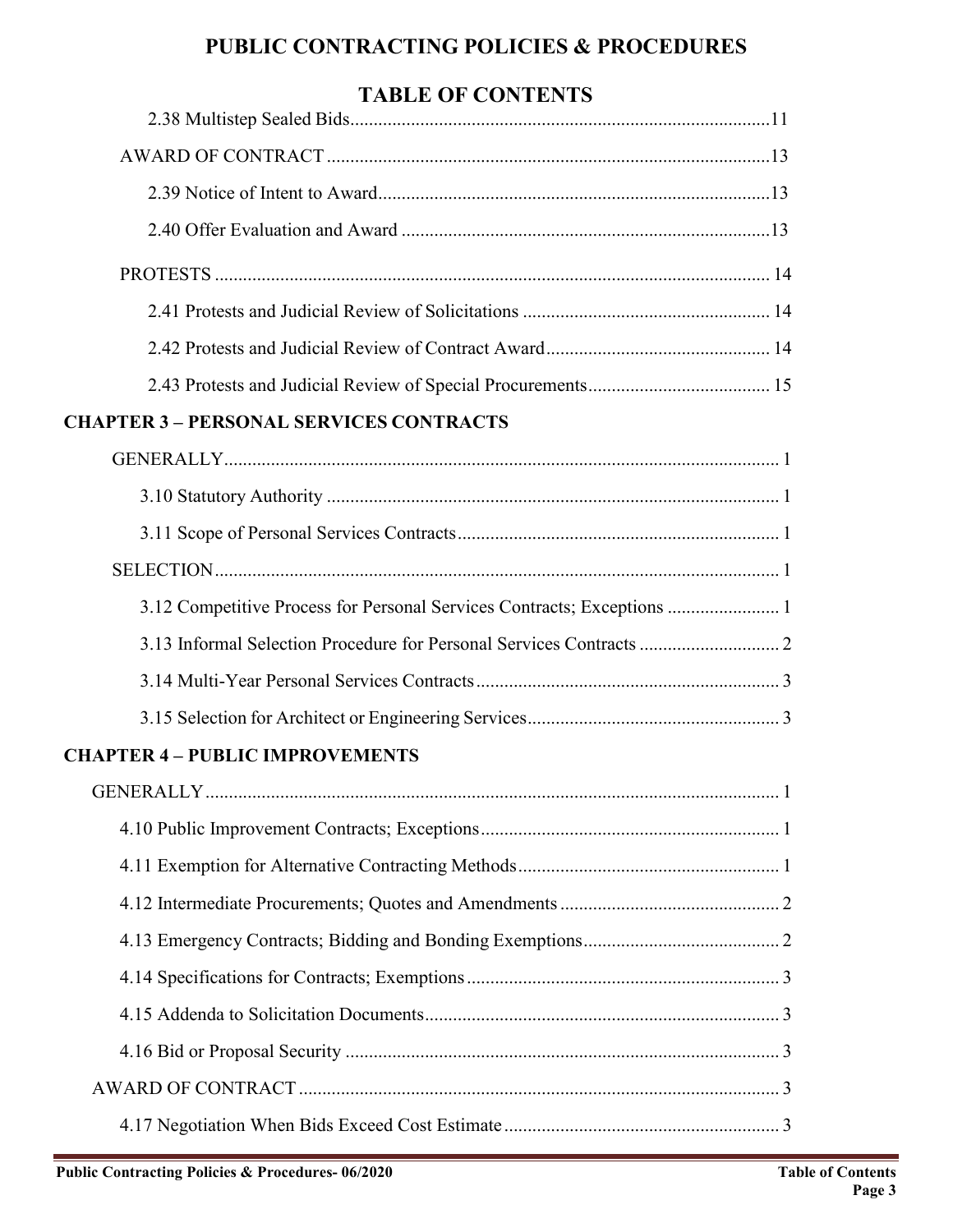# **TABLE OF CONTENTS**

# **CHAPTER 5 – DISPOSAL OF SURPLUS PERSONAL PROPERTY**

# **CHAPTER 6 – CONTRACT PROVISIONS**

| 6.13 Insurance and Indemnity Provisions in Contracts, Grants, and     |  |
|-----------------------------------------------------------------------|--|
|                                                                       |  |
|                                                                       |  |
|                                                                       |  |
|                                                                       |  |
|                                                                       |  |
| ATTACHMENTS: Exhibit A - Exemptions from the Public Contracting Rules |  |

Exhibit B – *Klamath County Contract Insurance Guidelines*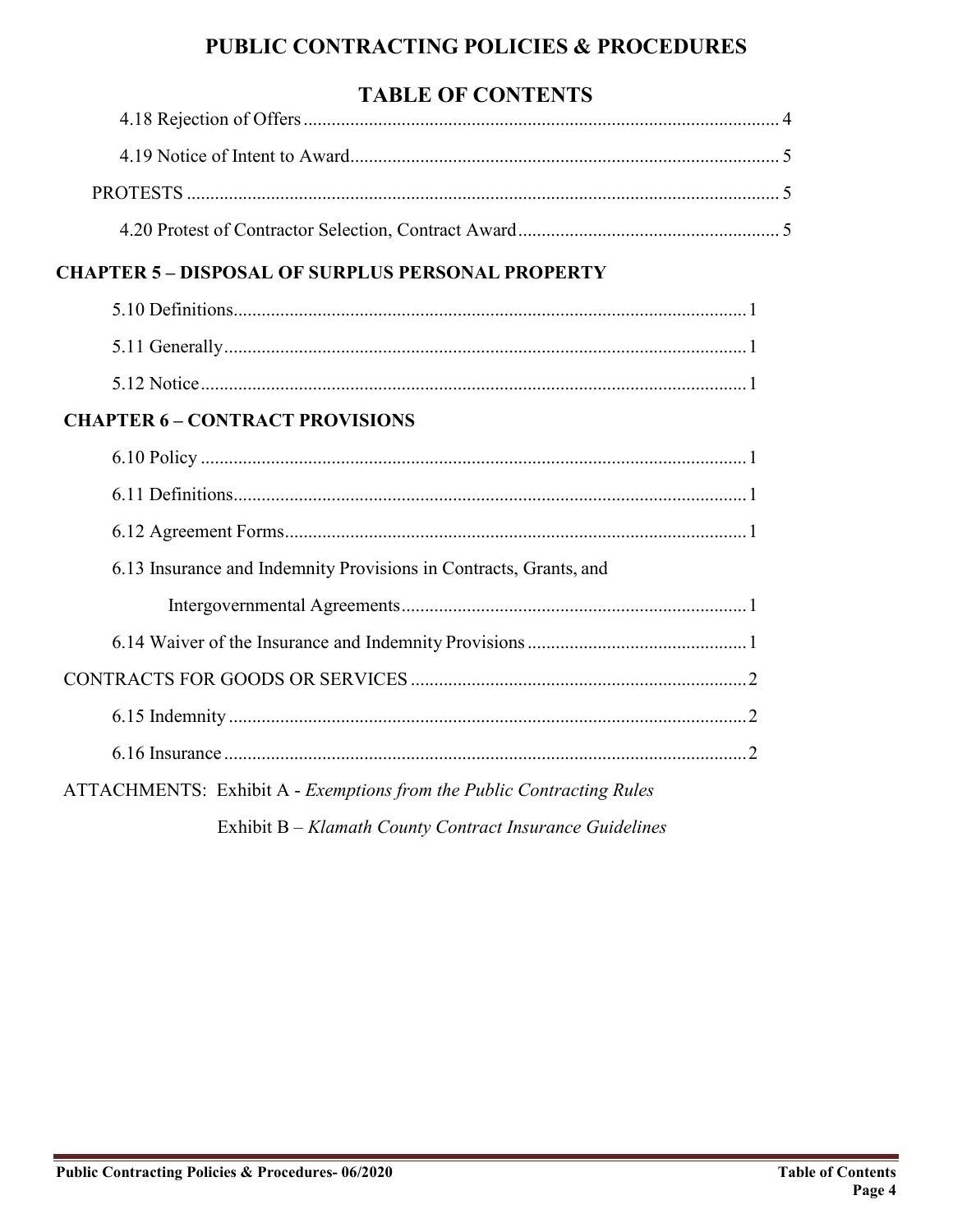## **1.10 Application of the Public Contracting Code; Exceptions**

- (1) Except as set forth in this section, the County shall exercise all rights, powers and authority in accordance with the Public Contracting Code.
- (2) Nothing stated in this Chapter shall be construed contrary to the Public Contracting Code.
- (3) The Public Contracting Code does not apply to the Contracts or the classes of Contracts described in ORS 279A.025(2), which are as follows:
	- (a) Contracts between the County or between public agencies and the federal government;
	- (b) Insurance and service Contracts as provided for under ORS 414.115, 414.125, 414.135 and 414.145 for purposes of source selection;
	- (c) Contracts for professional or expert witnesses or consultants to provide services or testimony relating to existing or potential litigation or legal matters in which the County is or may become interested;
	- (d) Acquisitions or disposals of real property or interest in real property;
	- (e) Sole-source expenditures when rates are set by law or ordinance for purposes of source selection;
	- (f) Contracts for the procurement or distribution of textbooks;
	- (g) Procurements by the County from an Oregon Corrections Enterprises program;
	- (h) Contracts for employee benefit plans as provided in ORS 243.860 to ORS 243.886; or
	- (i) Any other public contracting of a public body specifically exempted from the Code by another provision of law.
- (4) When federal funds are involved, applicable federal statutes and regulations take precedence over the rules in Chapters ORS 279A, 279B, and ORS 279C.005 through 279C.670, except as expressly provided in ORS 279C.800 through 279C.870.

### **1.11 Organization of Public Contracting Rules**

- (1) Public Contracting involving the procurement of Goods and Services is subject to this Chapter and Chapter 2.
- (2) Public Contracting involving Personal/Professional Services Contracts is subject to this Chapter and Chapter 3.
- (3) Public Contracting involving Public Improvements is subject to this Chapter and Chapter 4.
- (4) Disposal of surplus personal property is subject to Chapter 5.

### **1.12 Application of the Model Rules**

Unless otherwise stated, the Model Rules promulgated by the Attorney General in Oregon Administrative Rule Chapter 137, Divisions 46, 47, 48, and 49 are not adopted as rules for Klamath County.

### **1.13 Previous Rules Repealed**

All previous orders, resolutions, and policies adopted by Klamath County relating to public contracting are repealed and shall have no effect.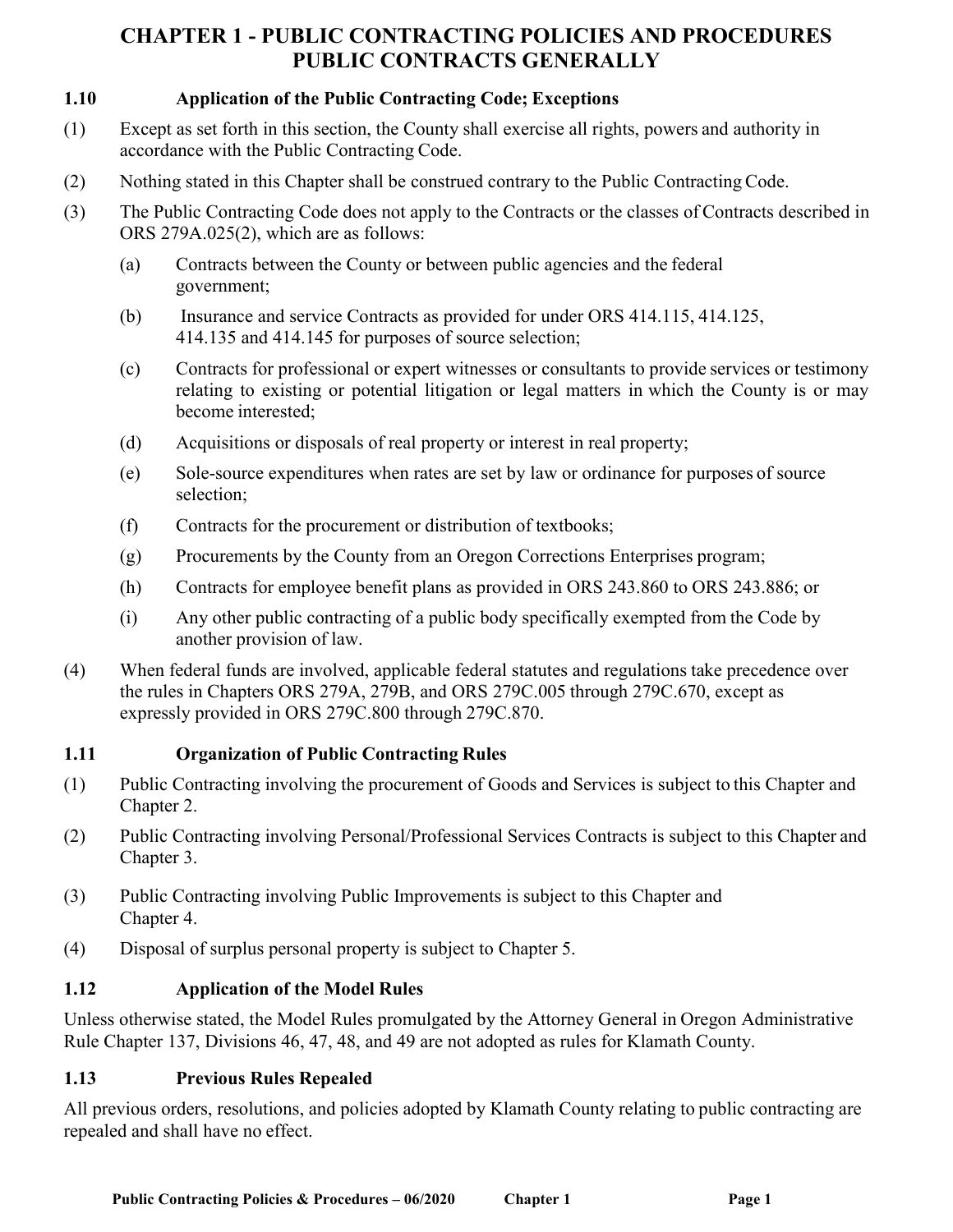## **1.14 Definitions**

Unless the context of a specifically applicable definition in the Code requires otherwise, capitalized terms used in these Rules will have the meaning set forth and if not defined, the meaning set forth in the Code. The following terms, when capitalized in these Rules, shall have the meaning set forth below:

- (1) "**Addenda**" means an addition or deletion to, a material change in, or general interest explanation of a Solicitation Document.
- (2) "**Affected Person**" or "**Affected Offeror**" means a Person whose ability to participate in a Procurement is adversely affected by a County decision.
- (3) "**Alternative Contracting Methods**" means techniques for obtaining Public Improvement Contracts, utilizing processes other than the traditional method of Design- Bid-Build, with Award based solely on price. In industry practice, such methods commonly include variations of Design-Build contracting, CM/GC forms of contracting and ESPCs, general "performance contracting" and "cost plus time" contracting.
- (4) "**Amendment**" means a written modification to the terms and conditions of a Contract, other than by Changes to the Work, within the general scope of the original Procurement that requires mutual agreement between the County and the Contractor.
- (5) "**Award**" means, as the context requires, either the act or occurrence of the County's identification of the Person with whom the County will enter into a Contract following the resolution of any protest of the County's selection of that Person, and the completion of all Contract negotiations.
- (6) "**Bid**" means a response to an Invitation to Bid.
- (7) "**Board**" means the Klamath County Board of Commissioners which act as the local Contract Review Board.
- (8) "**Catalog of Federal Domestic Assistance Number**" or "**CFDA Number**" meansthe number that is assigned by federal government when federal funds are directly or indirectly distributed to the County for domestic assistance programs.
- (9) **"Change orders"** mean changes in the scope of work agreed to by the pubic body, contractor, and architect or engineer. A change order is work that is added to or deleted from the original scope of work of an existing contract.
- (10) "**Competitive Sealed Bidding (ITB)**" means the solicitation by the County of competitive Bids which follow the formal process for advertising, bid and bid opening set forth in ORS 279B.055 for Goods and Services and ORS 279C.360 to ORS 279C.395 for Public Improvements. When utilizing the Invitation to Bid process, award must be given to the lowest responsible bidder. Bids may not be evaluated for experience, specific expertise, availability, project understanding, Contractor capacity and similar factors.
- (11) "**Closing**" means the date and time announced in a Solicitation Document as the deadline for submitting Offers.
- (12) "**Code**" means the Public Contracting Code in ORS Chapters 279A, 279B, and 279C.
- (13) "**Competitive Sealed Proposals (RFP)**" means the solicitation by the County of competitive Proposals which follow the formal process of advertising and evaluation set forth in ORS 279B.060 for Goods and Services and in ORS 279C.400 through ORS 279C.410 for Public Improvements. When utilizing the Request for Proposals, the proposal may be evaluated with a combination of price, experience, specific expertise, availability, project understanding, Contractor capacity and similar factors. A review committee must be used when evaluating the RFP.
- (14) "**Competitive Process**" means the procurement by Competitive Sealed Bidding, Competitive Sealed Proposals, or Quotes when permitted by these Rules.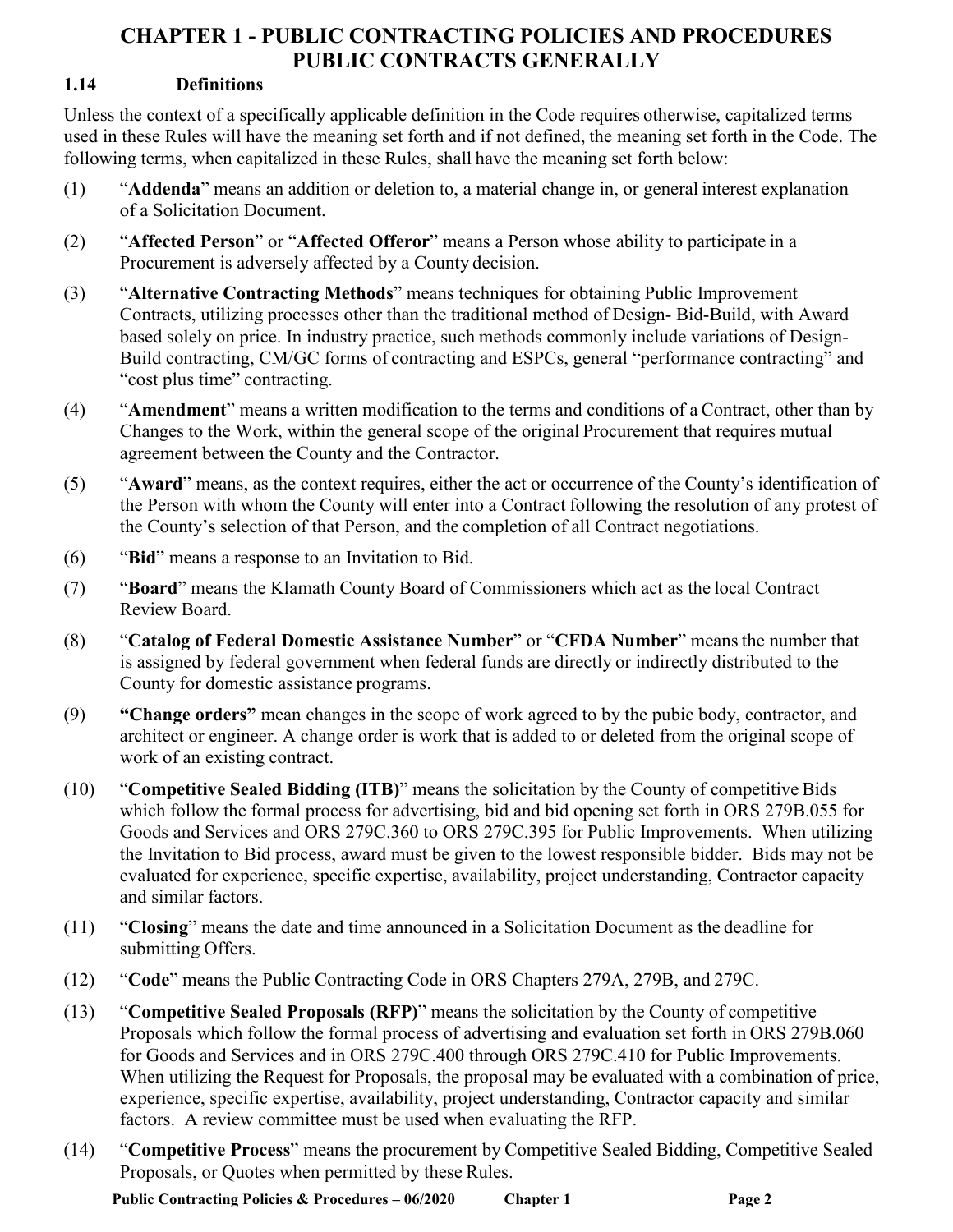- (15) "**Competitive Range**" means the Proposers with whom the County will conduct discussions or negotiations if the County intends to conduct discussions or negotiations.
- (16) "**Consent Calendar**" Items to be approved by the Board that are submitted for ratification or items that are not expected to be substantially opposed, and are therefore scheduled for a vote without debate.
- (17) "**Contract**" means a "Public Contract," as defined in ORS 279A.010.
- (18) "**Contract Price**" means, as the context requires, (i) the maximum payments that the County will make under a Contract, including bonuses, incentives and contingency amounts, if the Contractor fully performs under the Contract, (ii) the maximum not-to- exceed amount of payments specified in the Contract, or (iii) the unit prices for Goods or Services or Personal Services set forth in the Contract.
- (19) "**Contractor**" means the Person with whom the County enters into a Contract
- (20) "**Department Head**" means the appointed head of a County department or office, or their Designee, or the person appointed to fill a vacancy in such a position, but does not include Commissioners.
- (21) "**Elected Official**" means the elected head of a County office or the person appointed to fill a vacancy in such a position, but does not include Commissioners.
- (22) "**Emergency**" means circumstances that:
	- (A) Could not have been reasonably foreseen;
	- (B) Create a substantial risk of loss, damage or interruption of services or a substantial threat to property, public health, welfare or safety; and
	- (C) Require prompt execution of a contract to remedy the condition.
- (23) "**Goods and Services**" has the meaning set forth in ORS 279A.010(1)(i)&(kk).
- (24) (A) "**Grant**" means:
	- (i) An agreement under which the County receives moneys, property or other assistance, including but not limited to federal assistance that is characterized as a grant by federal law or regulations, loans, loan guarantees, credit enhancements, gifts, bequests, commodities or other assets from a grantor for the purpose of supporting or stimulating a program or activity of the County and in which no substantial involvement by the grantor is anticipated in the program or activity other than involvement associated with monitoring compliance with the grant conditions; or
	- (ii) An agreement under which the County provides moneys, property or other assistance, including but not limited to federal assistance that is characterized as a grant by federal law or regulations, loans, loan guarantees, credit enhancements, gifts, bequests, commodities or other assets, to a recipient for the purpose of supporting or stimulating a program or activity of the recipient and in which no substantial involvement by the County is anticipated in the program or activity other than involvement associated with monitoring compliance with the grant conditions.
	- (B) "**Grant**" does not include a public Contract for a Public Improvement, for Public Works, as defined in ORS 279C.800, or for emergency work, minor alterations or ordinary repair or maintenance necessary to preserve a public improvement, when under the public Contract the County pays, in consideration for contract performance intended to realize or to support the realization of the purposes for which grant funds were provided to the contracting agency, moneys that the County has received under a grant.
- (25) "**Invitation to Bid**" or "**ITB**" means all documents used for soliciting Bids in accordance with either ORS 279B.055, or ORS 279C.335.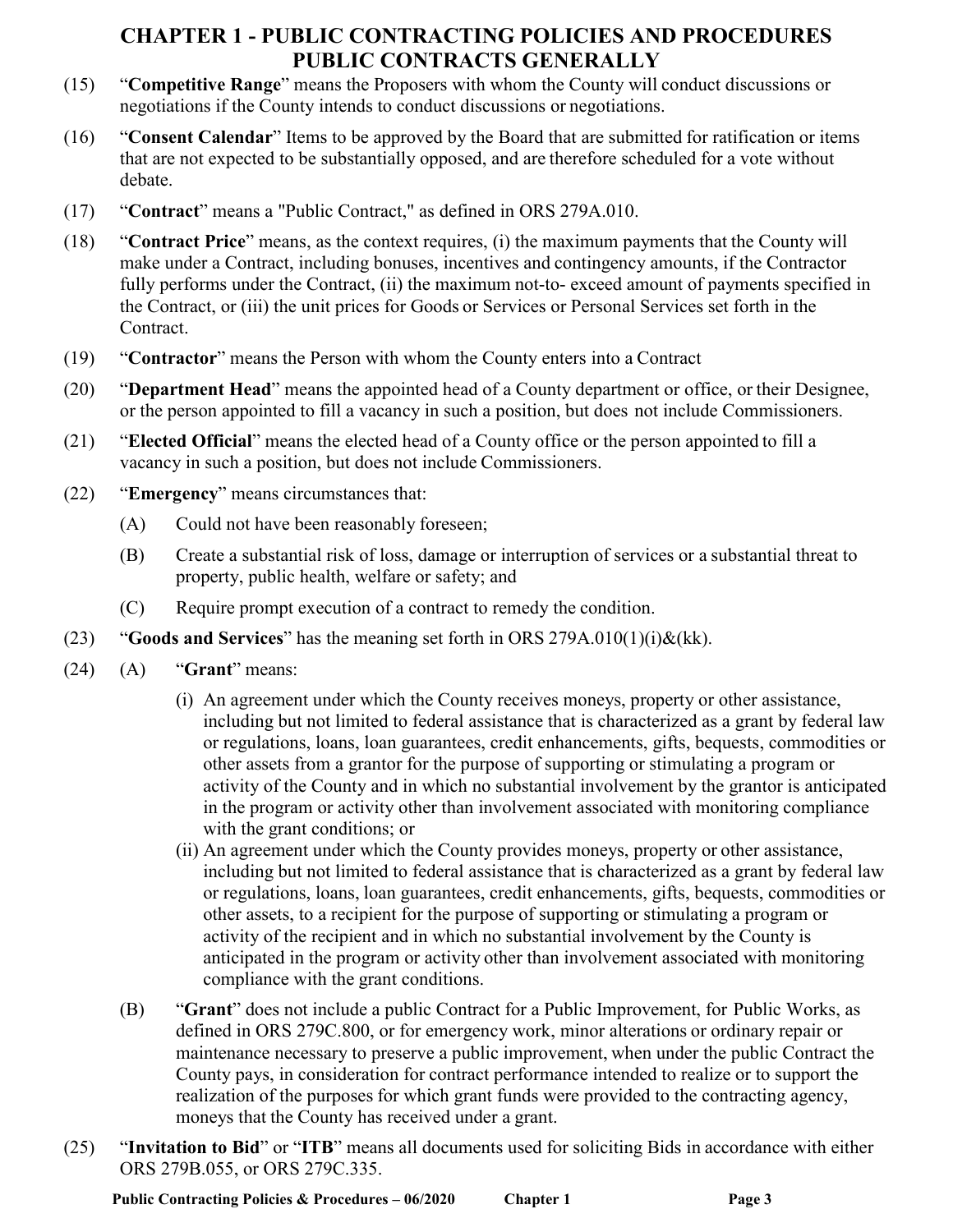- (26) "**Lowest responsible bidder**" means the lowest bidder who:
	- (A) Has substantially complied with all prescribed public contracting procedures and requirements;
	- (B) Has met the standards of responsibility as set forth in ORS 279B.110 or 279C.375;
	- (C) Has not been debarred or disqualified by the County under ORS 279B.130 or 279C.440; and
	- (D) If the advertised contract is a Public Improvement Contract, is not on the list created by the Construction Contractors Board under ORS 701.227.
- (27) "**Offeror**" means a Person who submits an Offer. An offer can be either a Bid or a Proposal.
- (28) "**Opening**" means the date, time and place announced in the Solicitation Document for the public opening of Written Sealed Offers.
- (29) "**Multistep Sealed Bids**" is a phased process that seeks necessary information or unpriced technical Bids in the initial phase and regular competitive sealed bidding, inviting Bidders who submitted technically eligible Bids in the initial phase to submit competitive sealed price bids on the technical bids in the final phase. The contract shall be awarded to the lowest responsible bidder.
- (30) "**Multistep Sealed Proposals**" means a phased Procurement process that seeks necessary information or un-priced technical Proposals in the initial phase and invites Proposers who submitted technically qualified Proposals in the initial phase to submit competitive sealed price Proposals on the technical Proposers in the final phase. The Contract shall be awarded to the Responsible Proposer submitting the most Advantageous Proposal in accordance with the terms of the Solicitation Document applicable to the final phase.
- (31) "**Personal/Professional Services Contract**" means a Contract, or member of a class of Contracts, whose primary purpose is to acquire specialized skills, knowledge and resources in the application of technical or scientific expertise, or the exercise of professional, artistic or management discretion or judgment, including, without limitation, a Contract for the services of an accountant, physician or dentist, educator, information technology or other consultant, broadcaster or artist (including a photographer, filmmaker, painter, weaver or sculptor), as more specifically defined in Chapter 3, Section 3.210.
- (32) "**Procurement**" means the act of purchasing, leasing, renting or otherwise acquiring goods or services. "Procurement" includes each function and procedure undertaken or required to be undertaken by a contracting agency to enter into a public contract, administer a public contract and obtain the performance of a public contract under the Public Contracting Code.
- (33) "**Proposer**" means a person that submits a Proposal in response to a Request for Proposals.
- (34) "**Proposal**" means a response to a Request for Proposals.
- (35) "**Public Improvement**" means a project for construction, reconstruction or major renovation on real property by or for the County. "Public improvement" does not include:
	- (A) Projects for which no funds of a contracting agency are directly or indirectly used, except for participation that is incidental or related primarily to project design or inspection; or
	- (B) Emergency work, minor alteration, ordinary repair or maintenance necessary to preserve a public improvement.
- (36) "**Public Works**" includes, but is not limited to, roads, highways, buildings, structures and improvements of all types, the construction, reconstruction, major renovation or painting of which is carried on or contracted for by any public agency to serve the public interest but does not include the reconstruction or renovation of privately owned property that is leased by a public agency.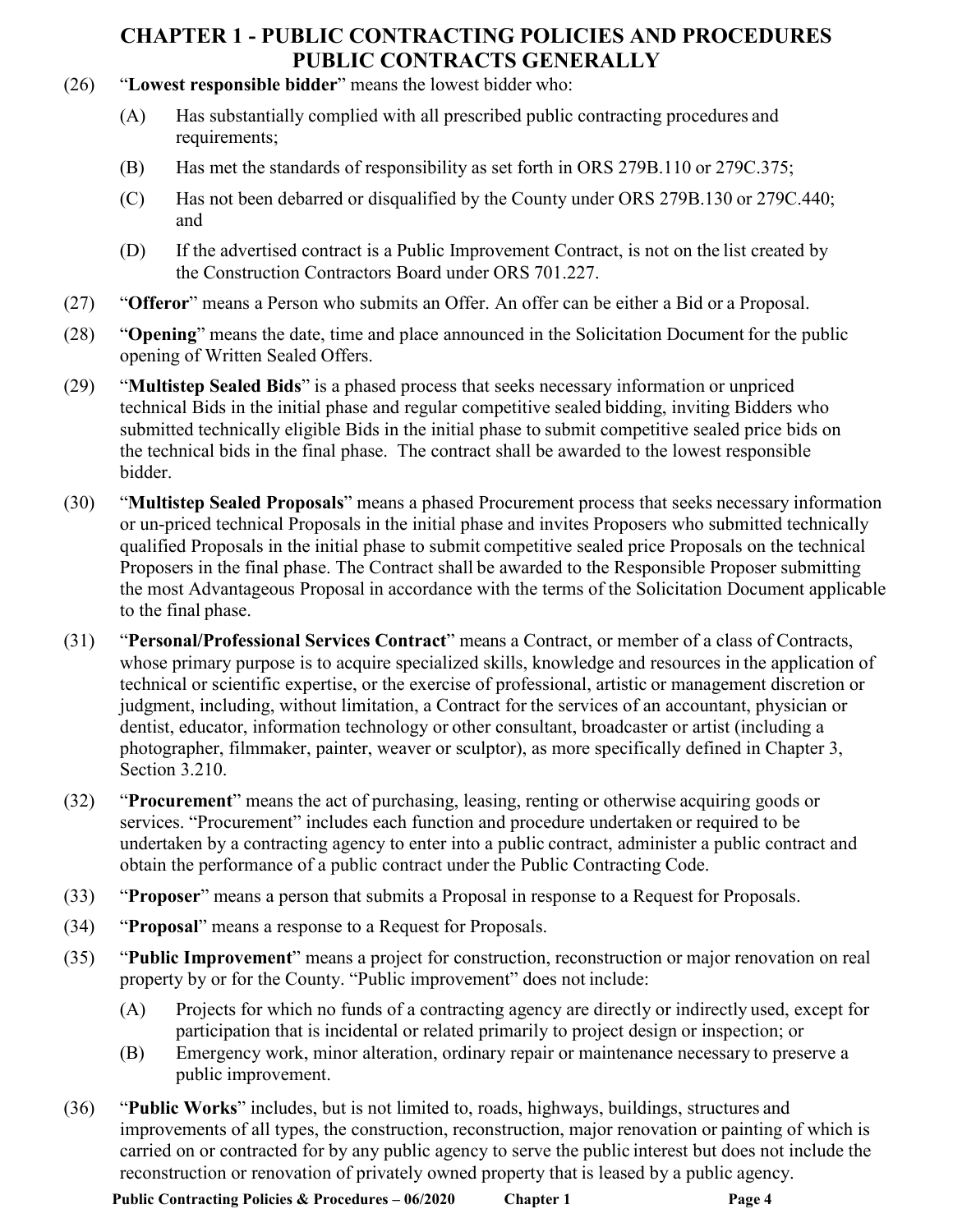- (37) "**Quotes**" means the informal process of obtaining either Bids or Proposals. Selection criteria may be price or a combination of other factors. The County shall use writtenrequests for at least three (3) Quotes whenever practicable and shall keep a written record of the Quotes.
- (38) "**Requirements Contract**" means a Contract in which the Contractor agrees to supply some or all of the County's requirements that arise for item(s) or service within a specified time period.
- (39) "**Request for Proposals**" or "**RFP**" means all documents used for soliciting Proposalsin accordance with ORS.279B.060 (for Goods and Services), 279C.400 through ORS 279C.410 (for Public Improvements) or Attorney General Model Rules OAR 137-049- 0650 for Alternative Contracting Method.
- (40) "**Rules**" means the local rules adopted by the Board governing all Contracts or purchases entered into by the County.
- (41) "**Scope**" means the range and attributes of the Goods or Services described in the applicable Procurement document.
- (42) "**Solicitation Document**" means an Invitation to Bid, Request for Proposals or other document issued to invite offers from prospective contractors pursuant to ORS Chapter 279B or 279C.
- (43) "**Specification**" means any description of the physical or functional characteristics, or of the nature of a supply, service or construction item, including any requirement for inspecting, testing or preparing a supply, service or construction item for delivery and the quantities or qualities of materials to be furnished under a Contract. Specifications generally will state the result to be obtained and may, on occasion, describe the method and manner of doing the Work to be performed.
- (44) "**Work**" means the furnishing of all materials, equipment, labor and incidentals necessary to successfully complete any individual item in a Contract and successful completion of all duties and obligations imposed by the Contract.
- (45) "**Written**" or "**Writing**" means conventional paper documents, whether handwritten, typewritten or printed, or their electronic counterparts, in contrast to spoken words.

The following sets forth by position the Department Head or Elected Official with respect to each County department and office:

|      | Public Contracting Policies & Procedures - 06/2020 | <b>Chapter 1</b>     | Page 5 |
|------|----------------------------------------------------|----------------------|--------|
| (14) | Justice Court:                                     | Justice of the Peace |        |
| (13) | <b>Information Technology Department:</b>          | Director             |        |
| (12) | Human Resources:                                   | Director             |        |
| (11) | <b>Finance Department:</b>                         | Director             |        |
| (10) | Fairgrounds:                                       | Manager              |        |
| (9)  | <b>Emergency Management:</b>                       | Sheriff              |        |
| (8)  | District Attorney's Office:                        | District Attorney    |        |
| (7)  | Developmental Disability Dept.:                    | Director             |        |
| (6)  | County Counsel's Office (Contracts/Risk):          | County Counsel       |        |
| (5)  | County Clerk's Office:                             | County Clerk         |        |
| (4)  | Community Development Dept.:                       | Manager              |        |
| (3)  | <b>Community Corrections:</b>                      | Director             |        |
| (2)  | Assessor's Office:                                 | Assessor             |        |
| (1)  | <b>Animal Control:</b>                             | Sheriff              |        |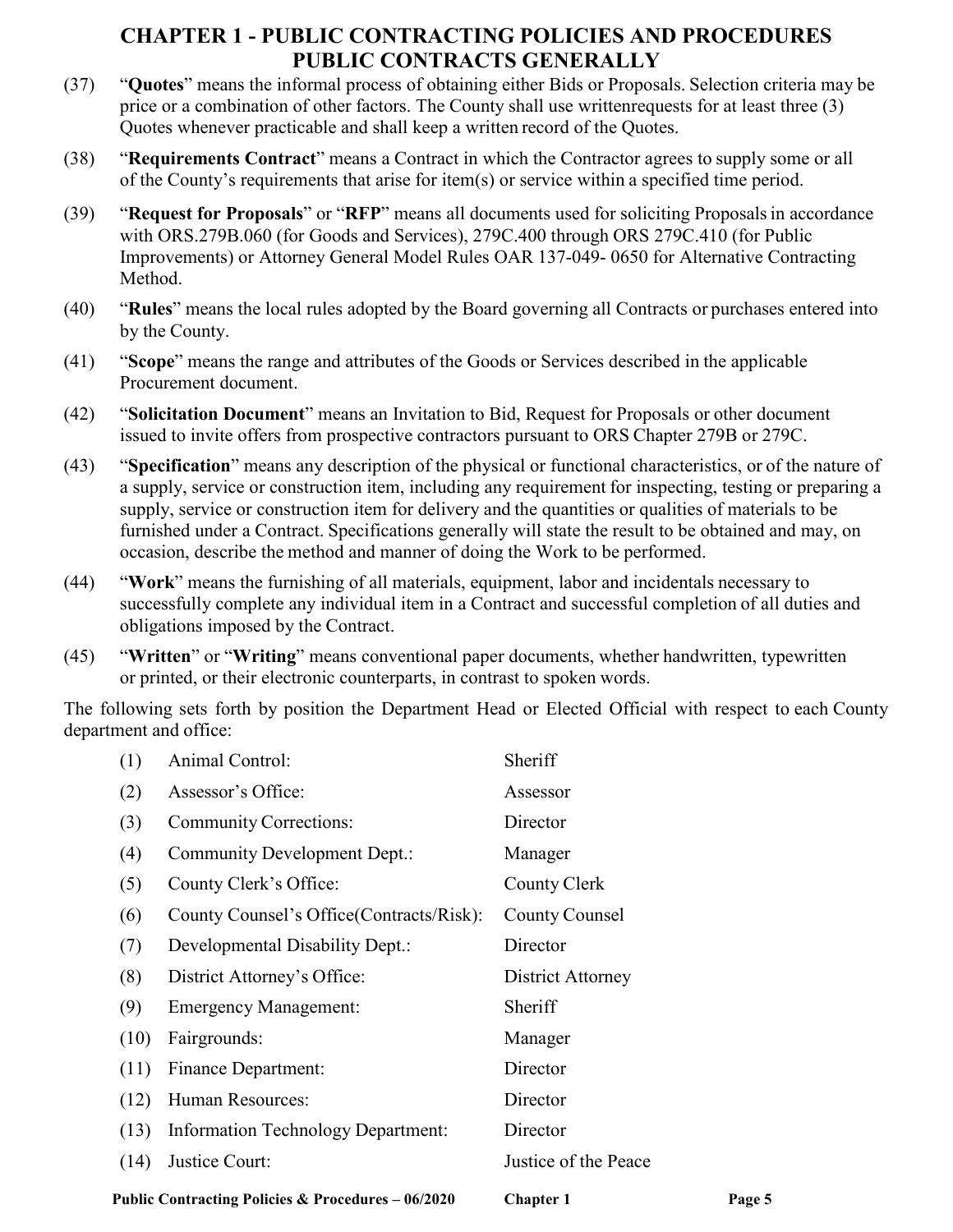| (15) | Juvenile Department:        | Director             |
|------|-----------------------------|----------------------|
| (16) | <b>KBREC:</b>               | Director             |
| (17) | Library:                    | Director             |
| (18) | Maintenance Department:     | Director             |
| (19) | Museum:                     | Museum Manager       |
| (20) | On-Site Dept.:              | Manager              |
| (21) | Parks Department:           | Manager              |
| (22) | <b>Planning Department:</b> | Manager              |
| (23) | Public Health:              | Director             |
| (24) | Public Works Dept.:         | Director             |
| (25) | Sheriff's Office:           | Sheriff              |
| (26) | Solid Waste Department:     | Manager              |
| (27) | Surveyor's Office:          | Surveyor             |
| (28) | Tax Department:             | <b>Tax Collector</b> |
| (29) | Treasurer's Office:         | Treasurer            |
| (30) | Veteran's Service Office:   | Officer/Director     |

### **COUNTY PROCEDURES**

#### **1.15 County Procedure Prior to Contract Award**

- (1) The Board has the sole authority to award or amend all County Contracts unless expressly delegated by the Board pursuant to Section 1.19. The department's liaison commissioner has the authority to approve change orders not exceeding \$100,000 or 25% of the total project, previously approved by the Board during a public business meeting, whichever is less, and declare vehicles as "surplus" if the wholesale value is less than \$10,000 as determined by the Kelly Blue Book. The Board must approve change orders and declaration of surplus property in excess of these amounts during a public business meeting. Departments must submit all items not budgeted for in the current fiscal year, to a public business meeting for Board approval prior to the beginning of the process.
	- (a) Departments requesting to apply for a grant exceeding \$3,000.00, a request to issue a formal Request for Quotes (RFQ) if the estimated cost of the products or services will exceed \$10,000.00, a request to issue an Invitation to Bid and/or a request to issue a Request for Proposals (RFP) must submit all documentation to the "Counsel Review" group prior to beginning the process. The Board must approve accepting the lowest bid or highest rated proposal and finally approve all resulting contract(s) and any subsequent amendments during a public business meeting. Departments requesting to apply for a grant exceeding \$250,000 must submit all applicable documents to a public business meeting prior to beginning the process. The Board must approve accepting any grant funds awarded and finally approve all resulting contract(s) and any subsequent amendments during a public business meeting.
	- (b) Additionally, Departments must submit all MOU's, IGA's and Letters of Intent to either the "Counsel Review" group or a public business meeting for approval.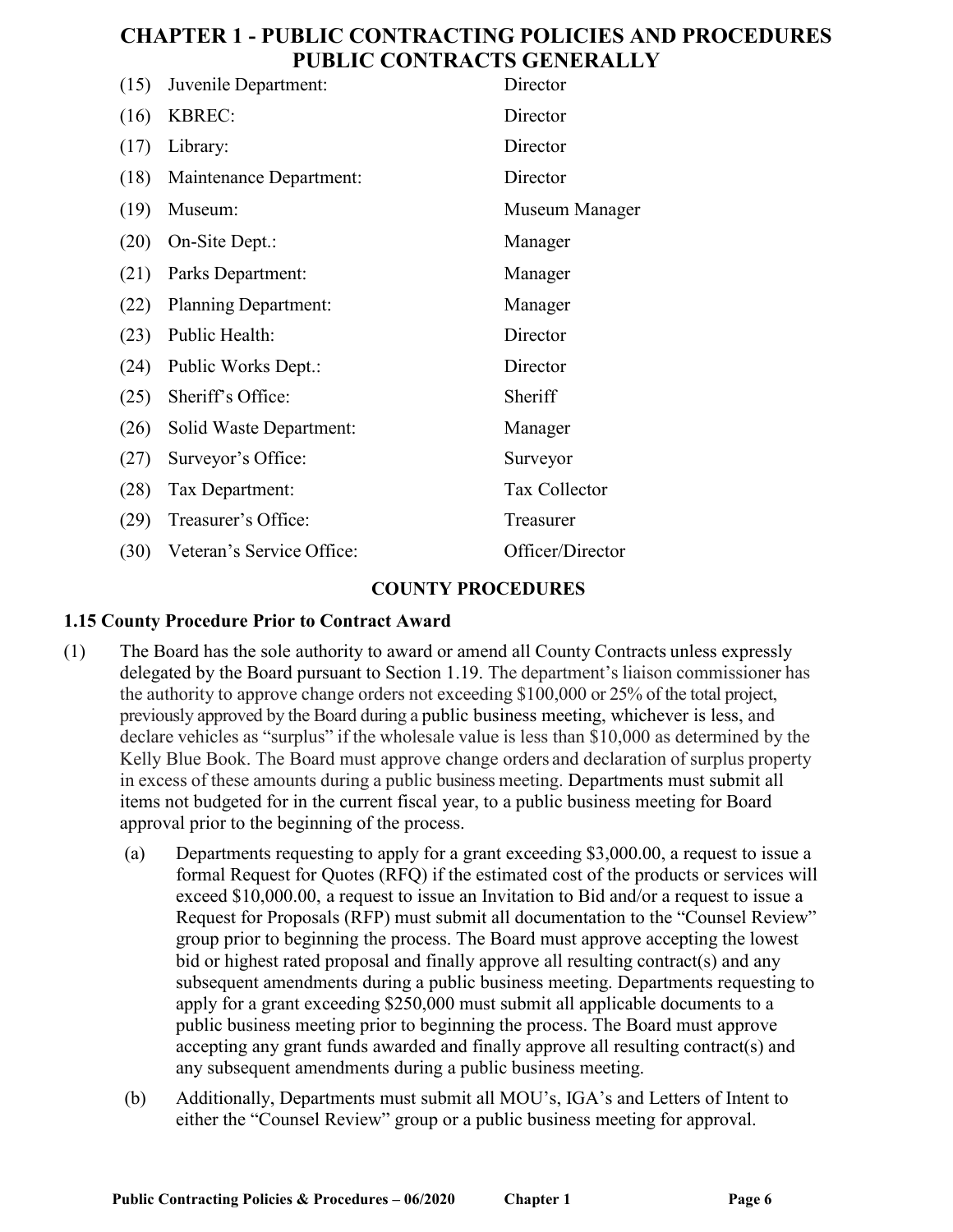- (2) Local Preference: The County shall endeavor to utilize local suppliers of materials and services whenever practical and feasible while seeking to obtain the lowest and best responsible bid, quotation or proposal.
- (3) The County will endeavor to follow the procedures set forth in these Rules.
- (4) For Competitive Sealed Bidding for Goods, Services, Personal/Professional Service Contracts, or Public Improvements:
	- (a) The Department Head or Elected Official or Designee shall provide the Contract Specialist/Risk Manager's Office with the following information to be included in the Bid Package:
		- (A) Name of the project;
		- (B) Contact person for Department;
		- (C) Scope of Work for Services; or Specifications of Goods;
		- (D) Special conditions to the Contract, if any;
		- (E) Location of the project for Services; or place of delivery for Goods;
		- (F) Start date for work;
		- (G) Completion date for Services; or Date of delivery for Goods;
		- (H) Target date for the Award of the Contract.
	- (b) The Contract Specialist/Risk Manager's Office, in coordination with the appropriate County Department, will prepare the Bid Package and coordinate the Bid Opening.
	- (c) Prior to the Contract/Risk Manager submitting the Bid information for advertising, the Department Head or Elected Official or Designee must approve the Bid Package.
	- (d) The Contract Specialist/Risk Manager's Office will provide the Bid Package information to the local newspaper for advertisement.
	- (e) The Department Head or Elected Official or Designee will notify the Contract Specialist/Risk Manager of all interested persons who have submitted a request, and maintain a record thereof.
	- (f) At Bid Opening, the Department Head or Elected Official shall submit to the Contract Specialist/Risk Manager's office a list of all persons who provided a Bid Package.
	- (g) At Bid Opening, the Bid Package will be reviewed by the Contract Specialist/Risk Manager and Department designee(s) to determine compliance with all prescribed procedures and requirements as set out in the Bid Package.
	- (h) Copies of Bid will be distributed to the Department Head or Elected Official or Designee.
	- (i) Upon request from the Department Head or Elected Official or Designee, Contract Specialist/Risk Manager's Office and/or County Counsel may review the Bid Package for:
		- (A) Substantial compliance with Oregon law;
		- (B) Application of any preferences;
		- (C) In the case of Public Improvement contracts, whether the Bidder has been Disqualified by the Construction Contractor's Board or has been Disqualified under ORS 279C.440;
		- (D) In the case of Public Works contracts, whether the Bidder has been declared ineligible by the Commissioner of Bureau of Labor and Industries; and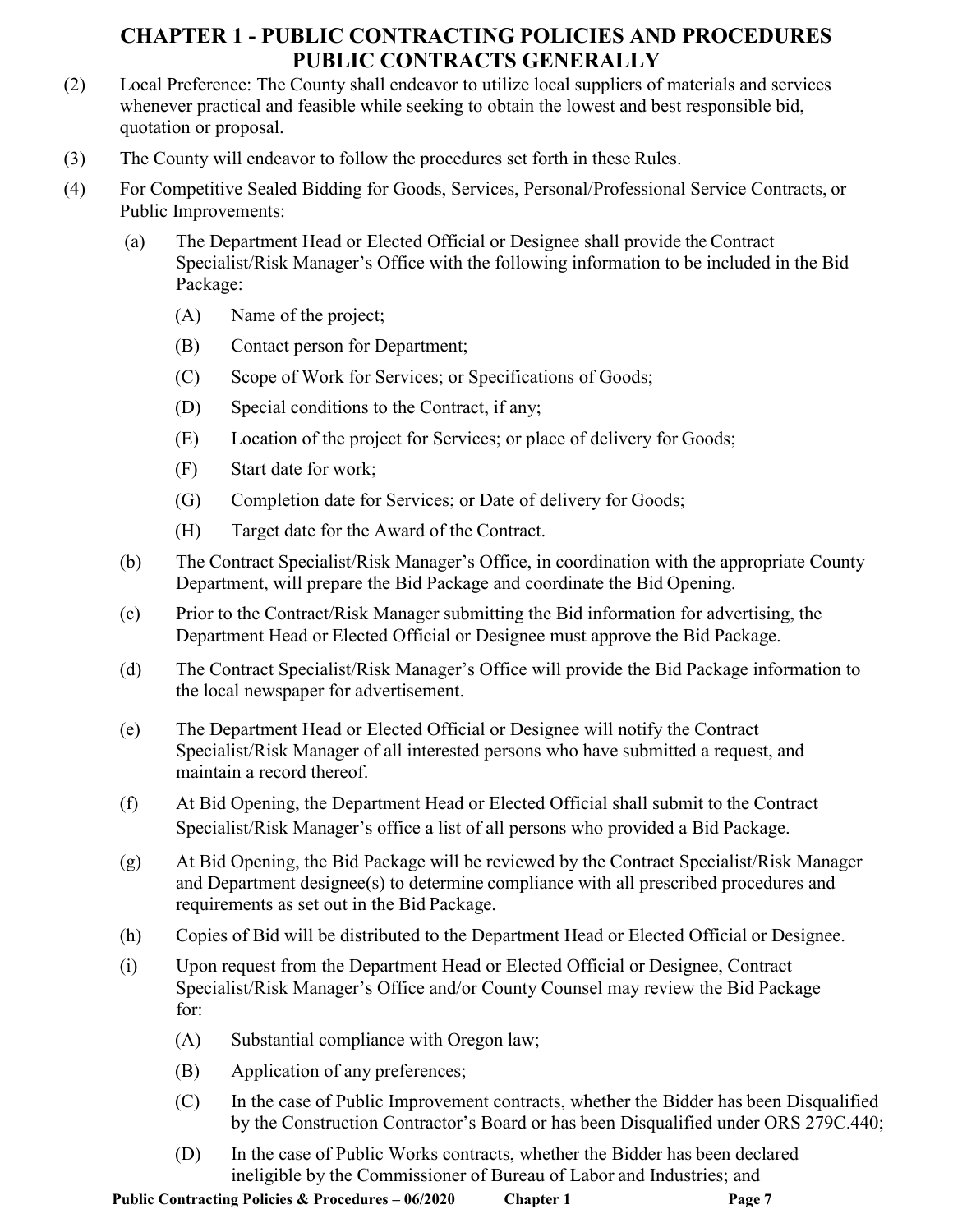- (E) Whether to recommend to the Department Head or Elected Official and Board for an investigation to determine if the Bidder is a Responsible Bidder.
- (5) For Competitive Sealed Proposals for Goods, Services, Personal/Professional Service Contracts, or Public Improvements:
	- (a) The Department Head or Elected Official or Designee shall provide the County Contract Specialist/Risk Manager's Office with the following information to be included in the Proposal Package:
		- (A) Name of the project;
		- (B) Contact person for Department;
		- (C) Scope of Work for Services, and/or Specifications of Goods;
		- (D) Special conditions to the Contract, if any;
		- (E) Location of the project for Services, and/or place of delivery for Goods;
		- (F) Start date for work;
		- (G) Completion date for Services and/or Date of delivery for Goods;
		- (H) Target date for the Award of the Contract.
	- (b) The Contract Specialist/Risk Manager will help prepare the Proposal Package and coordinate the Proposal Opening with the Department.
	- (c) Prior to the Contract/Risk Manager submitting the Proposal information for advertising, the Department Head or Elected Official or Designee must approve the Proposal Package.
	- (d) The Contract Specialist/Risk Manager's Office will work with the department to ensure Bid/Proposal Package information is submitted to the local newspaper/trade journals for advertisement, if required.
	- (e) The Department Head or Elected Official or Designee will notify the Contract Specialist/Risk Manager of all interested persons who have submitted a request, and maintain a record thereof.
	- (f) At Proposal Opening, the Department Head or Elected Official or Designee shall submit to the Contract Specialist/Risk Manager a list of all persons who provided a Request for Proposal.
	- (g) At Proposal Opening, the name of the persons/firms submitting Proposals will be read by Contract Specialist/Risk Manager. The Contract Specialist/Risk Manager will retain the original proposal forms and all required bonds.
	- (h) Copies of Proposals will be distributed to the Department Head or Elected Official or Designee.
	- (i) Upon request from the Department Head or Elected Official or Designee, Contract Specialist/Risk Manager's Office and/or Counsel may review the Proposals for:
		- (A) Substantial compliance with Oregon law;
		- (B) Application of any preferences;
		- (C) In the case of Public Improvement contracts, whether the Offeror is Disqualified under ORS 279C.440;
		- (D) In the case of Public Works contracts, whether the Offeror has been declared ineligible by the Commissioner of Bureau of Labor and Industries; and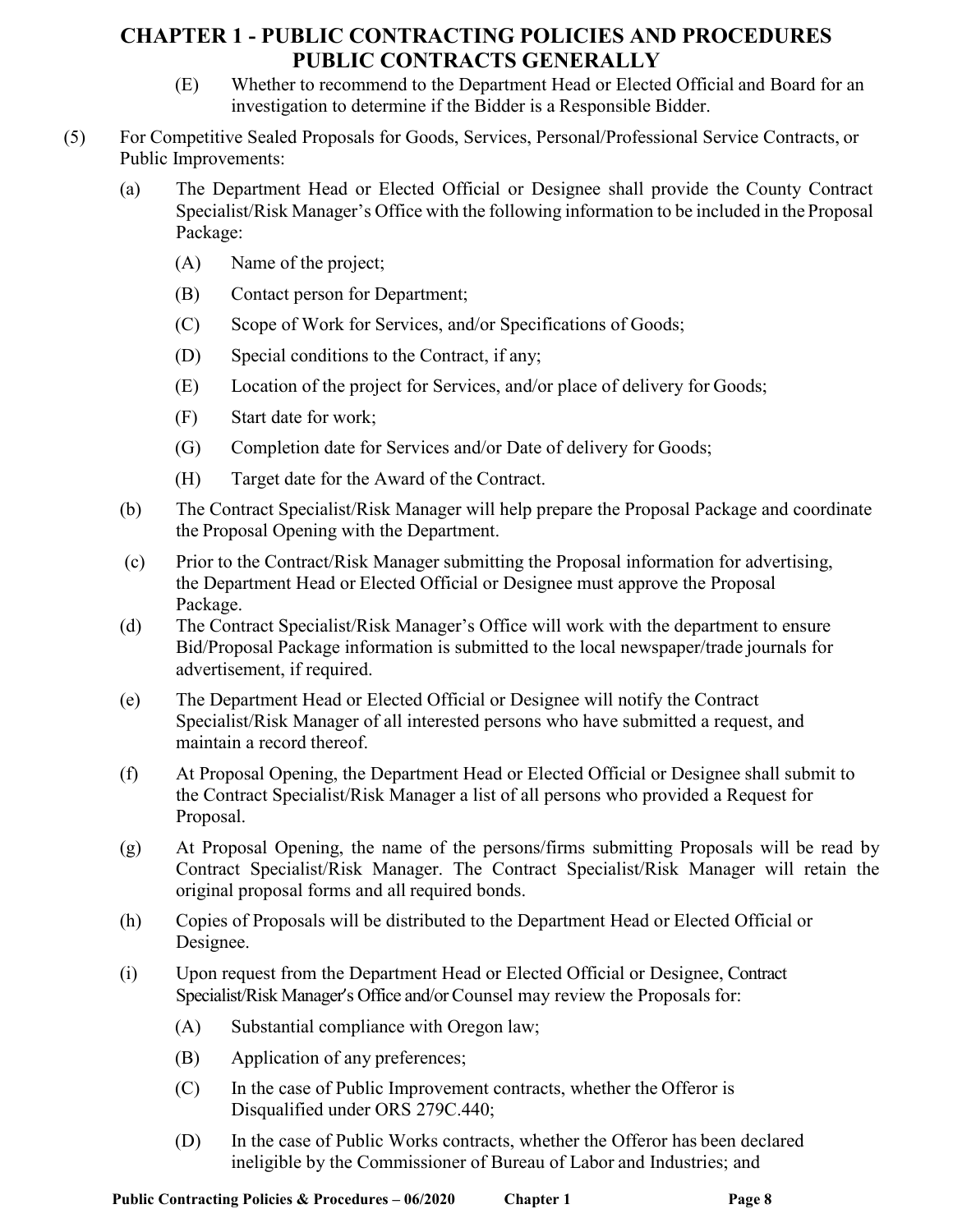- (E) Whether to recommend to the Department Head or Elected Official and Board for an investigation to determine if the Offeror is a Responsible Offeror.
- (6) Formal process to obtain Quotes for Goods, Services, Personal/Professional Services Contracts, or Public Improvements:
	- (a) Prior to obtaining Quotes, the Department shall determine and maintain written documentation of the specifications and selection criteria for the Quote. The selection criteria may be limited to price or some combination of price, experience, specific expertise, availability, project understanding, Contractor capacity and similar factors.
	- (b) Prior to obtaining Quotes, the Department shall consult with the Contract Specialist/Risk Manager to determine the applicable insurance requirements for the Contract.
	- (c) The Department shall utilize written requests for Quotes whenever reasonably practicable. Written request for Quotes shall include the selection criteria to be utilized in selecting a Contractor and, if the criteria are not of equal value, their relative value or ranking. The County must describe substantially the same specifications to each of the prospective contractors. When requesting Quotes orally, prior to requesting the price quote the County shall document any additional selection criteria and, if the criteria are not of equal value, their relative value.
	- (d) The Department shall document the names of all vendors contacted and the price and/or specifications quoted by each vendor.
	- (e) Upon request from the Department, Contract Specialist/Risk Manager and/or Counsel may review the Quotes for:
		- (A) Substantial compliance with Oregon law;
		- (B) Application of any preferences;
		- (C) In the case of Public Improvement contracts, whether the Bidder has been Disqualified by the Construction Contractor's Board or has been Disqualified under ORS 279C.440;
		- (D) In the case of Public Works contracts, whether the Bidder has been declared ineligible by the Commissioner of Bureau of Labor and Industries; and
		- (E) Whether to recommend to the Department Head or Elected Official and Board for an investigation to determine if the Bidder is a Responsible Bidder.
- (7) Informal process to obtain Quotes for Goods and/or Personal/Professional Services Contracts:
	- (a) The Department shall consult with the Contract Specialist/Risk Manager to determine the applicable requirements for the Solicitation Document.
	- (b) The Department Head or Elected Official shall determine and maintain written documentation of the specifications and selection criteria. The selection criteria may be some combination of price, experience, specific expertise, availability, project understanding, Contractor capacity and similar factors.
	- (c) The Department shall utilize written requests for Quotes whenever reasonably practicable. Written request for Quotes shall include the selection criteria to be utilized in selecting a Contractor and, if the criteria are not of equal value, their relative value or ranking. The Department must describe substantially the same specifications to each of the prospective contractors. When requesting Quotes orally, prior to requesting the Quotes, the Department shall document the selection criteria, and their relative value.
	- (d) The Department shall document the names of all entities contacted and the price and/or specifications quoted by each.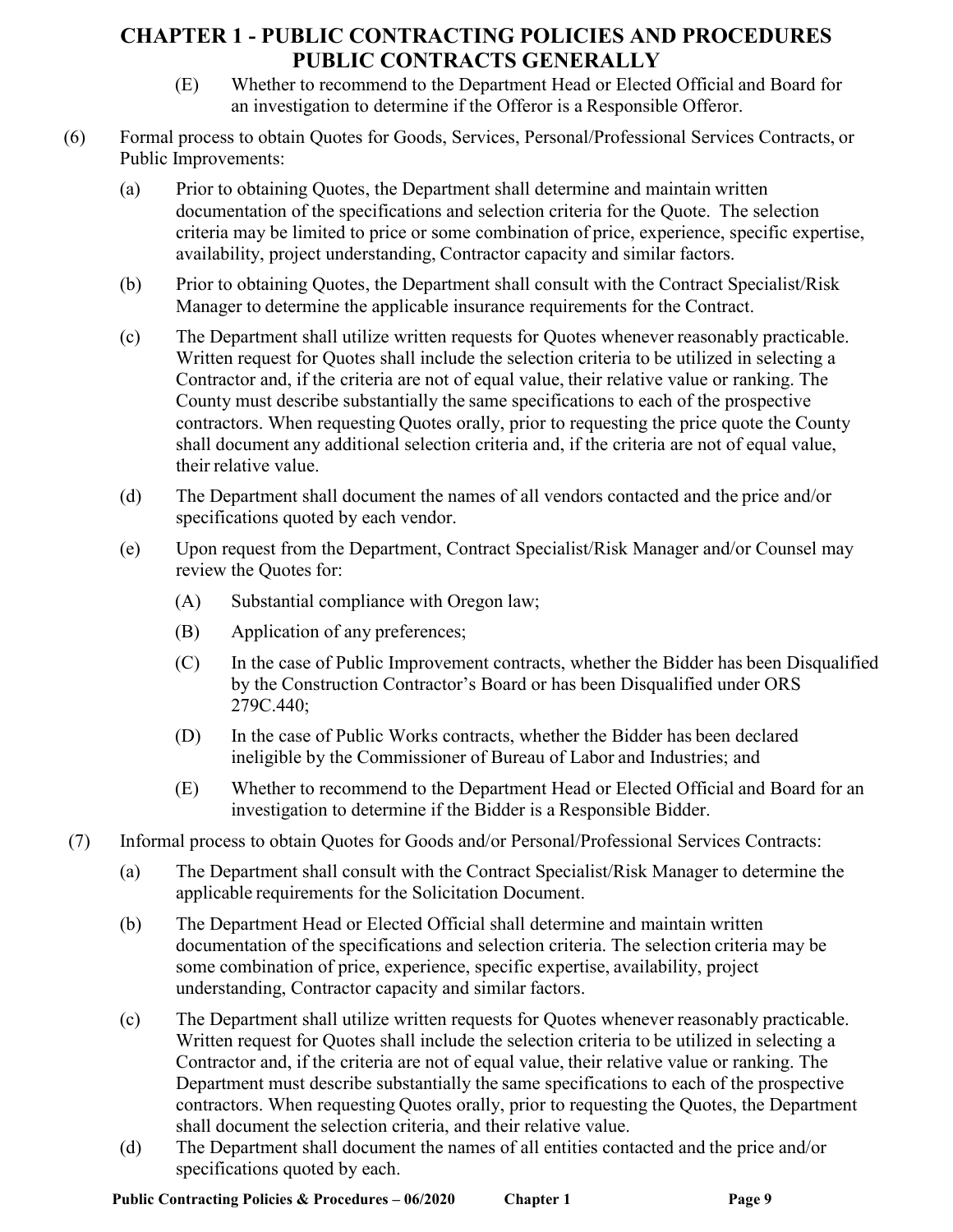- (e) All items requiring a contract, agreement, an authorized signature to accept terms and conditions etc. are required to be submitted to a public business meeting for Board approval.
- (8) Purchase of vehicles:
	- (a) Departments with authority to purchase a vehicle in the current fiscal year as approved by the BOCC during budget hearings:
		- (A) With the help of the Contract Specialist, the department must solicit a minimum of, three (3) written quotes, preferably from local dealers, without requesting prior BOCC approval.
		- (B) The Department shall recommend the Award of Purchase to the Board by preparing an agenda item cover sheet and include all appropriate and required solicitation documents then submit the packet as one document to the County's online program with a future public business meeting agenda date of 14 days minimum from submission.
	- (b) Departments without authority to purchase a vehicle in the current fiscal year as approved by the BOCC during budget hearings:
		- (A) The Department shall request approval by the Board, to solicit quotes for the purchase, by preparing an agenda item cover sheet and include all appropriate and required solicitation documents then submit the packet as one document to the County's online program with a future public business meeting agenda date of 14 days minimum from submission
		- (B) With the help of the Contract Specialist, the Department must solicit a minimum of, three (3) written quotes, preferably from local dealers.
		- (C) The Department shall recommend the Award of Purchase to the Board by preparing an agenda item cover sheet and include all appropriate and required solicitation documents then submit the packet as one document to the County's online program with a future public business meeting agenda date of 14 days minimum from submission.
- (9) Failed Procurement(s): If, after issuing a competitive solicitation with no responsible response is received, the County may enter into a "Contract-Specific Special Procurement" for the purpose of entering into a single contract on a one-time basis or for a single project. The procedures set forth in ORS 279B.085 must be followed prior to entering into a contract under this provision.

# **1.16 County Procedure for Contract Award or Amendment**

The following procedure shall be followed whenever a Contract is submitted to a pubic business meeting, for the Board's approval of award, ratification or amendment, unless another procedure has been adopted by the Board concerning a specific class of contracts.

- (1) Prior to execution of the Contract or Amendment of Contract by any party, the Department shall determine whether federal funding is indirectly or directly involved. If federal funding is involved, the Department shall:
	- (a) Identify the applicable Catalog of Federal Domestic Assistance Number.
	- (b) Determine the percentage of federal funding of the overall funding and disclose that percentage on the contract summary form.
	- (c) Determine any special conditions to the federal funding which includes, but is not limited to, records retention, audits, or other reporting.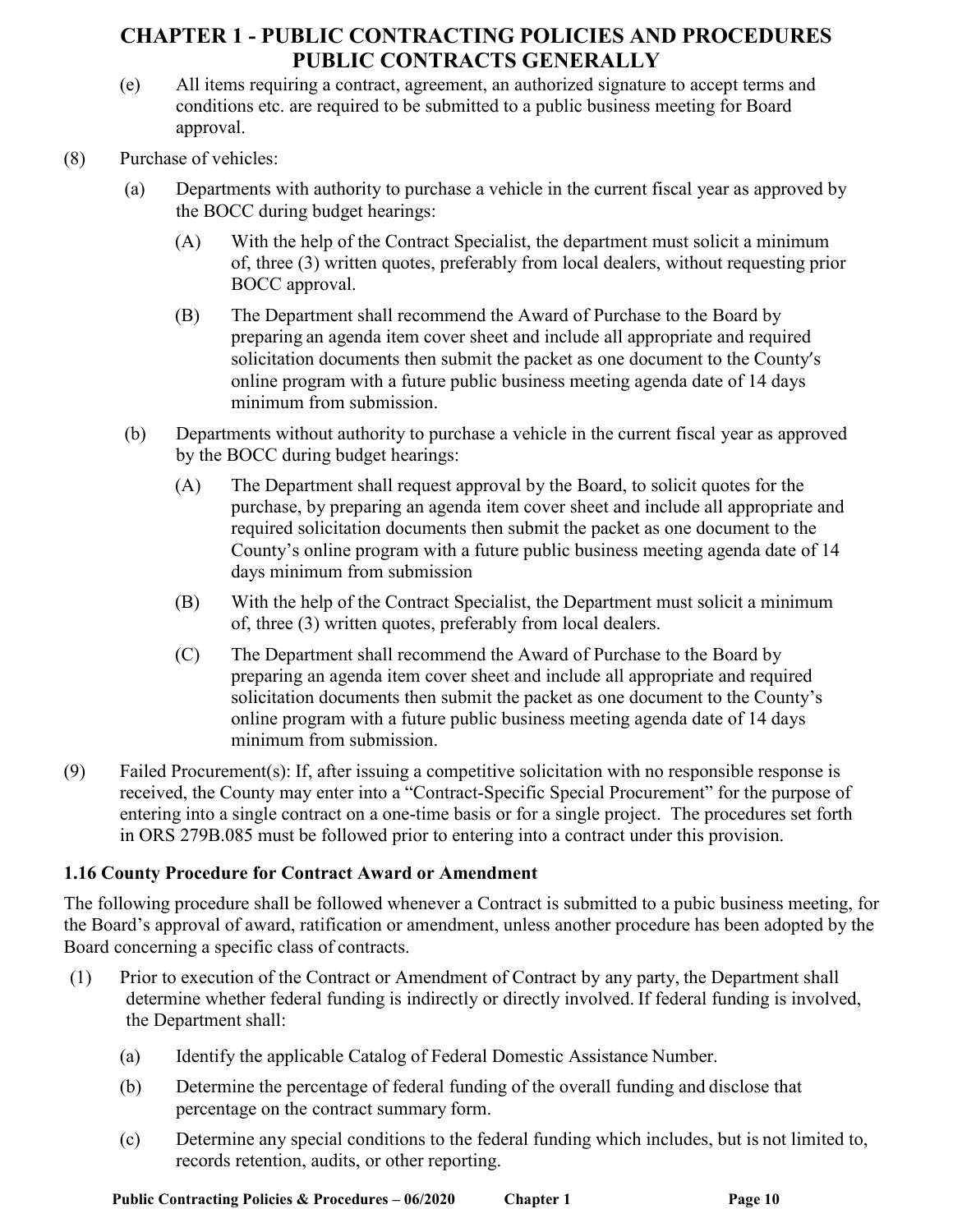- (d) If the Department subcontracts a portion of the Contract, the Department shall disclose the CFDA number to the subcontractor and how much of the funds disbursed are federal funds.
- (e) For Contract Amendments, determine whether the funding source has changed.
- (2) Prior to the submission of the Contract to the Board, the Department shall obtain all necessary signatures of the contracting parties except in the case of a federal or state Contract where the County must sign prior to the contracting party.
- (3) The Department shall recommend the Award of Contract to the Board by preparing an agenda item cover sheet and include all appropriate and required solicitation documents then submit the packet as one document to the County's online program with a future public business meeting agenda date of 14 days minimum from submission.
- (4) If the Board Awards the Contract, then:
	- (a) The Contract Specialist/Risk Manager shall draft the necessary contract documents and forward to the Department for comment, review and obtaining of required signatures.
	- (b) Upon obtaining signatures of the contracting party, the Department shall prepare an agendaitem cover sheet along with the contract and submit the item(s), for review and approval through the County's online program with a future public business meeting agenda date of 14 days minimum from submission.
- (5) After the contract is signed by the Board of County Commissioners:
	- (a) The Board's staff files the original with the County Clerk and returns other originals, if any, to the Department. Copies are provided to the Department, Contract Specialist/Risk Manager's Office and County Counsel.
	- (b) The Department shall make copies of the contract for their own files and, if necessary, provide any originals to the Contractor.
	- (c) The Contract Specialist/Risk Manager returns any bid or proposal bond, if any, upon the execution of the Contract.
- (6) The Contract Department shall maintain records of bids, quotes and proposals received as a result of procurement activity, which shall include the solicitation document, notification list, all Board approval documents, any addenda issued, affidavit of publication, records of bids, quotes and proposals received as a result of procurement activity, justification for rejection of higher scoring proposals or for rejecting lowest bid, the completed evaluation forms, correspondence and resulting contract (OAR 137-030-0125). Contract originals shall be filed in the County Clerk's office as part of the Board of County Commissioner's Journal. Copies of all active contracts shall be maintained in the Contract/Risk Manager's Office, the Board of County Commissioner's office and the affected department. The Contractor shall be provided a fully executed original by the department. Bid documents for Public Improvements must be maintained for 10 years, all others for 6 years.

# **DELEGATION OF CONTRACT AUTHORITY**

# **1.17 Delegation of Authority**

- (1) The Board has authority to delegate its contract and contract amendment authority. Delegated authority shall be in writing and adopted by Resolution.
- (2) Notwithstanding the following delegations of the Board's authority, all County delegates are governed by the Public Contracting Code and these Rules.
- (3) In the following delegations, where the Contract is signed by the Department, the Department shall send a copy of the Contract to the County Commissioners Office and Contract Specialist/Risk Manager within seven (7) days of execution.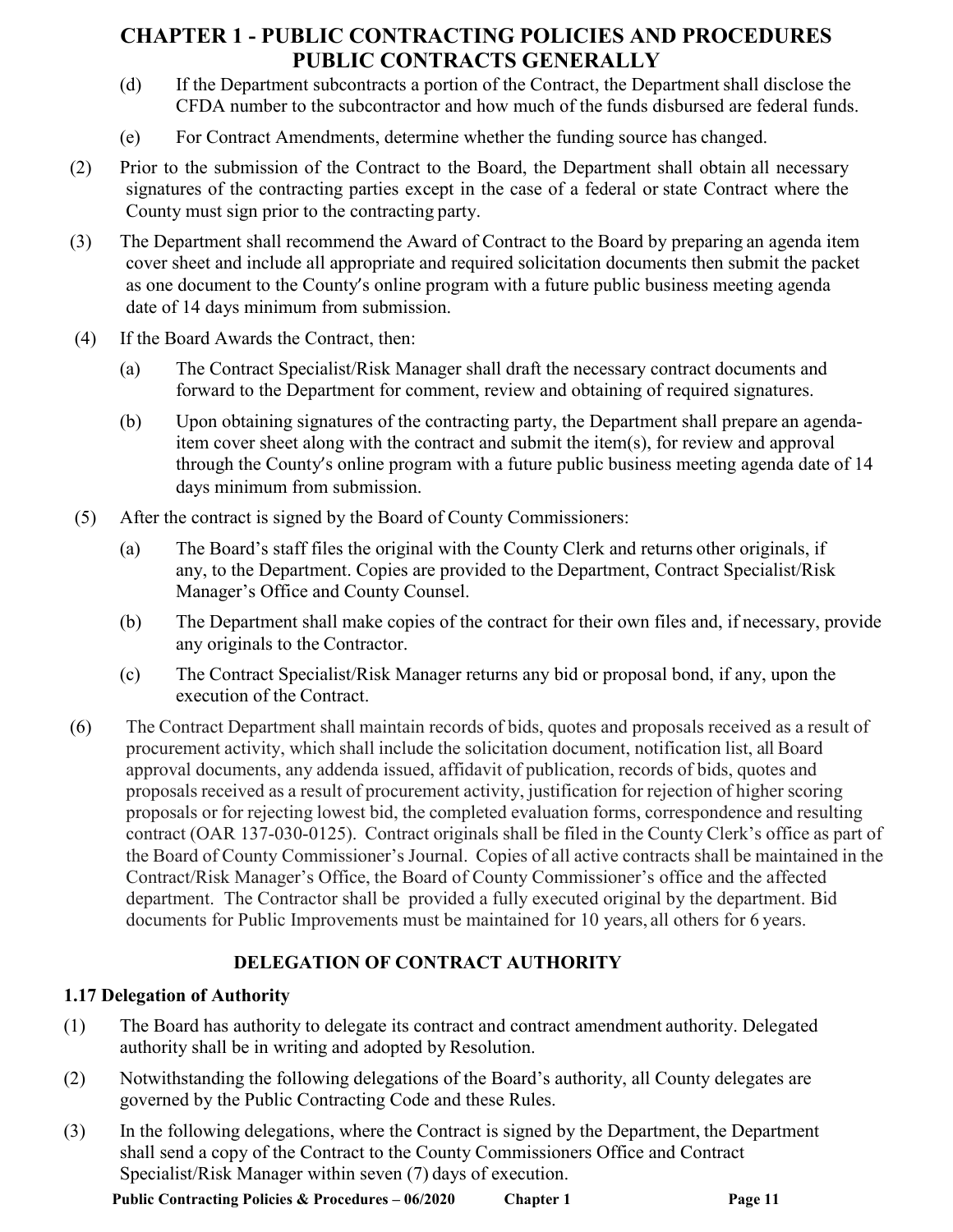# **1.18 Procedure for Delegated Contract Authority**

- (1) Prior to execution of the Contract or Amendment of a Contract, the Department delegated authority to execute contracts shall determine whether federal funding is indirectly or directly involved. If federal funding is involved, the Department shall:
	- (a) Identify the applicable Catalog of Federal Domestic Assistance Number.
	- (b) Determine the percentage of federal funding of the overall funding and disclose that percentage on the agenda item sheet.
	- (c) Determine any special conditions to the federal funding which includes, but is not limited to, records retention, audits, or other reporting.
	- (d) If the Department subcontracts a portion of the Contract, the Department shall disclose the CFDA number to the subcontractor and how much of the funds disbursed are federal funds.
	- (e) For Contract Amendments, determine whether the funding source has changed to include federal funding.
- (2) If requested, the Contract Specialist/Risk Manager in conjunction with County Counsel will provide advice on source selection and contracts.
- (3) The Department shall obtain ratification from the Board as follows:
	- (a) The Department shall submit the agenda item cover sheet, together with the contract documents, and all appropriate and required solicitation documents for review and approval through the County's online program with a future public business meeting agenda date of 14 days minimum from submission.

### **1.19 Departmental Spending Authority**

- (1) Notwithstanding any of the below provisions, a Department Head or Elected Official as defined in Section 1.14 is required to consult with the Contract Specialist/Risk Manager's Office regarding required procurement procedures and contracts for all purchases regardless of the amount.
- (2) Department Heads or Elected Officials, after conferring with the Contract Specialist/Risk Manager, have the authority to make current fiscal year budgeted purchases of goods and services in an amount up to \$10,000 per purchase.
- (3) All purchases and spending outside of a department's current fiscal years approved budget, and all transfers within a department's budget, require prior approval by the Board of Commissioners.
- (4) All purchases valued at \$10,000 or more must be submitted to the Board of Commissioners for approval, during a regular public business meeting, prior to execution. All solicitation documents for procurements with an estimated valued over \$150,000 must be submitted to the Contract Specialist/Risk Manager for review prior to commencing the solicitation process.
- (5) The following departments have additional special spending authority as specified:
	- (a) The Board of Commissioners is authorized to adopt forms, computer software, procedures and administrative policies and procedures for all County purchases consistent with these policies. All contracting by departments must be done in accordance with the procedures and policies adopted by the County Board of Commissioners.
	- (b) The Board of Commissioners may acquire or dispose of real property or interest in real property in any way they deem to be in the best interest of the citizens of Klamath County.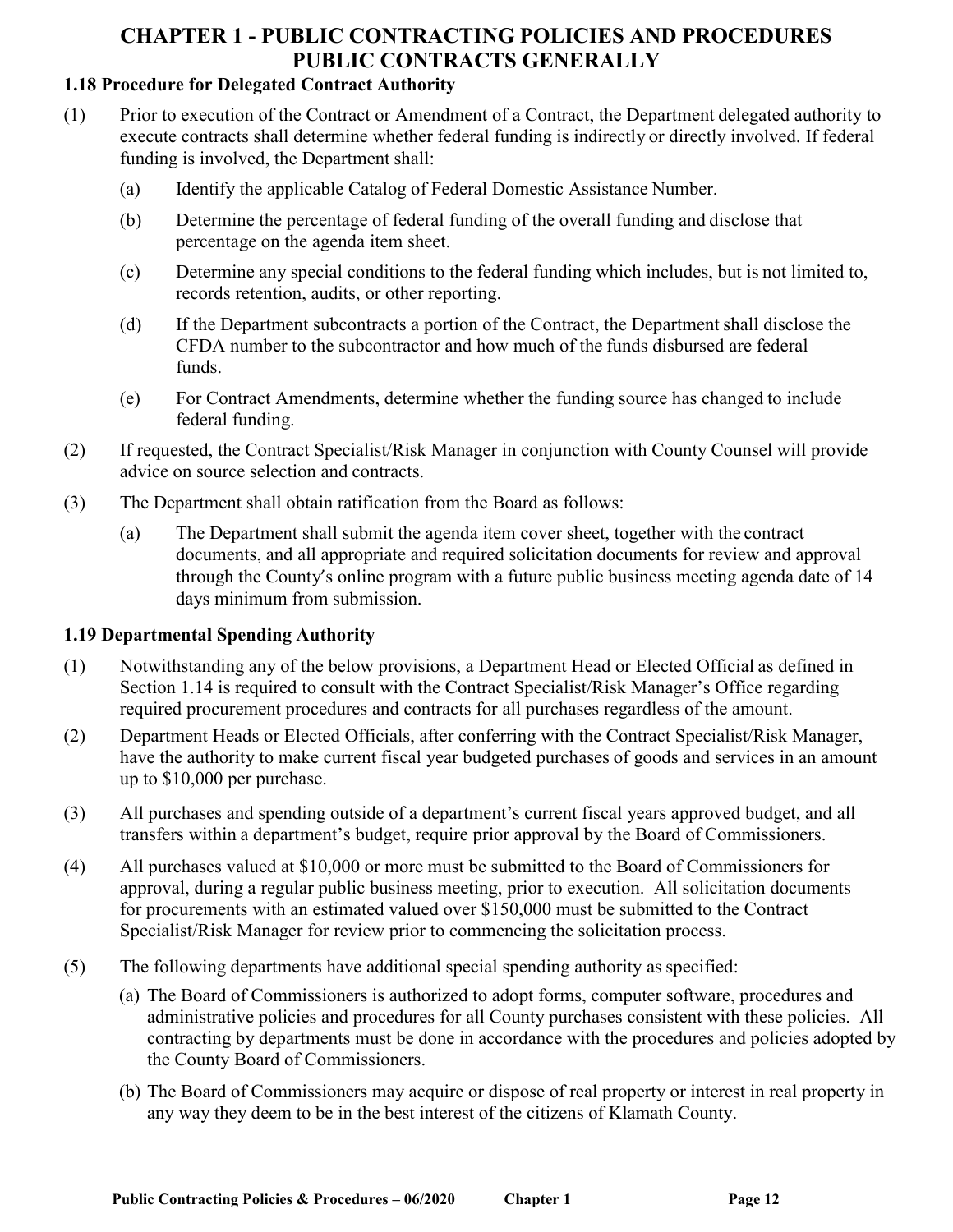- (c) The Building Official may enter into all project-specific contracts with plan review/inspection firms not exceeding \$5,000 and shall be brought before the BOCC at weekly work sessions as needed and put on the public business meeting schedule as "prior approved".
- (d) Pursuant to Resolution No. 2019-005, County Counsel may enter into contracts for legal and investigator services not to exceed \$50,000 annually for any single provider.
- (e) The Klamath County Surveyor is authorized to execute contracts with private surveyors, within available funds, on an as-needed basis to reestablish public land corners without obtaining BOCC approval. The Surveyor shall utilize forms of contract approved by County Counsel.
- (f) Each department must operate within its current fiscal years approved budget, or seek supplemental budget authority from the County Board of Commissioners.
- (6) Delegation of authority to Department Heads or Elected Officials does not preclude the Board of Commissioners from holding Department Heads or Elected Officials accountable for unwise or irresponsible use of such authority.
- (7) The Board of Commissioners may at any time require that a particular spending item, or categories thereof, be subject to additional or lesser oversight; provided, however, then any such change that is to be applicable other than in a specific instance should be reduced to writing and incorporated into the applicable rules and procedures.

## **1.20 Departmental Contracting Authority**

- (1) Notwithstanding any of the below provisions, all contracts, including intergovernmental agreements (IGAs), etc., the Department shall recommend the Award of Contract to the Board by preparing an agenda item cover sheet and include all appropriate and required solicitation documents then submit the packet as one document to the County's online program with a future public business meeting agenda date of 14 days minimum from submission.
- (2) Counsel's Office shall determine whether the approval of the Board of Commissioners is required for a particular changes based on the nature of the change and the level of risk it presents as follows:
	- (a) Grant agreements with a dollar value change no greater than 5% (not to base contract) or \$50,000 annually (not to base contract), whichever is less, provided they are still within budget and will not have a significant impact on departmental programs or staffing, do not require Board of Commissioners approval. Department Heads or Elected Officials have the authority to execute such changes after review and approval by Counsel's Office.
	- (b) Grant agreements with a dollar value change greater than 5% or \$50,000, whichever is less, or which have a significant impact on departmental programs or staffing require prior approval by the Board of Commissioners.
- (3) Department Heads or Elected Officials may not further delegate their contracting authority to employees within their department.
- (4) Delegation of authority to Department Heads or Elected Officials does not preclude the Board of Commissioners from holding Department Heads or Elected Officials accountable for unwise or irresponsible use of such authority.
- (5) The Board of Commissioners may at any time require that a particular contract, or categories thereof, be subject to additional or lesser oversight; provided, however, that any such change that is to be applicable other than in a specific instance should be reduced to writing and incorporated into the applicable rules and procedures.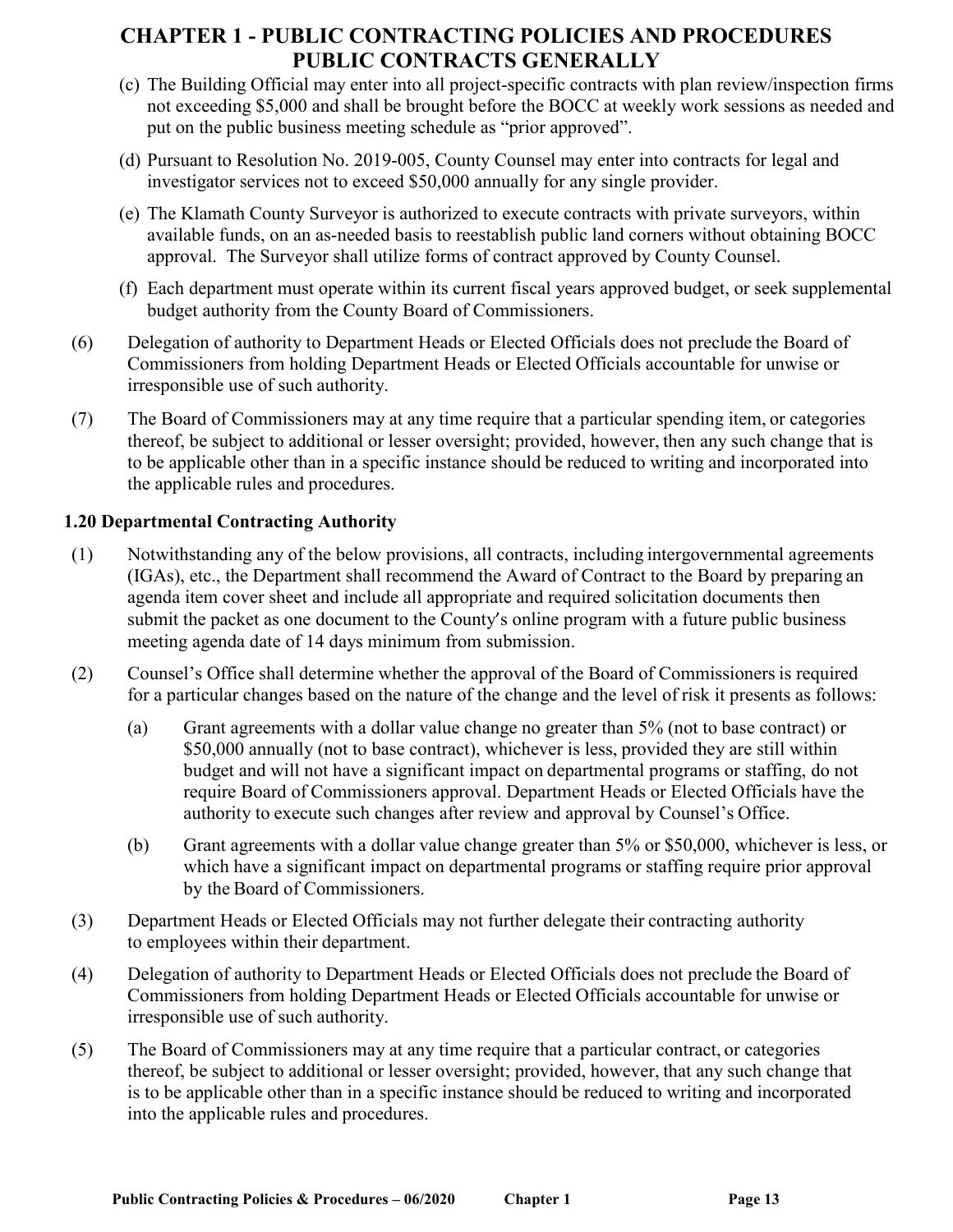## **1.21 Emergency Authority**

- (1) In the event of an Emergency, as defined in ORS 279A.010(f), when an emergency board meeting is impracticable, the Chair of the Board is granted authority to approve purchases and sign contracts in an amount not to exceed \$25,000. If the Chair is not available, the following positions are delegated authority, in descending order, only if the preceding positions are unavailable:
	- (a) The Vice Chair of the Board of Commissioners;
	- (b) Remaining Commissioner;
	- (c) The Department Head or Elected Official for whom the Contract is let only upon consultation with Counsel's Office.
- (2) The Department shall prepare all necessary documentation as required in Chapter 2 Section 2.111 and Chapter 4 Section 4.320.
- (3) As soon as practicable, the full Board shall consider the purchase or contract and, upon finding that an Emergency existed as defined in ORS 279A.010(f), ratify the Emergency purchase or contract. In such cases, Department Heads or Elected Officials shall make a report regarding all such purchases or contracts and submit to the Board at the next scheduled public business meeting with the Board of Commissioners.

# **AMENDMENTS AND MISTAKES**

### **1.22 Contract Amendments**

- (1) Any Contract amendment for additional work may be entered without the Competitive Process subject to the following conditions:
	- (a) The original Contract was let by the Competitive Process and imposes a binding obligation on the parties covering the terms and conditions of the additional work; or
	- (b) If the amendment has the effect of creating a new Contract, the amount of the aggregate cost increase resulting from all amendments shall not exceed ten (10%) percent of the initial Contract, or twenty (20%) percent of the initial Contract when the initial Contract is for a face amount not exceeding \$100,000 and is for the remodeling, repair, or rehabilitation of a building or buildings. Amendments made pursuant to (a) of this Rule will not be included in computing the aggregate amount under this section.
	- (c) All amendments are required to be submitted to a public business meeting for Board approval.

### **1.23 Mistakes**

- (1) County's Treatment of Mistakes. The County shall not allow a Bidder or Proposer to correct or withdraw an Offer for an error in judgment. If the County discovers certain mistakes in an Offer after Opening, but before Award of the Contract, the County may take the following action:
	- (a) The County may waive, or permit an Offeror to correct, a minor informality. A minor informality is a matter of form rather than substance that is evident on the face of the Offer, or an insignificant mistake that can be waived or corrected without prejudice to other Offerors.
	- (b) The County may correct a clerical error if the error is evident on the face of the Offer or other documents submitted with the Offer, and the Offeror confirms the County's correction in writing. A clerical error is an Offeror's error in transcribing its Offer.
	- (c) The County may permit an Offeror to withdraw an Offer based on one or more clerical errors in the Offer only if the Offeror shows with objective proof and by clear and convincing evidence: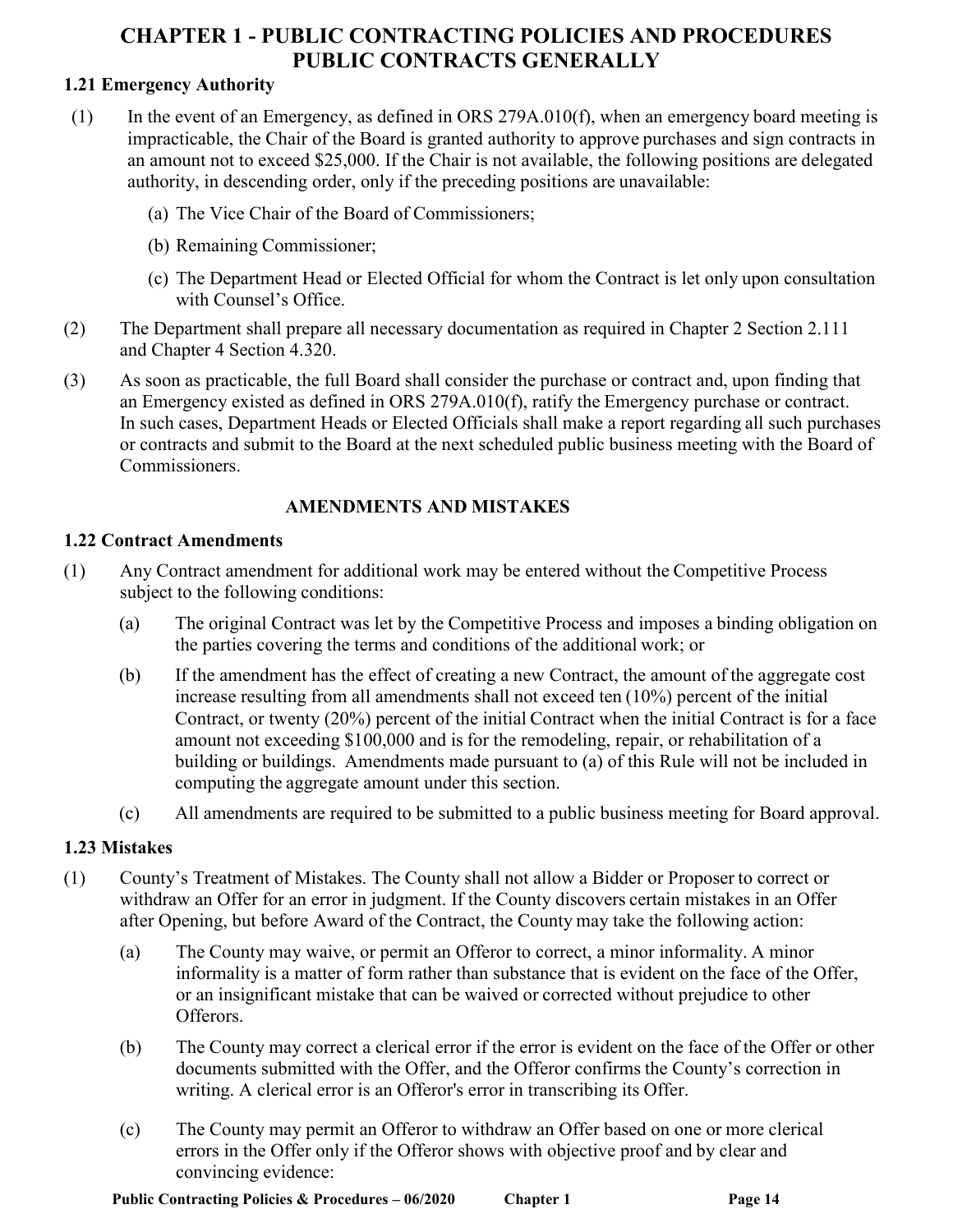- (A) The nature of the error;
- (B) That the error is not a minor informality under this subsection or an error in judgment;
- (C) That the error cannot be corrected or waived under subsection (b) of this section; That the Offeror acted in good faith in submitting an Offer that contained the claimed error and in claiming that the alleged error in the Offer exists;
- (D) That the Offeror acted without gross negligence in submitting an Offer that contained a claimed error;
- (E) That the Offeror will suffer substantial detriment if the County does not grant the Offeror permission to withdraw the Offer;
- (F) That the County's or the public's status has not changed so significantly that relief from the forfeiture will work a substantial hardship on the County or the public it represents; and
- (G) That the Offeror promptly gave notice of the claimed error to the County.
- (2) Rejection for Mistakes. The County shall reject any Offer in which a mistake is evident on the face of the Offer and the intended correct Offer is not evident or cannot be substantiated from documents submitted with the Offer.

# **COOPERATIVE PROCUREMENTS**

### **1.24 Cooperative Procurements**

- (1) The County may participate in, sponsor, conduct or administer Cooperative Procurements as follows:
	- (a) The County may participate in, sponsor, conduct or administer Joint Cooperative Procurements to establish Contracts or Price Agreements for Goods or Services or Personal/Professional Services, that use source selection methods substantially equivalent to those set forth in ORS 279B.055, 279B.060, or 279B.085 or to establish Contracts for Public Improvements that use a competitive bidding process substantially equivalent to that set forth in ORS 279C.005 through 279C.870.
	- (b) The County may participate in, sponsor, conduct or administer Permissive Cooperative Procurements to establish contracts or Price Agreements for the acquisition of Goods or Services or Personal/Professional Services that use source selection methods substantially equivalent to those set forth in ORS 279B.055 or 279B.060.
	- (c) The County may participate in, sponsor, conduct or administer Interstate Cooperative Procurements to establish contracts or Price Agreements for the acquisition of Goods or Services or Personal/Professional Services that use source selection methods substantially equivalent to those set forth in ORS 279B.055 or 279B.060.
- (2) A solicitation and award process uses source selection methods substantially equivalent to those identified in ORS 279B.055, 279B.060 or 279B.085 when it has the characteristics set forth in ORS 279A.200(2).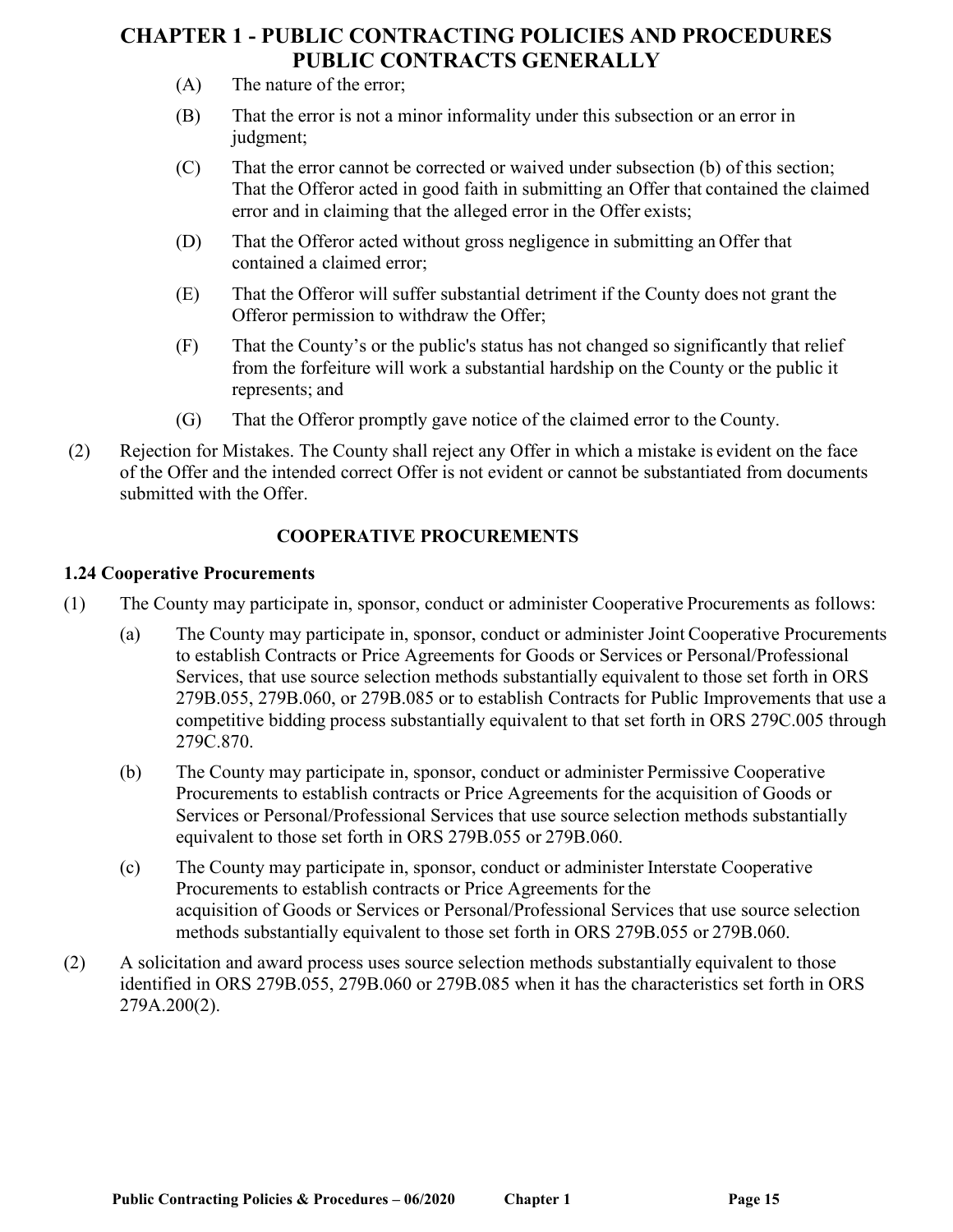## **GENERALLY; EXCEPTIONS**

## **2.10 General Procurement Contracts; Exceptions**

Except as permitted by ORS 279B.065 through 279B.085, ORS 279A.200 through 279A.225, and those Contracts exempt under the Rules in this Chapter, all Contracts for the purchase of Goods and Services, not including Personal/Professional services, shall be based on either Competitive Sealed Proposals or Competitive Sealed Bidding.

If a contract or agreement is required for the goods and services, regardless of the amount, the Department shall submit the contract and an agenda-item cover sheet for the County's official contract review process and BOCC approval.

## **2.11 Small Procurement Contracts Not Exceeding \$10,000**

- (1) The County may award a Public Contract without Competitive Process for Goods or Services that do not exceed \$10,000. Departments shall try to obtain at least three quotes, written or verbal. If verbal quotes are obtained, keep a written record of the sources and amounts of the quotes received.
- (2) A Procurement may not be artificially divided or fragmented so as to constitute a Small Procurement under this section.

## **2.12 Intermediate Procurement Contracts Not Exceeding \$150,000**

- (1) The County may award a Public Contract without Competitive Sealed Bidding or Competitive Sealed Proposals for the procurement of Goods and Services that do not exceed \$150,000.
- (2) A Procurement may not be artificially divided or fragmented so as to constitute an Intermediate Procurement under this section.
- (3) The County shall seek Quotes from prospective contractors as follows:
	- (a) **Selection Criteria**. The selection criteria may be limited to price or some combination of price, experience, specific expertise, availability, project understanding, Contractor capacity, responsibility and similar factors; and
	- (b) **Request for Quotes**. Prior to the solicitation of a Quote, the County shall determine the specifications of the Good or Service and shall maintain written documentation of the specifications. The County shall utilize written requests for Quotes whenever reasonably practicable. The County must describe substantially the same specifications to each of the prospective contractors. Written request for Quotes shall include the selection criteria to be utilized in selecting a Contractor and, if the criteria are not of equal value, their relative value or ranking, (i.e. scoring on a points basis when taking into consideration more than just lowest price). Ranking may be done by the individual Department without utilizing a review committee, and shall be submitted to the Board of County Commissioners for final approval at a weekly public meeting. When requesting quotations orally, prior to requesting the price quote the County shall state any additional selection criteria and, if the criteria are not of equal value, their relative value.
	- (c) **Number of Quotes; Record Required**. The County shall seek a minimum of three written Quotes, and keep a written record of the sources and amounts of the quotes received.
	- (d) If three Quotes are not reasonably available, the County shall make and maintain a written record of the effort made to obtain those Quotes.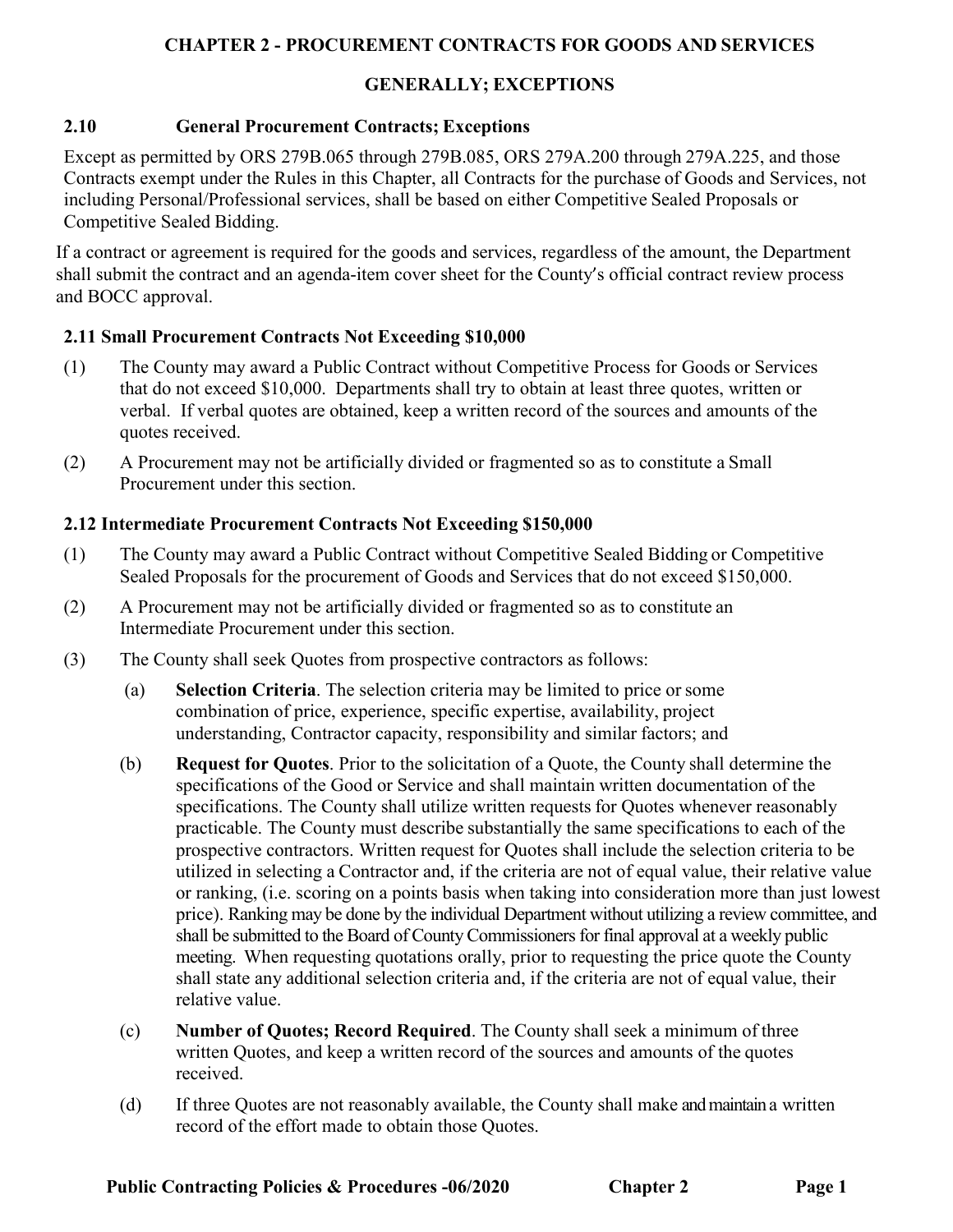## **GENERALLY; EXCEPTIONS**

- (e) **Award**. If a Contract is awarded, the County shall award the Contract to the Offeror whose Quote, Bid or Proposal will best serve the interests of the County, taking into account price as well as considerations including, but not limited to, experience, expertise, product functionality, suitability for a particular purpose and Contractor responsibility under ORS 279B.110.
- (4) No Contractor may be awarded in the aggregate within the fiscal year Contracts in excess of \$150,000 unless procured by Competitive process. In computing the aggregate under this subsection, awards under \$10,000 shall not be included.
- (5) When conducting an Intermediate Procurement under this section, the County, at a minimum, shall seek at least three (3) written Quotes from prospective contractors as described in Section 2.12 (3).

## **2.13 Competitive Process for Contracts Exceeding \$150,000**

- (1) The County may award a Public Contract by Competitive Sealed Bidding or Competitive Sealed Proposals as described in 1.15 (4) or (5), for the procurement of Goods and Services that are greater than \$150,000.
- (2) A Procurement may not be artificially divided or fragmented so as to constitute an Intermediate Procurement under this section.
- (3) No Contract may be awarded in the aggregate within the fiscal year Contracts in excess of \$150,000 without following Competitive Process procedures. In computing the aggregate under this subsection, awards under \$10,000 shall not be included.

### **2.14 Sole Source Procurements**

The County may award a Public Contract without competition as a Sole-Source Procurement pursuant to the requirements of ORS 279B.075.

# **2.15 Requirements Contracts**

- (1) The County may enter into Requirements Contracts whereby it is agreed to purchase requirements or an anticipated need at a predetermined price providing the following conditions are complied with:
	- (a) The Contract must be let by the Competitive Process, unless another exemption exists under these Rules or ORS Chapters 279A and 279B;
	- (b) The term of the Contract including renewals does not exceed five (5) years; and
	- (c) The Contract is subject to no less than thirty (30) days cancellation by the County.

### **2.16 Special Procurements**

- (1) **Generally,** The County may award a Public Contract as a Special Procurement pursuant to the requirements of ORS 279B.085.
- (2) **Public Notice**. The County shall give public notice of (1) its request for approval of a Special Procurement and (2) the County's approval of a Special Procurement in a manner similar to public notice of Competitive Sealed Bids under ORS 279B.055(4) and CR2.230. The public notice shall describe the Goods or Services or class of Goods or Services to be acquired through the Special Procurement. The Department shall give such public notice of its request for approval of a Special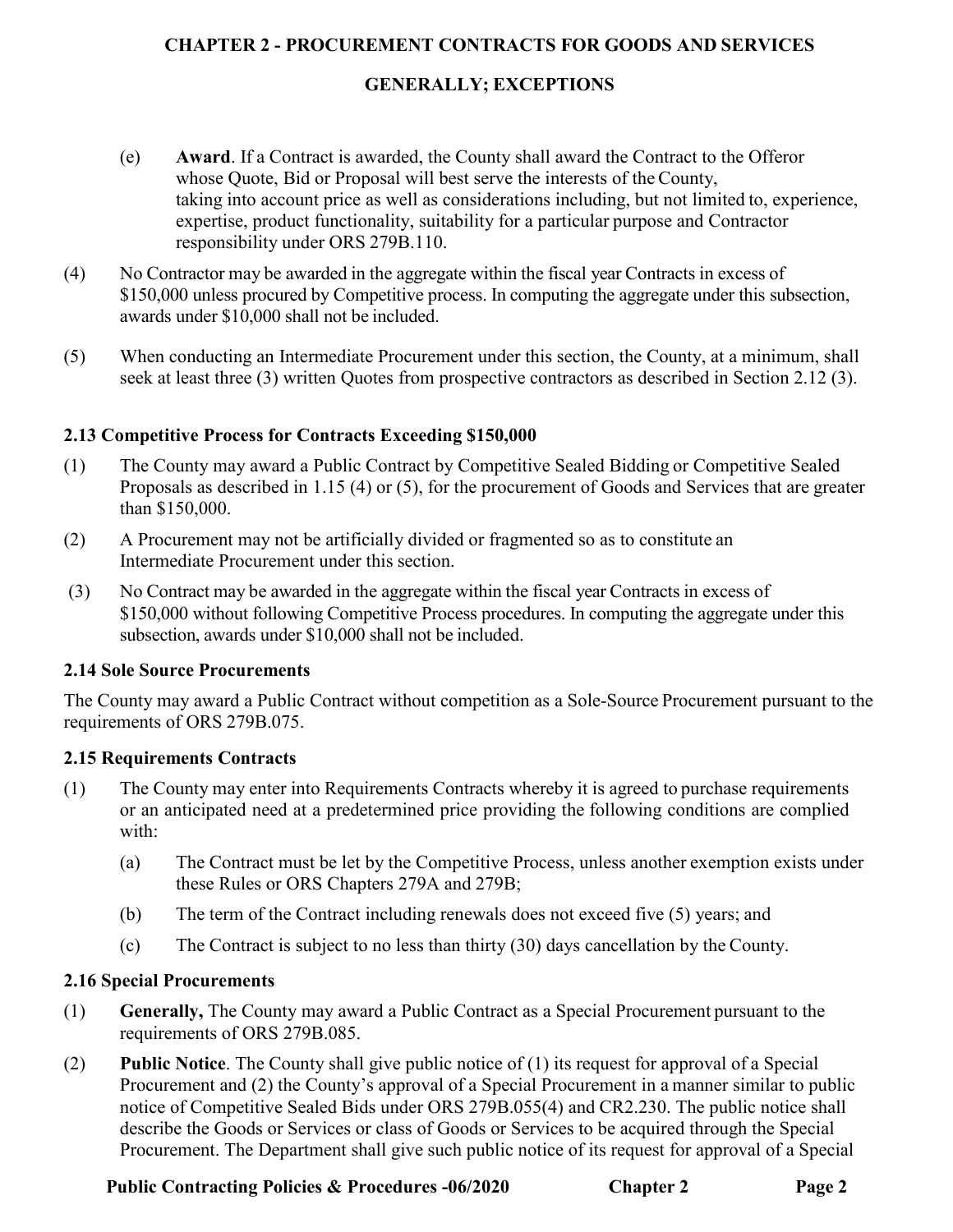## **GENERALLY; EXCEPTIONS**

Procurement at least five (5) business days prior to the approval of the Special Procurement by the Board. The County shall give such public notice of the approval of a Special Procurement at least fourteen (14) Days before award of the Contract.

#### **2.17 Emergency Procurements**

- (1) **Emergency Declaration**. Pursuant to this Rule, the County may declare that Emergency circumstances exist that require prompt execution of a Public Contract for procurement of Goods and Services. The declaration shall be by a written declaration that describes the circumstances creating the Emergency and the anticipated harm from failure to enter into an Emergency Contract.
- (2) **Competition for Contracts**. The County shall ensure competition for an Emergency Contract as reasonable and appropriate under the Emergency circumstances, and may include written requests for offers, oral requests for offers or direct appointment without competition in cases of extreme necessity, in whatever Solicitation time periods the County considers reasonable in responding to the Emergency.
- (3) **Contract Award**. Any Contract awarded under this Rule must be awarded within 60 Days after declaration of the Emergency.
- (4) **Contract Scope**. Although no dollar limitation applies to Emergency Contracts, the scope of the Contract must be limited to work that is necessary and appropriate to remedy the conditions creating the Emergency as described in the declaration.
- (5) **Contract Modification**. Emergency Contracts may be modified by change order or amendment to address the conditions described in the original declaration or an amended declaration that further describes additional work necessary and appropriate for related Emergency circumstances.

### **2.18 State Cooperative Purchasing Procurements**

The County may purchase Goods or Services from the Oregon Cooperative Program administered by the State of Oregon Department of Administrative Services without the Competitive Process.

### **2.19 Federal Program Contracts**

The County may enter into a Contract without the Competitive Process under a federal program described in ORS 279A.180.

### **2.20 Qualified Nonprofit Agencies Contracts**

The County may enter into a Contract for Goods or Services with qualified non-profit agencies providing employment opportunities for disabled individuals pursuant to ORS 279.835 through 279.855 without following the source selection procedures set forth in either ORS 279A.200 through 279A.225 or 279B.050 through 279B.085.

### **2.21 State or Federal Exemptions**

The County may enter into a Contract for the purchase of Goods or Services without the Competitive Process, where state or federal law or regulation allows an exemption from such competitive procurement.

### **2.22 Price Regulated Items or Services**

The County may enter into a Contract for the purchase of Goods or Services without the Competitive Process, where the rate or price for the Goods or Services being purchased is established by Federal, State, or regulatory authority.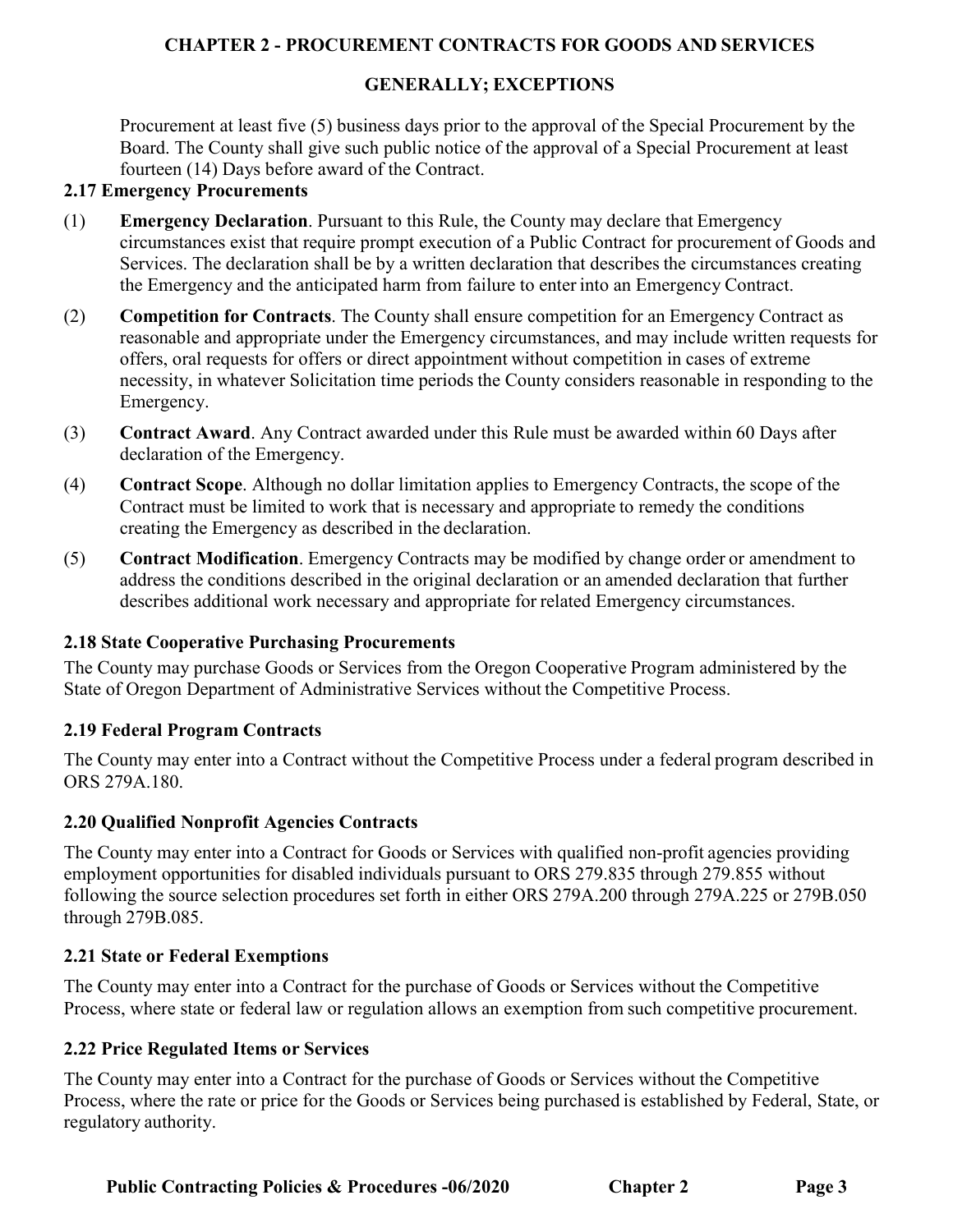# **GENERALLY; EXCEPTIONS**

# **EXEMPTIONS AND EXCLUSIONS FOR THE PROCUREMENT OF GOODS AND SERVICES BY TOPIC [Also see Exhibit A attached hereto for further exemptions]**

### **2.23 Advertising Contracts**

The County is exempt from the Competitive Process for the purchase of advertising. This includes, but is not limited to, space for advertising and legal notices in newspapers and other publications, and radio and television spots.

## **2.24 Copyrighted Materials**

The County is exempt from the Competitive Process if there is only one known supplier for such Goods.

## **2.25 Equipment Maintenance, Repair and Overhaul**

- (1) The County may let Contracts for equipment maintenance, repair or overhaul without the Competitive Process, subject to the following conditions:
	- (a) Service and/or parts required are unknown and the cost cannot be determined without extensive preliminary dismantling or testing; or
	- (b) Service and/or parts required are for sophisticated equipment for which specially trained personnel are required and such personnel are available from only one source.

## **2.26 Election Supplies and Services**

The County is exempt from the Competitive Process for the printing of official ballots, including sample and test ballots, ballot envelopes, and including polling place and drop site signs.

# **2.27 Gasoline, Diesel Fuel, Heating Oil, Lubricants, Asphalts and Rock**

The County is exempt from formal competitive bidding requirements for the purchase of gasoline, diesel fuel, heating oil, lubricants, asphalt, rock and other road maintenance materials if the County seeks competitive quotes, makes its purchase from the least expensive source, and retains written justification for the purchase made.

### **2.28 Insurance Contracts**

- (1) Contracts for insurance where either the annual or aggregate premium exceeds \$150,000 must by the Competitive Process or by one of the following:
	- (a) Agent of Record: The County may appoint a licensed insurance agent as Agent of Record to perform insurance services in connection with more than one insurance contract. The selection of the agent of record shall be done by the process prescribed for Personal Services Contracts by these Rules; or
	- (b) Specific Proposals for Insurance Contracts: The County may solicit proposals from licensed insurance agents for the purpose of acquiring specific insurance contracts.

### **2.29 Laboratory and Medical Supplies**

The County is not required to purchase laboratory and medical supplies on the basis of a single award to the lowest responsible bidder, but instead may purchase different brands of the same item by awarding Contracts,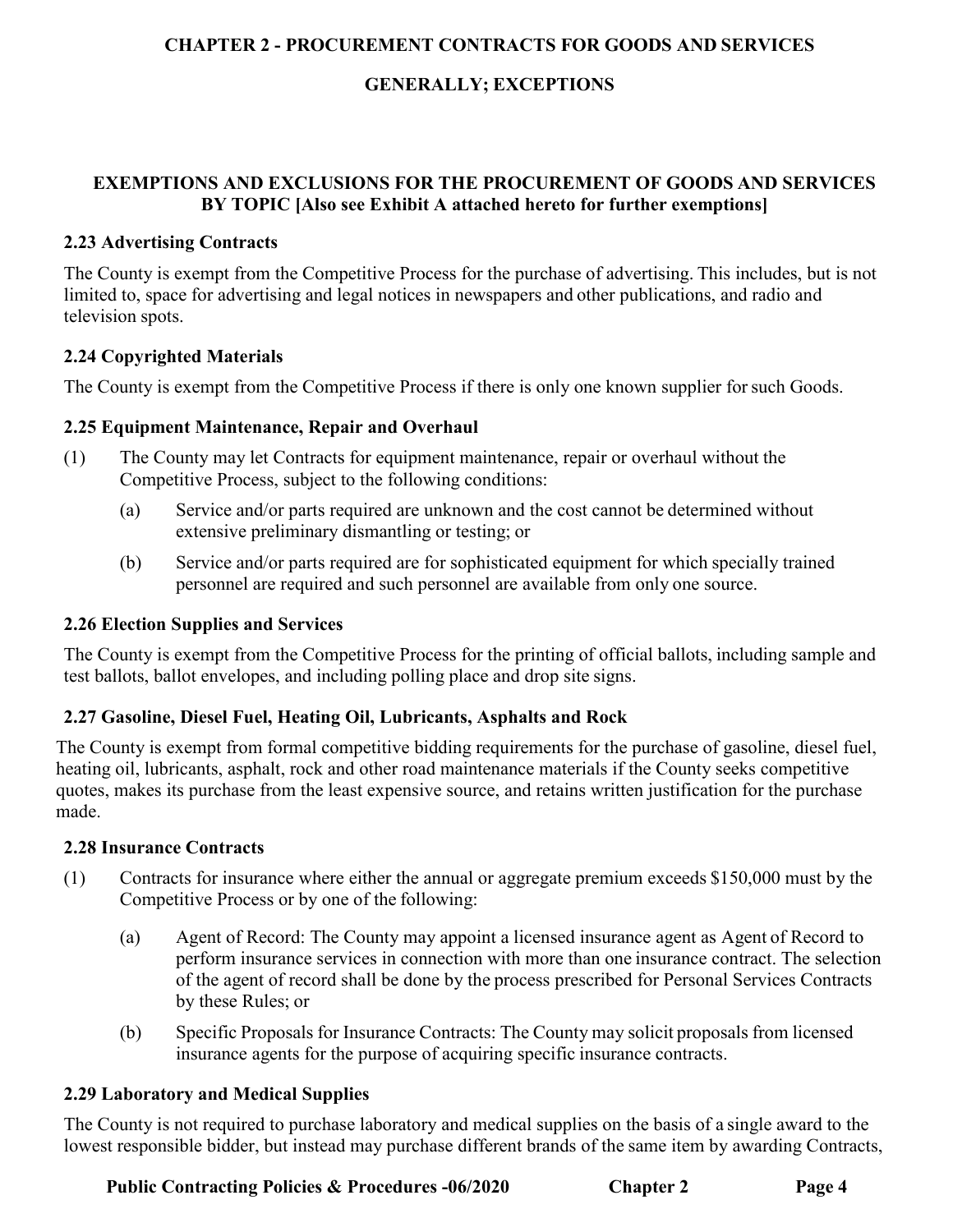# **GENERALLY; EXCEPTIONS**

after competitive bidding, to the lowest responsible bidder for each brand.

# **2.30 Library and Reading Materials**

The County may purchase library circulation materials without Competitive Process.

# **2.31 Office Supplies**

The County is exempt from the Competitive Process for the purchase of office supplies.

# **2.32 Used Vehicles**

- (1) The County is exempt from the Competitive Process for the purchase of used vehicles.
- (2) If the used vehicles are purchased through local vehicle dealers, vehicles from at least three (3) different vehicle dealers that meet the needs of the County will be considered before a specific vehicle is selected.
- (3) A mechanic from the County Road Department shall inspect each vehicle being considered to determine the condition of the vehicle.

# **PROCUREMENT SOURCE SELECTION SOLICITATION DOCUMENTS**

# **2.33 Public Notice of Solicitation Documents**

- (1) **Notice of Solicitation Documents**. The County shall provide public notice of every formal Solicitation Document by publishing the advertisement for offers in accordance with the requirements of ORS 279B.055(4) and 279B.060(4).
- (2) **Content of Advertisement**. All advertisements for offers shall set forth:
	- (a) Where, when, how, and for how long the Solicitation Document may be obtained;
	- (b) A general description of the Goods or Services to be acquired;
	- (c) The interval between the first date of notice of the Solicitation Document given in accordance with subsection 2(a) or (b) above and Closing, which shall not be less than fourteen (14) Days for an Invitation to Bid and twenty-one (21) Days for aRequest for Proposals, unless the County determines that a shorter interval is in the public's interest;
	- (d) The date that Persons must file applications for prequalification if prequalification is a requirement and the class of Goods or Services is one for which Persons must be prequalified;
	- (e) The office where Contract terms, conditions and Specifications may be reviewed or obtained;
	- (f) The name, title and address of the individual authorized by the County to receive offers;
	- (g) The scheduled Opening; and
	- (h) Any other information the County deems appropriate.
- (3) **Notice of Addenda**. The County shall provide potential Offerors notice of any Addenda to a Solicitation Document in accordance with Section 2.235.

# **2.34 Addenda to Solicitation Document**

(1) **Issuance; Receipt**. The County may change a Solicitation Document by written Addenda. An Offeror shall provide written acknowledgment of receipt of all issued Addenda with its Offer, unless the County otherwise specifies in the Addenda.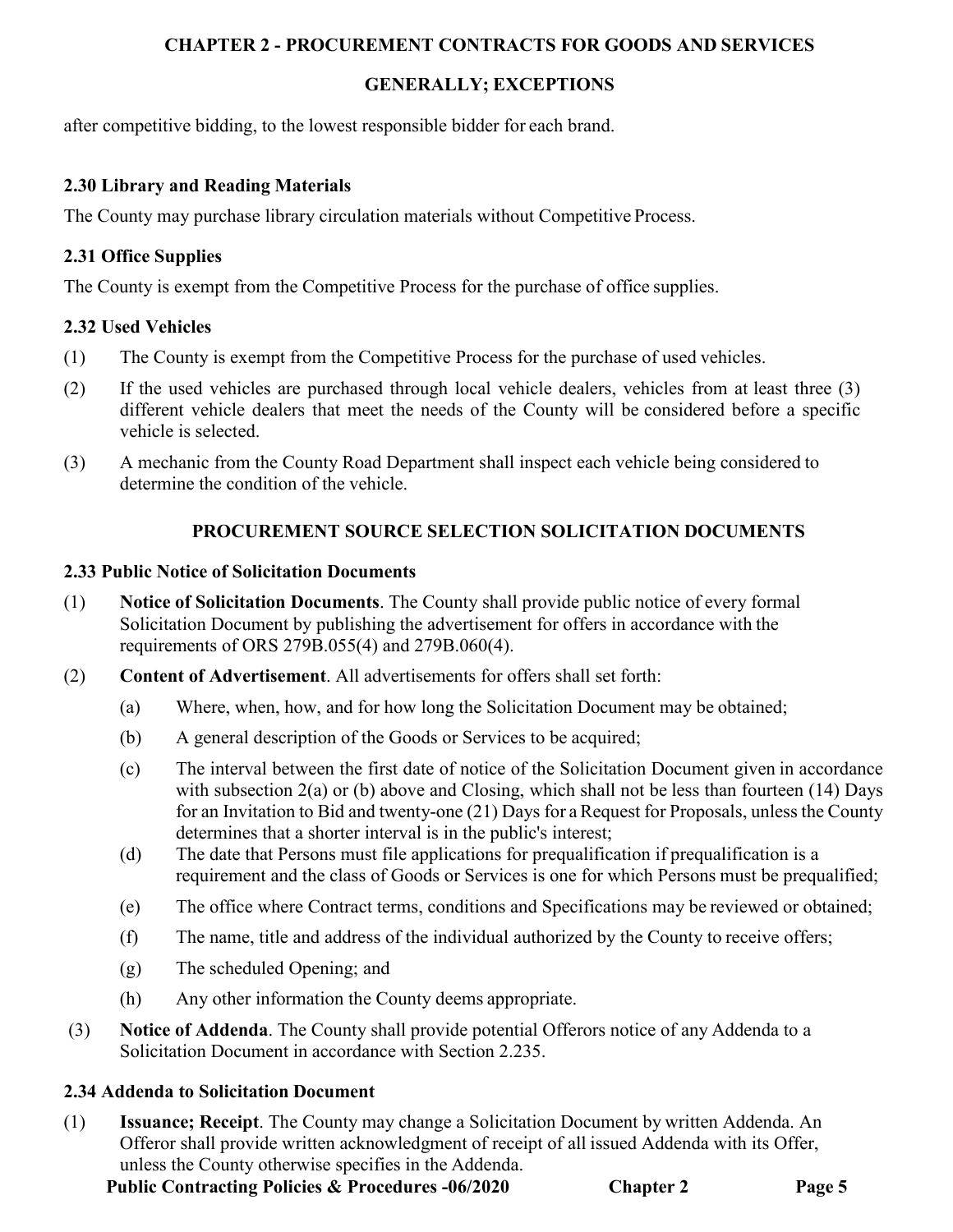## **GENERALLY; EXCEPTIONS**

- (2) **Notice and Distribution**. The County shall notify known prospective Offerors of Addenda in a manner intended to foster competition and to make prospective Offerors aware of the Addenda.
- (3) **Timelines; Extensions**. The County shall issue Addenda within a reasonable time to allow prospective Offerors to consider the Addenda in preparing their offers.

# **MULTI-TIERED/MULTISTEP COMPETITIVE SEALED PROPOSALS**

#### **2.35 Procedures for Competitive Range, Multi-Tiered/Multistep Sealed Proposals**

- (1) **Generally,** The County may procure Goods or Services Contracts by employing any combination of the methods of Contractor selection as set forth in ORS 279B.060(7), 279B.060(8) and OAR 137-047- 0261. The County may employ the procedures set forth in Section 2.13 (5) for Competitive Sealed Proposals and Section 2.35 for Multi-Tiered/Multistep Sealed Proposals.
- (2) **Solicitation Protest**. Prior to the initial Closing, the County shall provide an opportunity to protest the solicitation under ORS 279B.405 and Section 2.41.
- (3) **Award Protest**. The County shall provide an opportunity to protest its intent to award a Contract pursuant to ORS 279B.410 and Section 2.42.

#### **2.36 Competitive Range, Discussions and Negotiations**

- (1) **Competitive Range**. When the County solicitation process conducted pursuant to ORS 279B.060 (8) calls for the County to establish a Competitive Range at any stage in the Procurement process, it shall do so as follows:
	- (a) Determining Competitive Range.
		- (A) The County shall establish a Competitive Range after evaluating all Responsive Proposals in accordance with the evaluation criteria set forth in the Request for Proposals. After evaluation of all Proposals in accordance with the criteria set forth in the Request for Proposals, the County shall determine and rank the Proposers in the Competitive Range.
		- (B) The County may increase the number of Proposers in the Competitive Range if the County's evaluation of Proposals establishes a natural break in the scores of Proposers indicating a number of Proposers greater than the initial Competitive Range are closely competitive, or have a reasonable chance of being determined the most Advantageous Proposer. The County may decrease the number of Proposers in the initial Competitive Range only if the excluded Proposers have no reasonable chance to be the most advantageous Proposer.
	- (b) Intent to Award; Discuss or Negotiate. After determination of the Competitive Range, the County may either:
		- (A) Provide written notice to all Proposers in the Competitive Range of its intent to award the Contract to the highest-ranked Proposer in the Competitive Range.
		- (B) Engage in discussions with Proposers in the Competitive Range and accept revised Proposals from them as set forth in Section 2.36(2) and following such discussions and receipt and evaluation of revised Proposals, conduct negotiations as set forth in Section 2.36(3) with the Proposers in the Competitive Range.
- (2) Discussions; Revised Proposals. If the County chooses to enter into discussions with and receive best and final offers (See Section 2.36(4)), the County shall proceed as follows: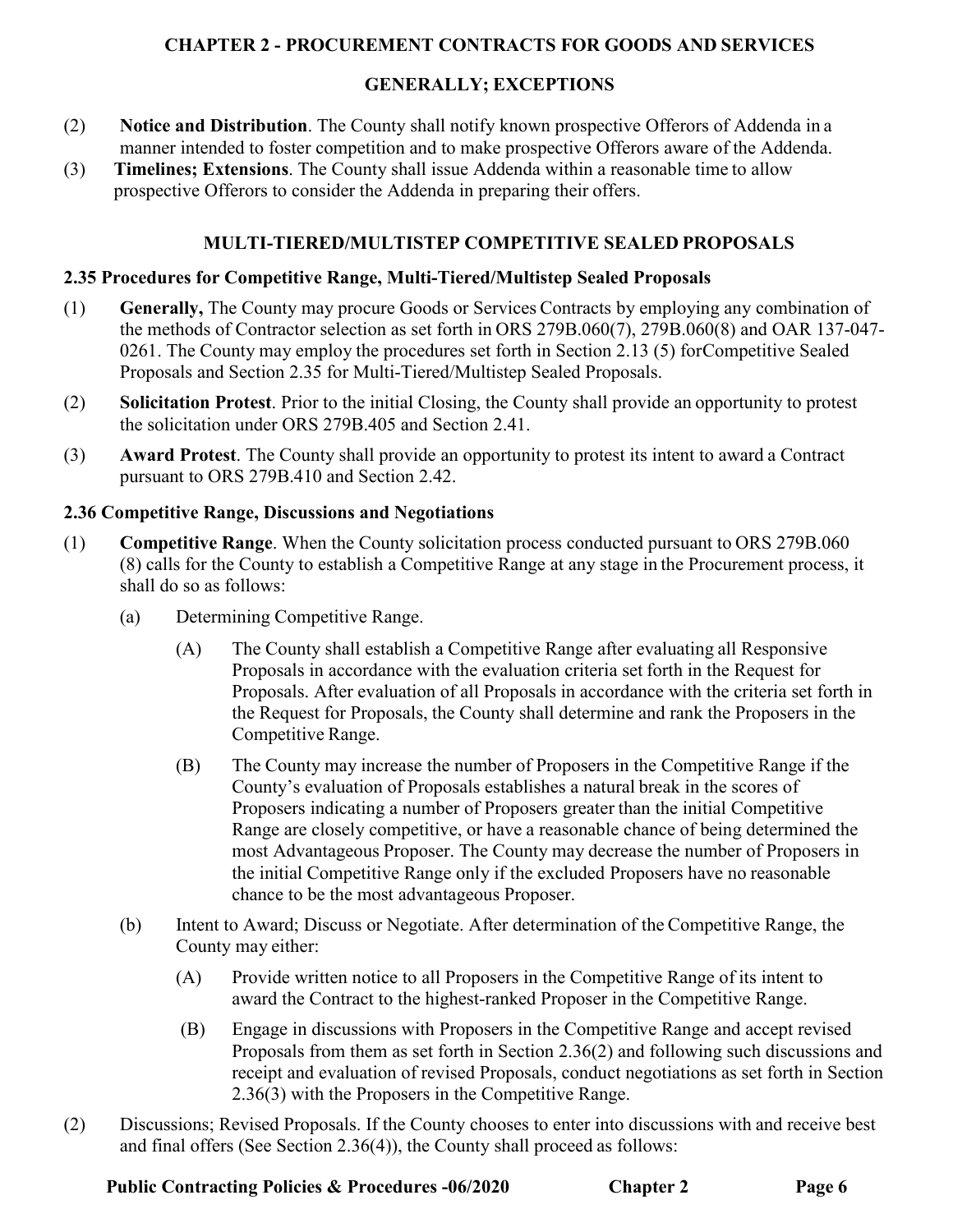### **GENERALLY; EXCEPTIONS**

- (a) Initiating Discussions. The County shall initiate oral or written discussions with all Proposers submitting Responsive Proposals or all Proposers in the Competitive Range (collectively "eligible Proposers") regarding their Proposals with respect to the provisions of the RFP that the County identified in the RFP as the subject of discussions. The County may conduct discussions for the following purposes:
	- (A) Informing eligible Proposers of deficiencies in their initial Proposals;
	- (B) Notifying eligible Proposers of parts of their Proposals for which the County would like additional information; or
	- (C) Otherwise allowing eligible Proposers to develop revised Proposals that will allow the County to obtain the best Proposal based on the requirements and evaluation criteria set forth in the Request for Proposals.
- (b) Conducting Discussions. The County may conduct discussions with each eligible Proposer necessary to fulfill the purposes of this section (2), but need not conduct the same amount of discussions with each eligible Proposer. The County may terminate discussions with any eligible Proposer at any time. However, the County shall offer all eligible Proposers the same opportunity to discusstheir submitted Proposals with the County before the County notifies eligible Proposers of the date and time pursuant to section (4) that best and final Proposals will be due.
	- (A) In conducting discussions, the County may adjust the evaluation of a Proposal as a result of a discussion under this Section. The conditions, terms, or price of the Proposal may be altered or otherwise changed during the course of the discussions provided the changes are within the scope of the Request for Proposals.
	- (B) At any time during the time allowed for discussions, the County may:
		- (i) Continue discussions with a particular eligible Proposer;
		- (ii) Terminate discussions with a particular eligible Proposer and continue discussions with other eligible Proposers; or
		- (iii) Conclude discussions with all remaining eligible Proposers and provide notice pursuant to section (4) of this Rule to the eligible Proposers requesting best and final offers.
- (3) Negotiations.
	- (a) Initiating Negotiations. The County may commence serial negotiations with the highest-ranked eligible Proposers or commence simultaneous negotiations with all eligible Proposers as follows:
		- (A) After initial determination of which Proposals are Responsive; or
		- (B) After initial determination of the Competitive Range in accordance with section (1) of this Rule; or
		- (C) After conclusion of discussions with all eligible Proposers and evaluation of revised Proposals (See Section (2) of this Rule).
	- (b) Conducting Negotiations.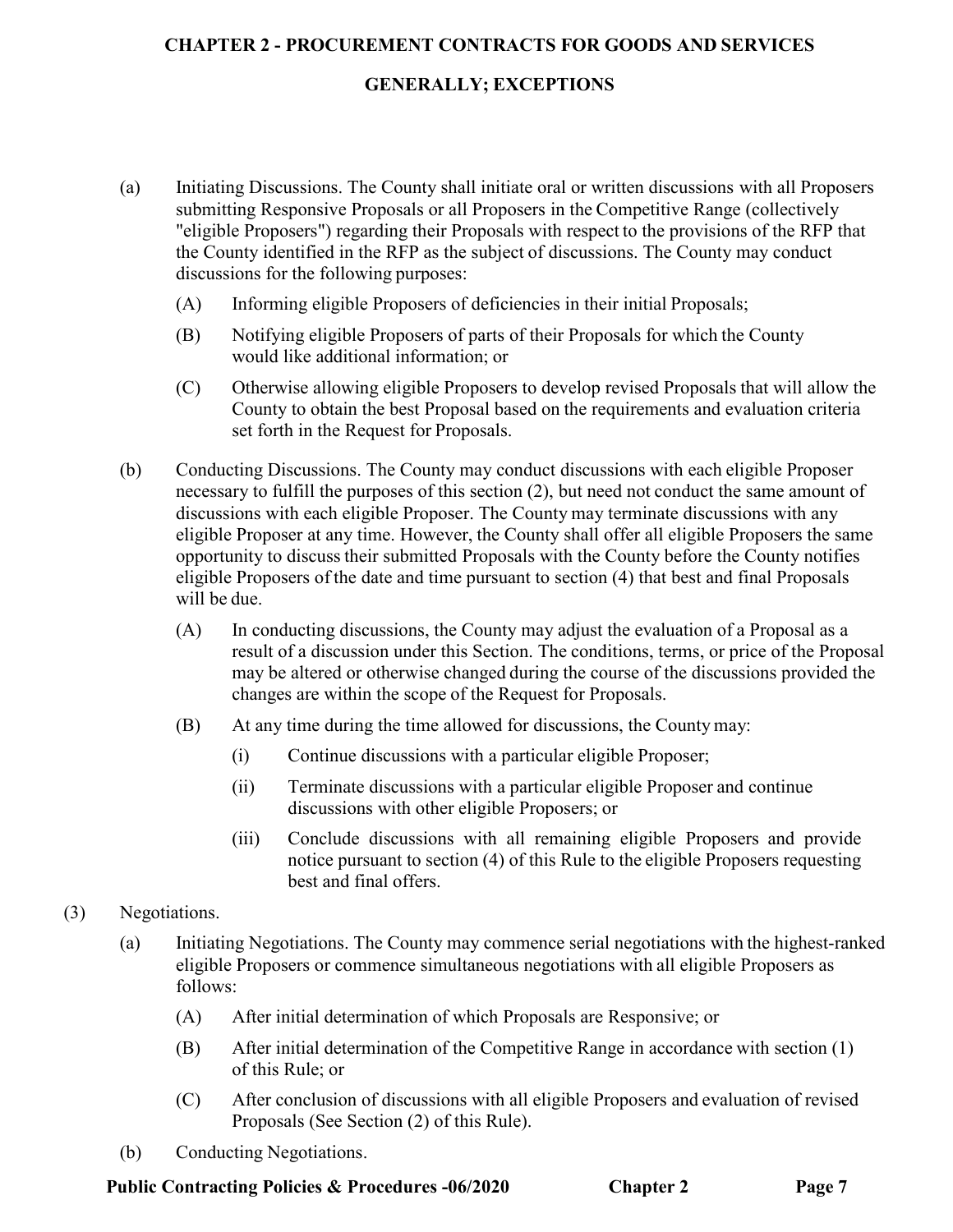# **GENERALLY; EXCEPTIONS**

- (A) Scope. The County may negotiate:
	- (i) The Statement of Work;
	- (ii) The Contract Price as it is affected by negotiating the Statement of Work; and
	- (iii) Any other terms and conditions reasonably related to those expressly authorized for negotiation in the Request for Proposals or Addenda thereto.
- (B) Terminating Negotiations. At any time during discussions or negotiations that the County conducts in accordance with Sections (2) or (3) of this Rule, the County may terminate discussions or negotiations with the highest-ranked Proposer, or the Proposer with whom it is currently discussing or negotiating, if the County reasonably believes that:
	- (i) The Proposer is not discussing or negotiating in good faith; or
	- (ii) Further discussions or negotiations with the Proposer will not result in the parties agreeing to the terms and conditions of a final Contract in a timely manner.
- (c) Continuing Serial Negotiations. If the County is conducting serial negotiations and the County terminates negotiations with a Proposer in accordance with paragraph 3(b)(B) of this Rule, the County may then commence negotiations with the next highest scoring Proposer in the Competitive Range, and continue the process described in section (3) of this Rule until the County has either:
	- (A) Determined to award the Contract to the Proposer with whom it is currently discussing or negotiating; or
	- (B) Completed one round of discussions or negotiations with all Proposers in the Competitive Range, unless the County provided for more than one round of discussions or negotiations in the Request for Proposals, in which case the County has completed all rounds of discussions or negotiations.
- (d) Competitive Simultaneous Negotiations. If the County chooses to conduct competitive negotiations, the County may negotiate simultaneously with competing Proposers. The County may disclose other Proposer's Proposals or the substance of negotiations with other Proposers only if the County notifies all of the Proposers with whom the County will engage in negotiations of the County's intent to disclose before engaging in negotiations with any Proposer.
- (e) Any oral modification of a Proposal resulting from negotiations under this Section (3) shall be reduced to writing by the Proposer.
- (4) Best and Final Offers. If best and final offers are required, the County shall establish a common date and time by which Proposers must submit best and final offers. Best and final offers shall be submitted only once; provided, however, the County may make a written determination that it is in the County's best interest to conduct additional discussions, negotiations or change the County's requirements and require another submission of best and final offers. Proposers shall also be informed if they do not submit notice of withdrawal or another best and final offer, their immediately previous offer will be construed as their best and final offer. The County shall conduct evaluations. The County shall not modify evaluation factors or their relative importance after the date and time that best and final offers are due.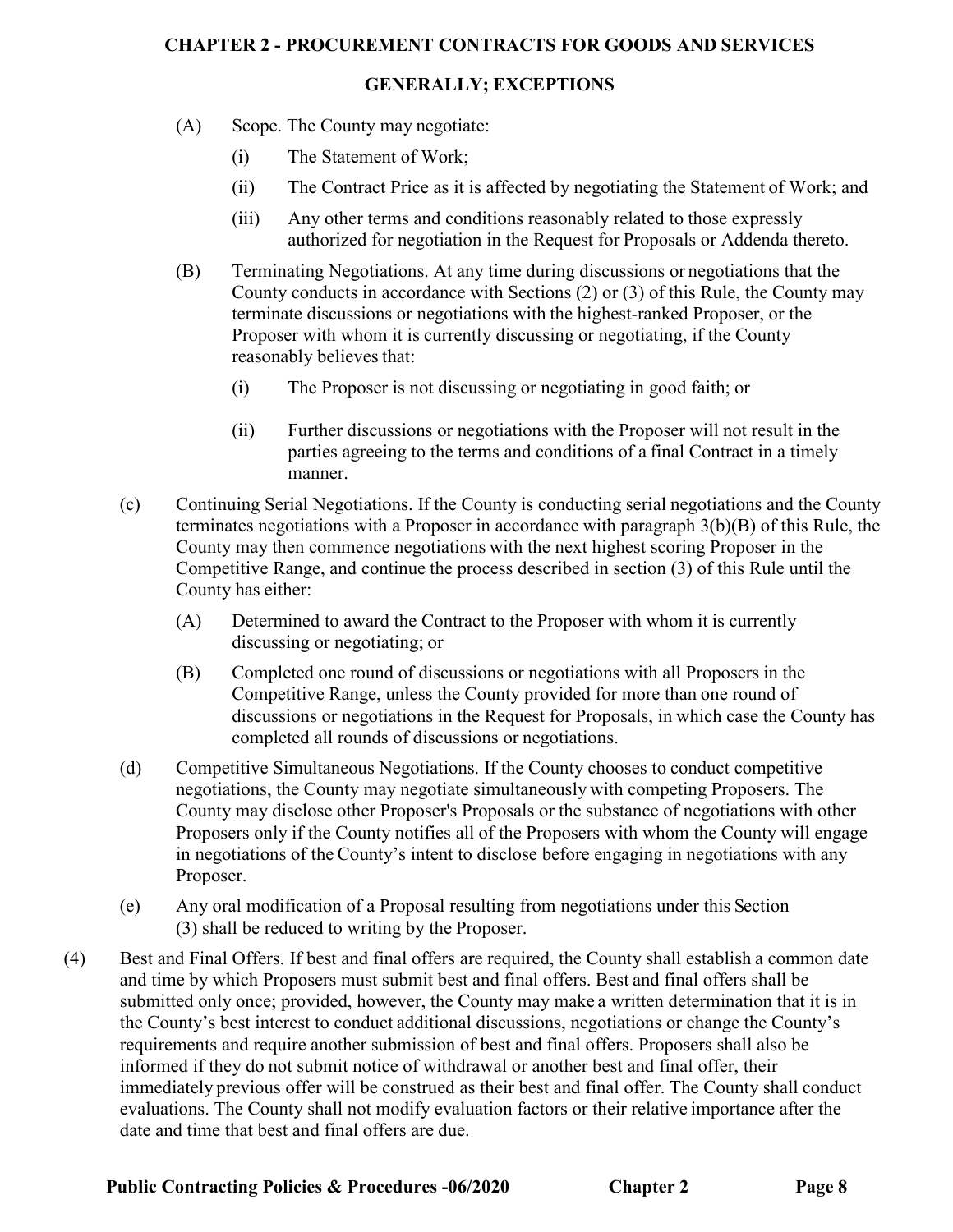# **GENERALLY; EXCEPTIONS**

## **2.37 Multistep Competitive Sealed Proposals**

- (1) Generally, The County may procure Goods or Services by using Multistep Sealed Proposals pursuant to ORS 279.060(6)(b)(G).
- (2) Phased Process. Multistep Sealed Proposals is a phased Procurement process that seeks necessary information or un-priced technical Proposals in the initial phase and invites Proposers who submitted technically qualified Proposals in the initial phase to submit competitive sealed price Proposals on the technical Proposers in the final phase. The Contract shall be awarded to the Responsible Proposer submitting the most Advantageous Proposal in accordance with the terms of the Solicitation Document applicable to the final phase. If time is a factor, the County may require Proposersto submit a separate sealed price Proposal during the initial phase to be opened after the technical evaluation.
- (3) Public Notice. Whenever Multistep Sealed Proposals are used, public notice for the first phase shall be given in accordance with Section 2.330. Public notice is not required for the subsequent phases. However, the County shall give notice of the subsequent phases to all Proposers.
- (4) Procedure for Phase One of Multistep Sealed Proposals.
	- (a) Form. Multistep Sealed Proposals shall be initiated by the issuance of a Request for Proposal in the form and manner required for competitive sealed Proposals except as provided in this Rule. In addition to the requirements set forth in Section 2.330(2), the multistep Request for Proposal shall state:
		- (A) That un-priced technical Proposals are requested;
		- (B) Whether price Proposals are to be submitted at the same time as un-priced technical Proposals; that if they are, such price Proposals shall be submitted in a separate sealed envelope;
		- (C) That the solicitation is a Multistep Sealed Proposal Procurement, and that priced Proposals will be considered only in the subsequent phases from those Proposers whose un-priced technical Proposals are found qualified in the first phase;
		- (D) The criteria to be used in the evaluation of un-priced technical Proposals;
		- (E) That the County, to the extent that it finds necessary, may conduct oral or written discussions of the un-priced technical Proposals;
		- (F) That the Goods or Services being procured shall be furnished generally in accordance with the Proposer's technical Proposal as found to be finally qualified and shall meet the requirements of the Request for Proposal; and
		- (G) Whether Proposers excluded from subsequent phases have a right to protest the exclusion. Such information can be given or changed through Addenda.
	- (b) Addenda to the Request for Proposal. After receipt of un-priced technical Proposals, Addenda to the Request for Proposal shall be distributed only to Proposers who submitted un-priced technical Proposals.
	- (c) Receipt and Handling of Un-Priced Technical Proposals. Un-priced technical Proposals need not be opened publicly.
	- (d) Evaluation of Un-Priced Technical Proposals. Un-priced technical Proposals shall be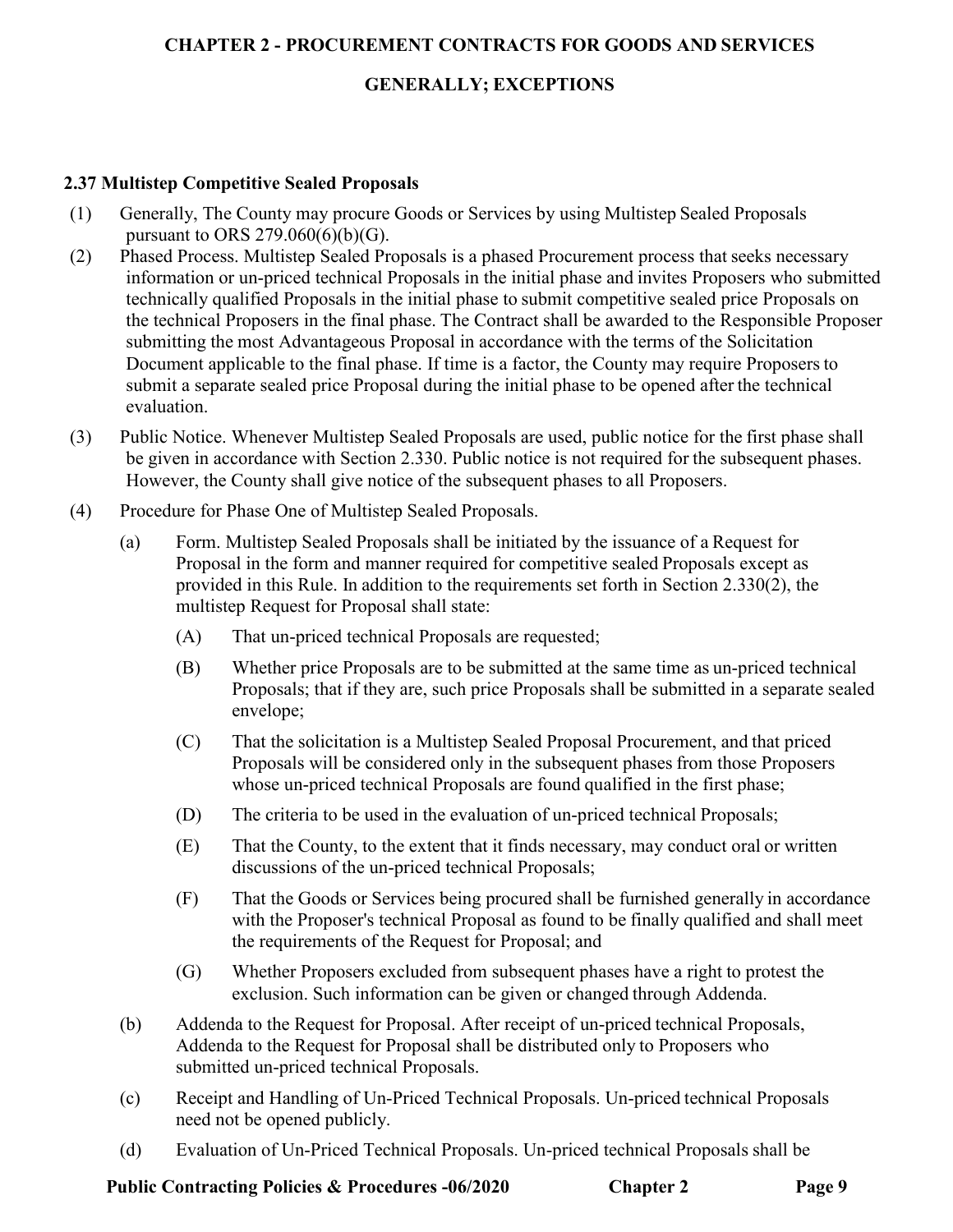#### **GENERALLY; EXCEPTIONS**

evaluated solely in accordance with the criteria set forth in the Request for Proposal. Unpriced technical Proposals shall be categorized as:

- (A) Qualified;
- (B) Potentially qualified; that is, reasonably susceptible of being made qualified; or
- (C) Unqualified. The County shall record in writing the basis for determining a Proposal unqualified and make it part of the Procurement file. The County may initiate phase two of the procedure if, in the County's opinion, there are sufficient qualified or potentially qualified un-priced technical Proposals to assure effective price competition in the second phase without technical discussions. If the County finds that such is not the case, the County shall issue an Addenda to the Request for Proposal or engage in technical discussions as set forth in subsection 4(e).
- (e) Discussion of Un-Priced Technical Proposals. The County may seek clarification of a technical Proposal of any Proposer who submits a qualified, or potentially qualified technical Proposal. During the course of such discussions, the County shall not disclose any information derived from one un-priced technical Proposal to any other Proposer. Once discussions are begun, any Proposer who has not been notified that its Proposal has been finally found unqualified may submit supplemental information amending its technical Proposal at any time until the Closing date established by the County. Such submission may be made at the request of the County or upon the Proposer's own initiative.
- (f) Notice of Unqualified Un-Priced Technical Proposal. When the County determines a Proposer's un-priced technical Proposal to be unqualified, such Proposer shall not be afforded an additional opportunity to supplement its technical Proposals.
- (5) Procedure for Subsequent Phases.
	- (a) Initiation. Upon the completion of phase one, the County shall either:
		- (A) Open price Proposals submitted in phase one (if price Proposals were required to be submitted) from Proposers whose un-priced technical Proposals were found to be qualified; or
		- (B) If price Proposals have not been submitted, technical discussions have been held, or Addenda to the Request for Proposals have been issued, invite each qualified Proposer to submit price Proposals.
	- (b) Conduct. Phase two shall be conducted as any other competitive sealed Proposal solicitation except:
		- (A) As specifically set forth in this Rule; and
		- (B) No public notice need be given of the request to submit price Proposals because such notice was previously given.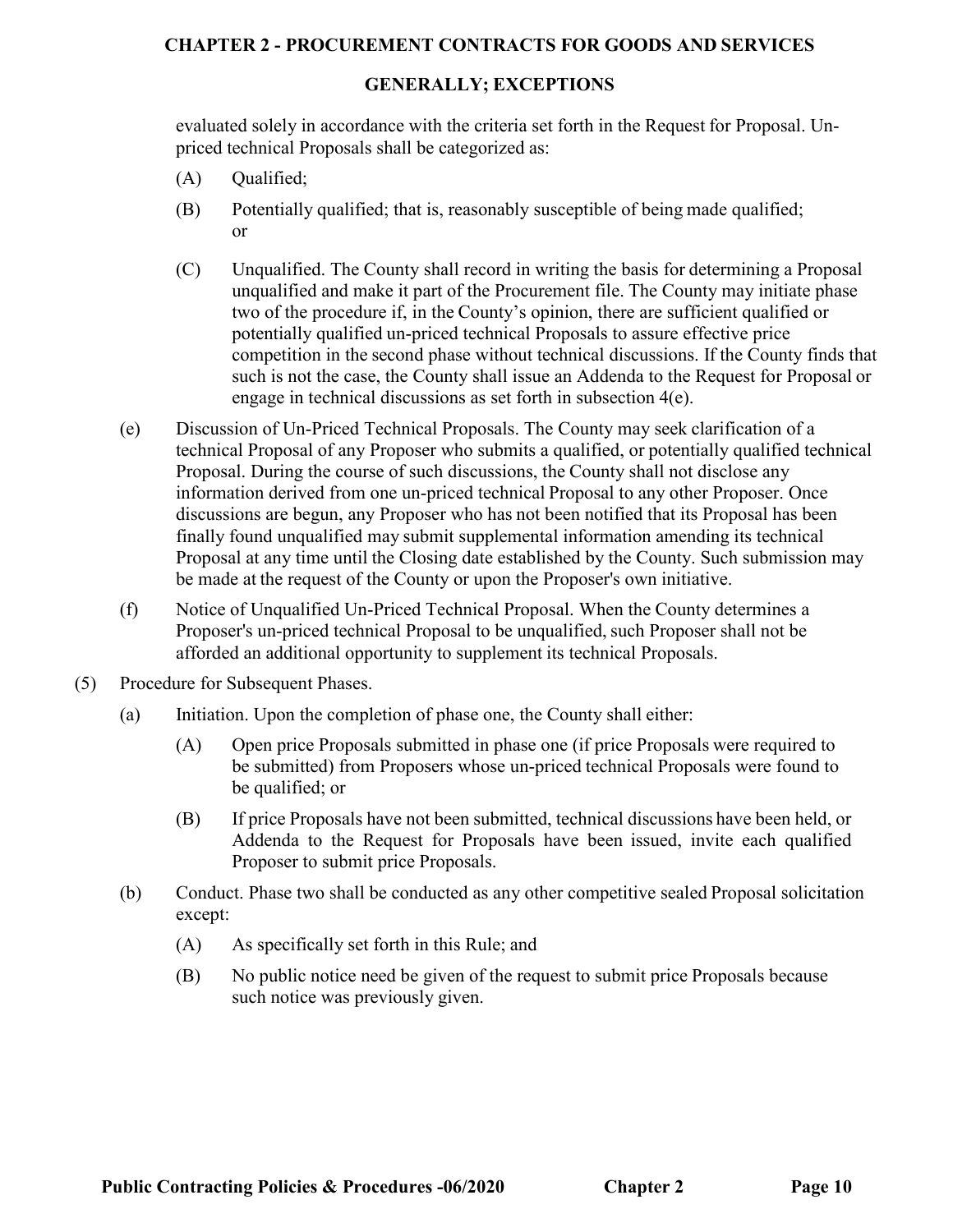# **GENERALLY; EXCEPTIONS**

# **CONTRACTOR SELECTION FOR COMPETITIVE MULTISTEP SEALED BIDDING**

#### **2.38 Multistep Sealed Bids**

(1) Generally, The County may procure Goods or Services, or Personal Services by using Multistep Sealed Bids pursuant to ORS 279B.055(12).

(2) Phased Process. Multistep bidding is a phased process that seeks necessary information or unpriced technical Bids in the initial phase and regular competitive sealed bidding, inviting Bidders who submitted technically eligible Bids in the initial phase to submit competitive sealed price Bids on the technical Bids in the final phase. The Contract shall be awarded to the Lowest Responsible Bidder. If time is a factor, the County may require Bidders to submit a separate sealed price Bid during the initial phase to be opened after the technical evaluation.

- (3) Public Notice. Whenever Multistep Sealed Bids are used, public notice for the first phase shall be given in accordance with Section 2.330. Public notice is not required for the subsequent phases. However, the County shall give notice of subsequent phases to known all Bidders.
- (4) Procedures Generally. The County shall employ the procedures set forth in this Rule for multistep bidding:
	- (a) Solicitation Protest. Prior to the Closing of phase one, the County shall provide an opportunity to protest the solicitation and under ORS 279B.405 and Section 2.41.
	- (b) Award Protest. The County shall provide an opportunity to protest its intent to award a Contract pursuant to ORS 279B.410 and Section 2.42.
- (5) Procedure for Phase One of Multistep Sealed Bids.
	- (a) Form. Multistep Sealed Bidding shall be initiated by the issuance of an Invitation to Bid in the form and manner required for competitive sealed Bids except as hereinafter provided. In addition to the requirements set forth in Section 2.38(2), the multistep Invitation to Bid shall state:
		- (A) That un-priced technical Bids are requested;
		- (B) Whether price Bids are to be submitted at the same time as un-priced technical Bids; if they are, that such price Bids shall be submitted in a separate sealed envelope;
		- (C) That the solicitation is a Multistep Sealed Bid Procurement, and priced Bids will be considered only in the second phase and only from those Bidders whose un-priced technical Bids are found eligible in the first phase;
		- (D) The criteria to be used in the evaluation of un-priced technical Bids;
		- (E) That the County, to the extent that it finds necessary, may conduct oral or written discussions for the purposes of clarification of the un-priced technical Bids;
		- (F) That the Goods or Services being procured shall be furnished generally in accordance with the Bidder's technical Bid as found to be finally eligible and shall meet the requirements of the Invitation to Bid; and
		- (G) Whether Bidders excluded from subsequent phases have a right to protest the exclusion before the notice of intent to award. Such information can be given or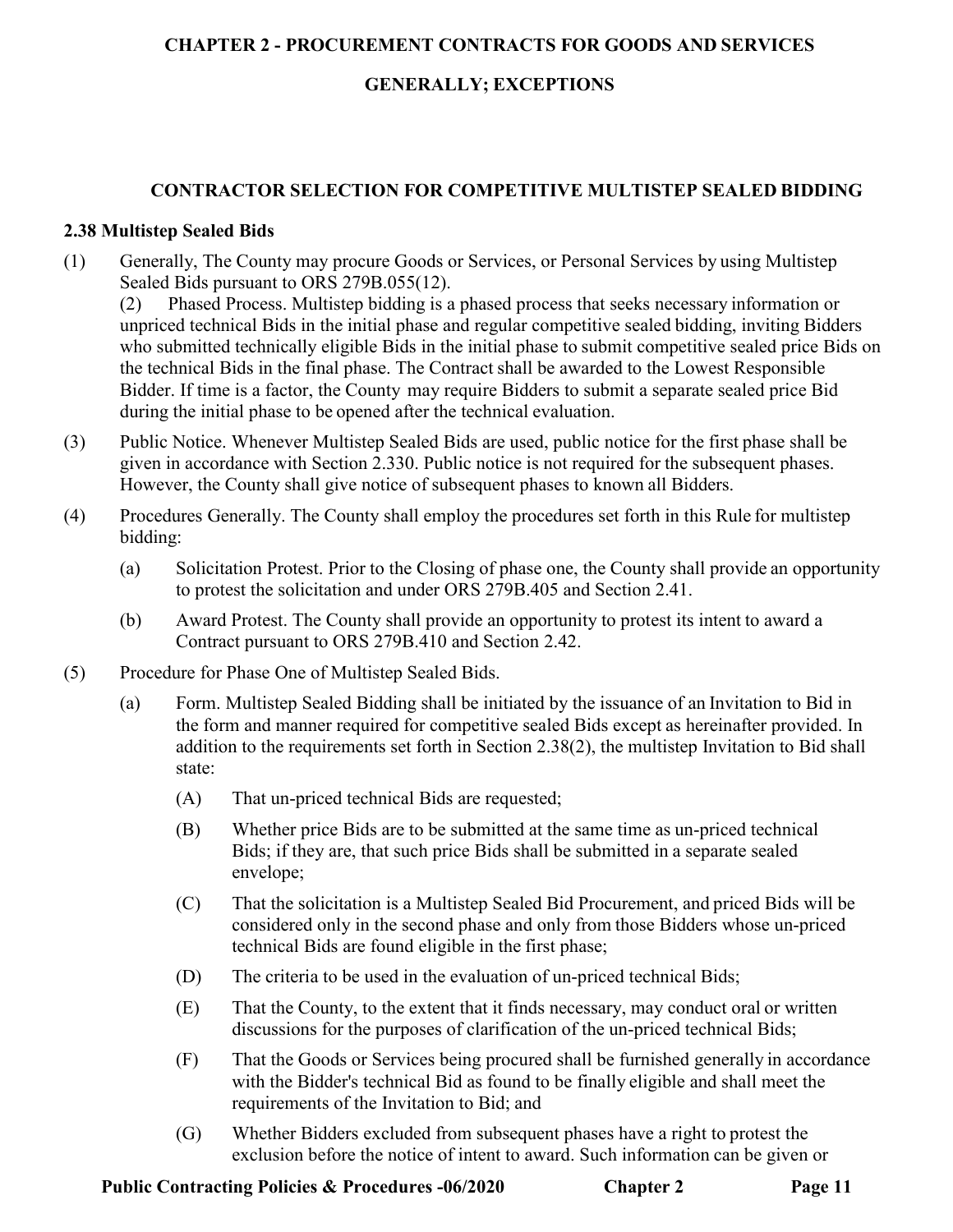#### **GENERALLY; EXCEPTIONS**

changed by Addenda.

- (b) Addenda to the Invitation to Bid. After receipt of un-priced technical Bids, Addenda to the Invitation to Bid shall be distributed only to Bidders who submitted un-priced technical Bids.
- (c) Receipt and Handling of Un-Priced Technical Bids. Un-priced technical Bids need not be opened publicly.
- (d) Evaluation of Un-Priced Technical Bids. Un-priced technical Bids submitted by Bidders shall be evaluated solely in accordance with the criteria set forth in the Invitation to Bid. Unpriced technical Bids shall be categorized as:
	- (A) Eligible;
	- (B) Potentially eligible; that is, reasonably susceptible of being made eligible; or
	- (C) Ineligible. The County shall record in writing the basis for determining a Bid ineligible and make it part of the Procurement file. The County may initiate phase two of the procedure if, in the County's opinion, there are sufficient eligible unpriced technical Bids to assure effective price competition in the second phase without technical discussions. If the County finds that such is not the case, the County may issue an Addenda to the Invitation to Bid or engage in technical discussions as set forth in subsection (5)(e) of this Rule.
- (e) Discussion of Un-Priced Technical Bids. The County may seek clarification of a technical Bid by any eligible, or potentially eligible Bidder. During the course of such discussions, the County shall not disclose any information derived from one un-priced technical Bid to any other Bidder. Once discussions are begun, any Bidder who has not been notified that its Bid has been finally found ineligible may submit supplemental information amending its technical Bid at any time until the Closing of the final step established by the County. Such submission may be made at the request of the County or upon the Bidder's own initiative.
- (f) Notice of Ineligible Un-Priced Technical Bid. When the County determines a Bidder's unpriced technical Bid to be ineligible, such Bidder shall not be afforded an additional opportunity to supplement its technical Bids.
- (6) Procedure for Phase Two of Multistep Sealed Bids.
	- (a) Initiation. Upon the completion of phase one, the County shall either:
		- (A) Open price Bids submitted in phase one (if price Bids were required to be submitted) from Bidders whose un-priced technical Bids were found to be eligible; or
		- (B) If price Bids have not been submitted, technical discussions have been held, or Addenda to the Invitation to Bid have been issued, invite each eligible Bidder to submit a price Bid.
	- (b) Conduct. Phase Two shall be conducted as any other competitive sealed Bid Procurement except:
		- (A) As specifically set forth in this Rule; and
		- (B) No public notice need be given of this invitation to submit price Bids because such notice was previously given.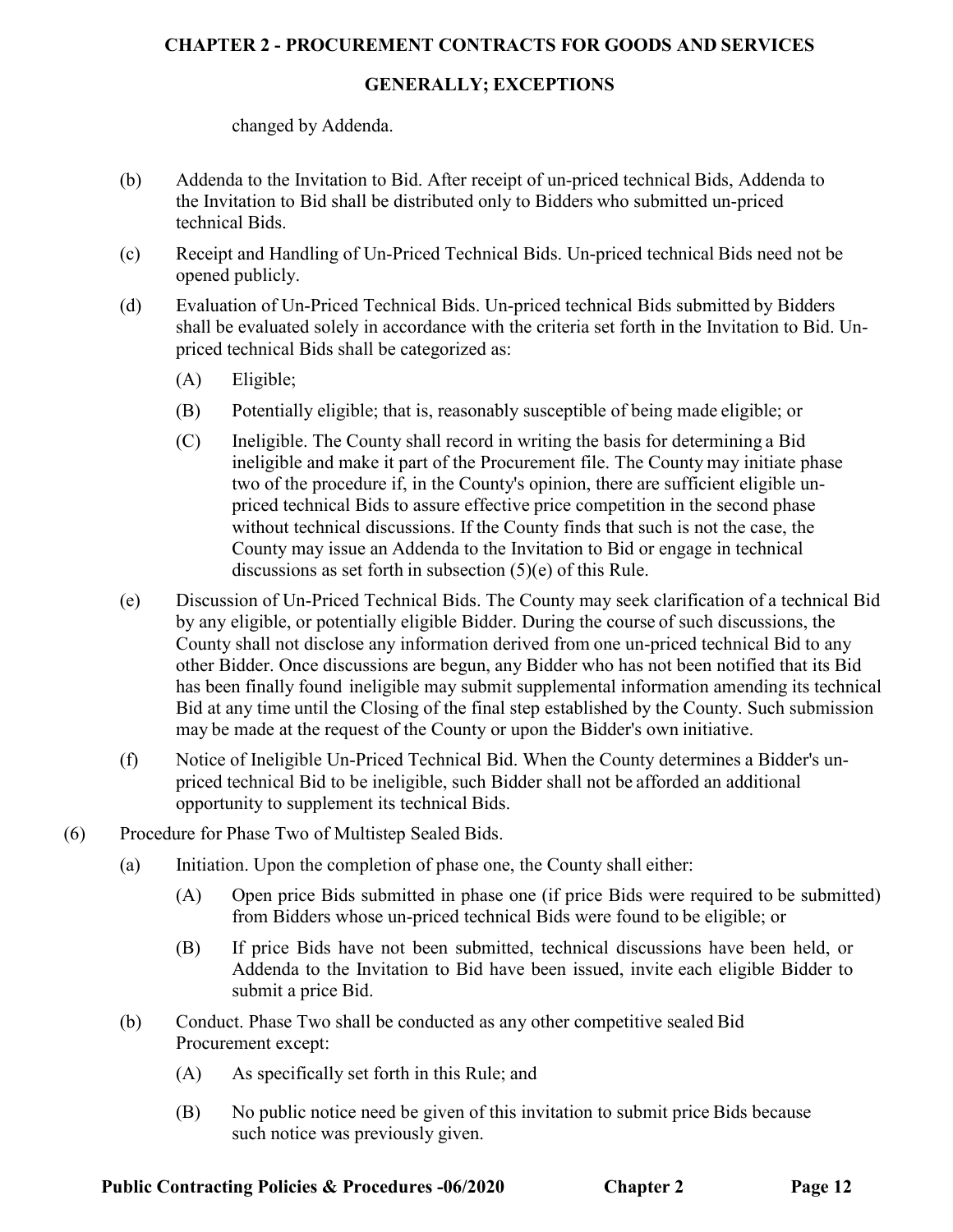# **GENERALLY; EXCEPTIONS**

# **AWARD OF CONTRACT**

### **2.39 Notice of Intent to Award**

- (1) The County shall provide written notice of its intent to award to all Bidders and Proposers pursuant to ORS 279B.135 at least seven (7) business days before the award of a Contract, unless the County determines that circumstances require prompt execution of the Contract, in which case the County may provide a shorter notice period. The County shall document the specific reasons for the shorter notice period in the Procurement file.
- (2) Notice shall be effective upon mailing of the intent to award.

# **2.40 Offer Evaluation and Award**

- (1) County Evaluation. The County shall evaluate offers as set forth in the Solicitation Document, pursuant to ORS 279B.055(6)(a) and 279B.060(6)(b), and in accordance with applicable law.
- (2) Offeror Disqualification. The Board may disqualify any Offeror upon making written findings in ORS 279B.110.
	- (a) Award When Offers Identical. When the County receives offers identical in price, fitness, availability and quality, and chooses to award a Contract, the County shall award the Contract based on the following order of precedence:
		- (A) The Agency shall award the Contract to the Offeror among those submitting identical offers that is offering Goods or Services or Personal Services that have been manufactured or produced in Oregon; or
		- (B) If two or more Offerors submit identical offers, and both offer Goods or Services or Personal Services manufactured or produced in Oregon or none of the identical offers of Goods or Services or Personal Services manufactured or produced in Oregon, the County shall award the Contract by drawing lots among the identical offers. The Offerors that submitted the identical offers subject to the drawing of lots shall be given notice and an opportunity to be present when the lots are drawn.
	- (b) Determining if Offers are Identical. The County shall consider offers identical in price, fitness, availability and quality as follows:
		- (A) Bids received in response to an Invitation to Bid are identical in price, fitness, availability and quality if the Bids are Responsive, and offer the Goods or Services or Personal Services described in the Invitation to Bid at the same price;
		- (B) Proposals received in response to a Request for Proposals are identical in price, fitness, availability and quality if they are Responsive and achieve equal scores when scored in accordance with the evaluation criteria set forth in the Request for Proposal; or
		- (C) Proposals received in response to a Special Procurement conducted pursuant to ORS 279B.085 are identical in price, fitness, availability and quality if, after completing the Contracting procedure approved by the Board, the County determines, in writing, that two or more Proposals are equally advantageous to the County.
- (3) Clarification of Bids. After Bid Opening, the County may conduct discussions with apparent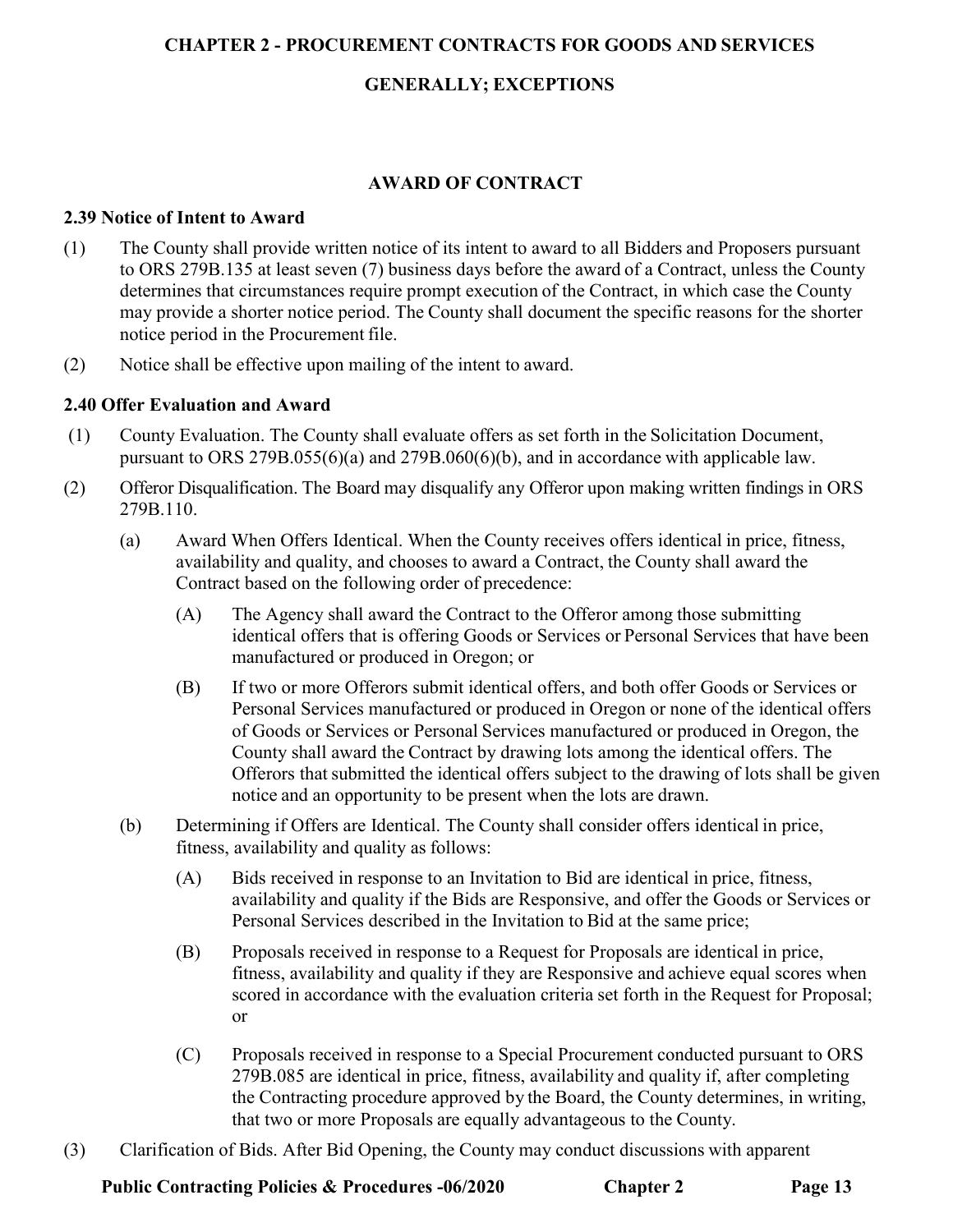## **GENERALLY; EXCEPTIONS**

Responsive Bidders for the purpose of clarification to assure full understanding of the Bid. All Bids, in the County's sole discretion, needing clarification shall be accorded such an opportunity. The County shall document clarification of any Bidder's Bid in the Procurement file.

(4) Award. If awarded, the County shall award the Contract to the Responsible Bidder submitting the lowest, Responsive Bid or the Responsible Proposer submitting the most Advantageous, Responsive Proposal. The County may award by item, groups of items or the entire Offer provided such award is consistent with the Solicitation Document and in the public interest.

### **PROTESTS**

#### **2.41 Protests and Judicial Review of Solicitations**

- (1) Purpose.
	- (a) A prospective Offeror may protest the Procurement process or the Solicitation Document for a Contract solicited under ORS 279B.055, 279B.060 and 279B.085 as set forth in ORS 279B.405(2)(a). Pursuant to ORS 279B.405(3), before seeking judicial review, a prospective Offeror must file a written protest with the County and exhaust all administrative remedies.
	- (b) Contract-Specific Special Procurements. Notwithstanding section 1(a) of this Rule, a Person may not protest, challenge, or review a Contract-Specific Special Procurement except upon the occurrence of the conditions set forth ORS 279B.405(2)(b).
- (2) Delivery. Unless otherwise specified in the Solicitation Document, a prospective Offeror must deliver a written protest to the County not less than seven (7) days prior to Closing.
- (3) Content of Protest. In addition to the information required by ORS 279B.405(4), a prospective Offeror's written protest shall include a statement of the desired changes to the Procurement process or the Solicitation Document that the prospective Offeror believes will remedy the conditions upon which the prospective Offeror based its protest.
- (4) County Response. The County shall not consider a Prospective Offeror'ssolicitation protest submitted after the timeline established for submitting such protest under this Rule. The County shall consider the protest if it is timely filed and meets the conditions set forth in ORS 279B.405(4). The County shall issue a written disposition of the protest in accordance with the timeline set forth in ORS 279B.405(6). If the County upholds the protest, in whole or in part, the County may in its sole discretion either issue an Addenda reflecting its disposition or cancel the Procurement or solicitation.
- (5) Extension of Closing. If the County receives a protest from a prospective Offeror in accordance with this Rule, the County may extend Closing if the County determines an extension is necessary to consider and respond to the protest.
- (6) Clarification. Prior to the deadline for submitting a protest, a prospective Offeror may request that the County clarify any provision of the Solicitation Document. TheCounty's clarification to an Offeror, whether orally or in writing, does not change the Solicitation Document and is not binding on the County unless the County amends the Solicitation Document by Addenda.
- (7) Judicial Review. Judicial review of the County's decision relating to a solicitation protest shall be in accordance with ORS 279B.405.

### **2.42 Protests and Judicial Review of Contract Award**

**Public Contracting Policies & Procedures -06/2020 Chapter 2 Page 14** (1) Purpose. An Offeror may protest the award of a Contract, or the intent to award of a Contract, whichever occurs first, if the conditions set forth in ORS 279B.410(1) are satisfied. An Offeror must file a written protest with the County and exhaust all administrative remedies before seeking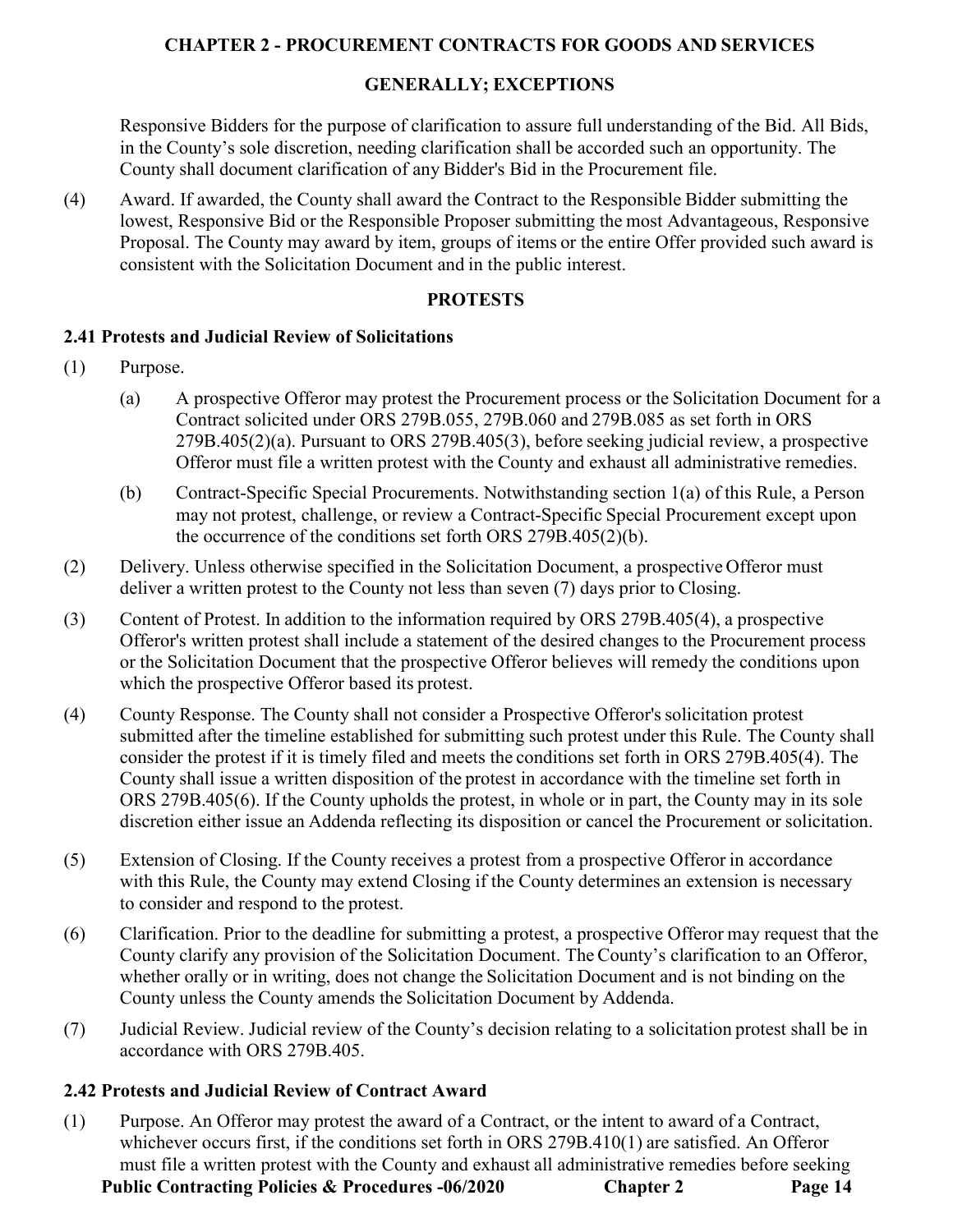# **GENERALLY; EXCEPTIONS**

judicial review of the County's Contract Award decision.

- (2) Delivery. Unless otherwise specified in the Solicitation Document, an Offeror must deliver a written protest to the County within seven (7) business days after issuance of the notice of intent to award the Contract for bids and proposals, or seven (7) business days after award of the Contract for Quotes.
- (3) Content of Protest. An Offeror's written protest shall specify the grounds for the protest to be considered by the County pursuant to ORS 279B.410(2).
- (4) County Response. The County shall not consider an Offeror's Contract Award protest submitted after the timeline established for submitting such protest under this Rule, or such different time period as may be provided in the Solicitation Document. The County shall issue a written disposition of the protest in a timely manner as set forth in ORS 279B.410(4). If the County upholds the protest, in whole or in part, the County may in its sole discretion either award the Contract to the successful protestor or cancel the Procurement or solicitation.
- (5) Judicial Review. Judicial review of the County's decision relating to a Contract Award protest shall be in accordance with ORS 279B.415.

# **2.43 Protests and Judicial Review of Special Procurements**

- (1) Purpose. An affected person may protest the approval of or request for approval of a Special Procurement. Pursuant to ORS 279B.400(1), before seeking judicial review of the approval or request for approval of a Special Procurement, an affected person must file a written protest with the County and exhaust all administrative remedies.
- (2) Delivery.

(a) Protest of Request for Approval of a Special Procurement. An affected person must deliver a written protest to the County within fourteen (14) days after the first date of public notice of a proposed Special Procurement, unless a different protest period is provided in the public notice of the proposed Special Procurement.

- (b) Protest of Approval of a Special Procurement. Notwithstanding the requirements for filing a writ of review under ORS Chapter 34 pursuant to ORS 279B.400(4)(a), an affected person must deliver a written protest to the County within ten (10) days after the first date of public notice of the approval of a Special Procurement by the County, unless a different protest period is provided in the public notice of the approval of a Special Procurement.
- (3) Content of Protest. The written protest must include:
	- (a) A detailed statement of the legal and factual grounds for the protest;
	- (b) A description of the resulting harm to the affected person; and
	- (c) The relief requested.
- (4) The County's Response.
	- (a) Protest of Request for Approval of a Special Procurement: The County shall not consider an affected person's protest of the County's request for approval of a Special Procurement submitted after the timeline established for submitting such protest under this Rule or such different time period as may be provided in the public notice of the request for approval of a proposed Special Procurement. The County shall issue a written disposition of the protest in a timely manner. If the County upholds the protest, in whole or in part, it may in its sole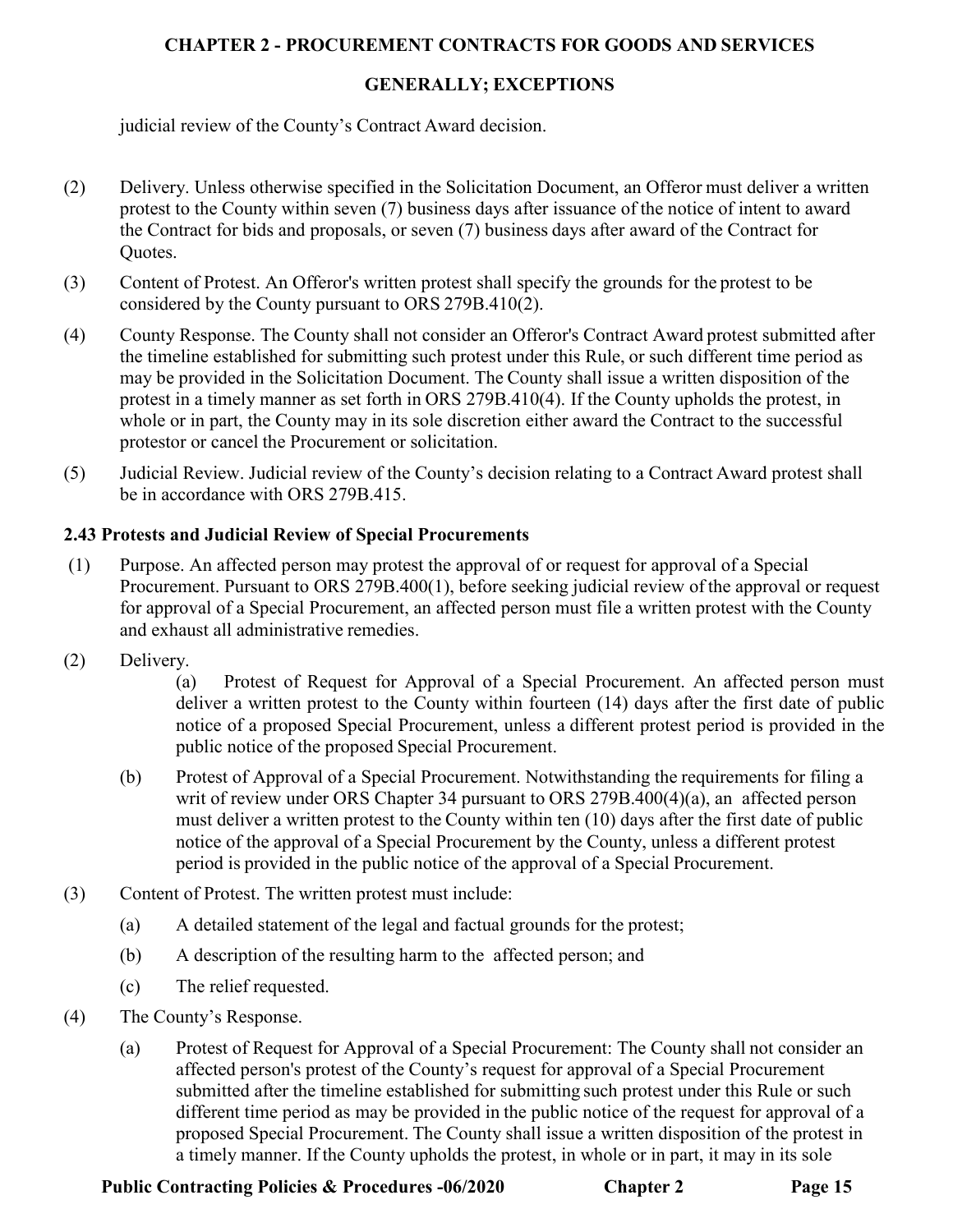### **GENERALLY; EXCEPTIONS**

discretion implement the sustained protest in the approval of the Special Procurement, or deny the request for approval of the Special Procurement.

(b) Protest of Approval of a Special Procurement: The County shall not consider an affected person's protest of the approval of a Special Procurement submitted after the timeline established for submitting such protest under this rule or such different time period as may be provided in the public notice of the approval of a Special Procurement. The County shall issue a written disposition of the protest in a timely manner. If the County upholds the protest, in whole or in part, it may in its sole discretion implement the sustained protest in the approval of the Special Procurement, or revoke the approval of the Special Procurement.

(5) Judicial Review. An affected person may not seek judicial review of the County's denial of a protest of a request for approval of a Special Procurement. An affected person may seek judicial review of the County's decision relating to a protest of the approval of a Special Procurement in accordance with ORS 279B.400.

#### **Federal Procurement Requirements Illustration**

One policy requirement for organizations receiving federal awards is compliance with the procurement requirements (see 2 CFR 200 for federal procurement dollar limits and requirements).

The uniform guidance sets specific requirements for each of five types of procurement: micro-purchases - \$3,000 or less, small purchases - \$3,001 up to \$150,000, sealed bids - over \$150,000/construction projects, competitive proposals – over \$150,000 that is not a construction project, and sole-source items.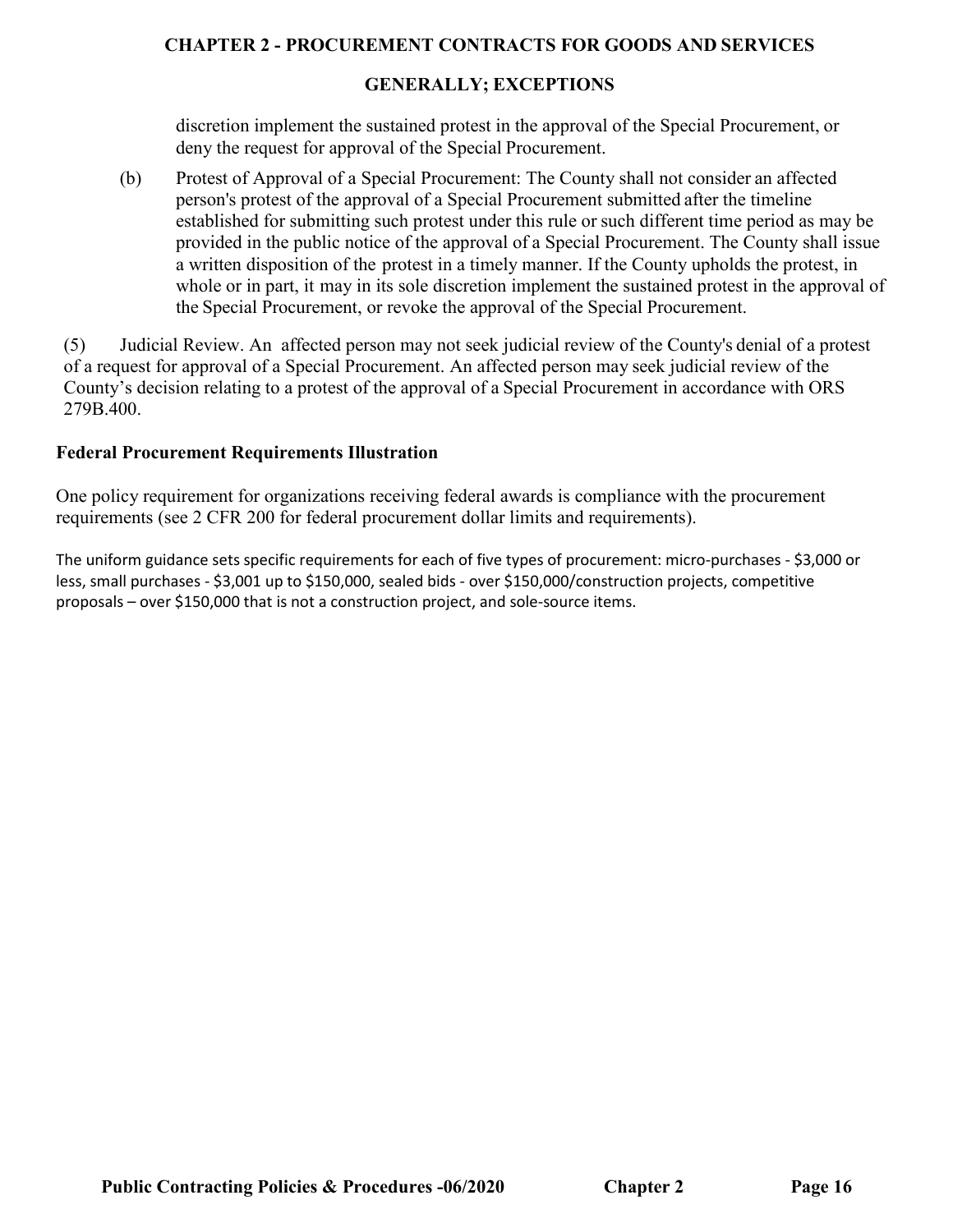## **CHAPTER 3 – PERSONAL & PROFESSIONAL SERVICE CONTRACTS GENERALLY**

## **3.10 Statutory Authority**

ORS 279A.055 requires all public agencies to adopt procedures for the screening and selection of persons to perform personal services.

## **3.11 Scope of Personal/Professional Service Contracts**

- (1) The following are types of Personal and/or Professional Services Contracts:
	- (a) Contracts for Services performed as an independent contractor in a professional capacity, including but not limited to, the Services of an accountant, attorney, engineering, architectural or land use planning consultant, physician or dentist, registered professional engineer, appraiser or surveyor, or data processing consultant.
	- (b) Contracts for Services as an artist in the performing or fine arts, including but not limited to, persons identified as a photographer, filmmaker, painter, weaver, musician or sculptor.
	- (c) Contracts for Services of specialized, creative and research-oriented, noncommercial nature.
	- (d) Contracts for Services as a consultant.
	- (e) Contracts for education and human custodial care services.
- (2) The following are not Personal/Professional Service Contracts:
	- (a) Contracts, even though in a professional capacity, if predominately for a product. For example, a Contract with a landscape architect to design a garden is a Professional Service Contract, but a contract to design and supply all the shrubs and trees is a Goods and Services Contract.
	- (b) A service Contract to supply labor, which is of a type that can generally be done by any competent worker would be considered a Goods or Services Contract. For example, Contracts for janitorial, security guard, or laundry services are not Personal or Professional Service Contracts but are a goods or Services Contract.
	- (c) Contracts for a trade-related activity, even though a specific license is required to engage in the activity. For example, a Contract for the repair and maintenance of equipment or structures is not a Personal or Professional Service Contract.

# **SELECTION**

# **3.12 Competitive Process for Personal/ Professional Services Contracts; Exceptions**

- (1) Except as otherwise provided in subsection (4) or otherwise provided by law, the County shall select and award all personal/professional services by the Competitive Sealed Proposal process set forth in ORS 279B.060.
- (2) The Department shall submit all contracts, agreements and/or amendments along with an agendaitem cover sheet for the County's official contract review process and BOCC approval.
- (3) The Proposals submitted by the Competitive Sealed Proposal process may be evaluated by one of the following methods to be determined by the County on an individual project basis:
	- (a) Negotiation with the highest ranked Proposer;
	- (b) Discussions leading to best and final offers as set forth in Chapter 2, Section 2.36;
	- (c) Serial negotiations, beginning with the highest ranked Proposer, as set forth in Chapter 2, Section 2.36:
	- (d) Competitive simultaneous negotiations, as set forth in Chapter 2, Section 2.36; or
	- (e) A Multistep Sealed Proposals, as set forth in Chapter 2, Section 2.37.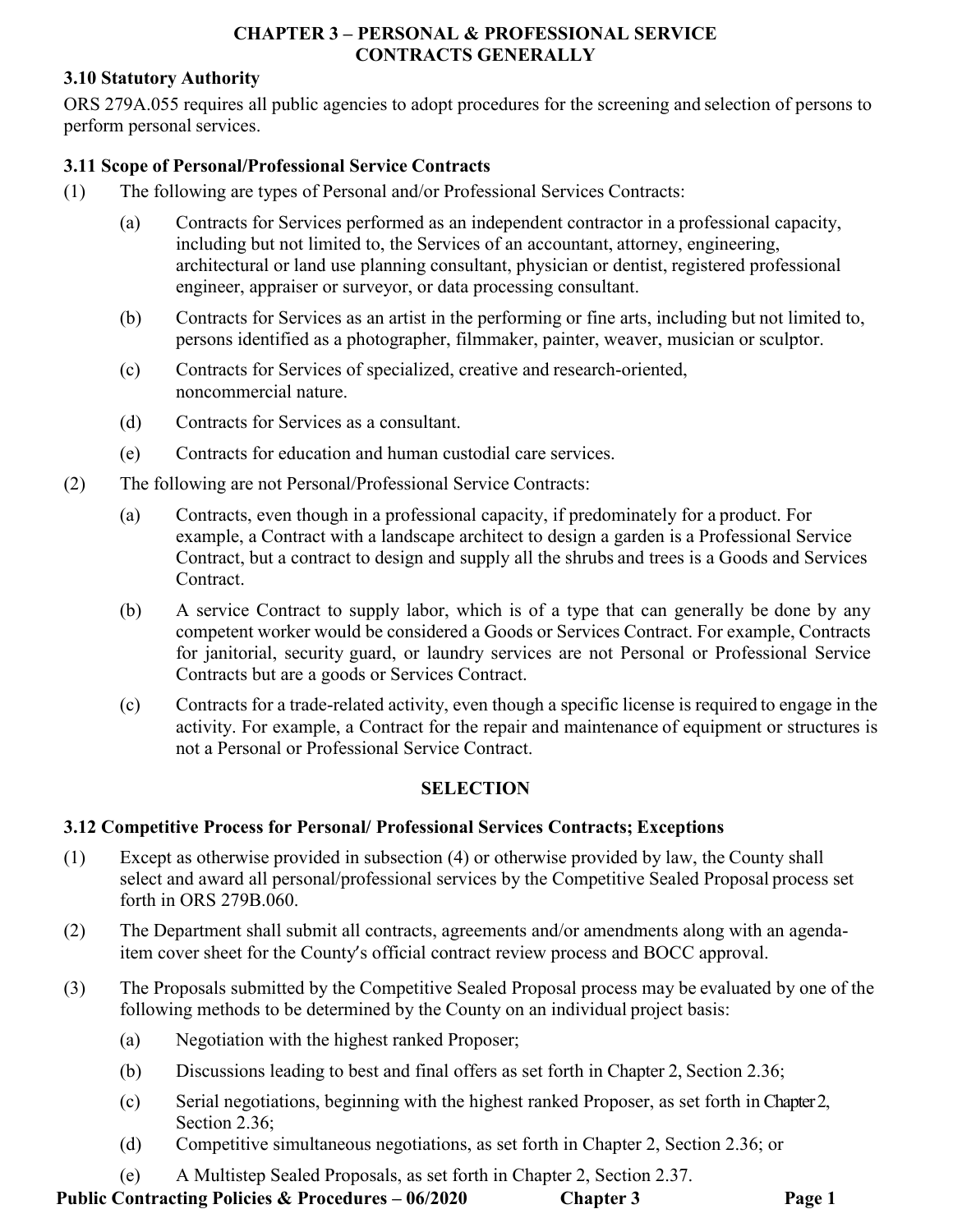## **CHAPTER 3 – PERSONAL & PROFESSIONAL SERVICE CONTRACTS GENERALLY**

- (4) The County shall select and award all Personal and Professional Services Contracts by the Competitive Sealed Proposal process set forth in ORS 279B.060, except as follows:
	- (a) The County may purchase Personal Services without Competitive Process if the estimated fee is less than \$150,000.
	- (b) The County may purchase Personal Services using the Informal Selection Procedure in Section 3.13 if the estimated fee is less than \$150,000;
	- (c) Personal services contracts for legal services may be entered into directly by County Counsel subject to Chapter 1, Section 1.19(5)(d);
	- (d) The County may purchase litigation and legal services Contracts without Competitive Process, which includes attorney, court reporters, expert witnesses, arbitrators, mediators, trial consultants, or investigators upon approval by the Board;
	- (e) The County may purchase Personal Services without Competitive Process when the County declares that Emergency circumstances exist as defined by ORS 279A.010(1)(f). This declaration shall be by a written declaration that describes the circumstances creating the Emergency, and the anticipated harm from failure to enter into an Emergency Contract.
- (5) If the requirements of ORS 279C.110(2) are met for the selection of architectural, engineering or surveying services for ORS 279C.110(1), which provides that pricing policies and other pricing information may only be used after the County has selected a candidate pursuant to ORS 279C.110(3).

# **3.13 Informal Selection Procedure for Personal/Professional Service Contracts**

- (1) The County, prior to contacting prospective Proposers will determine in writing the selection criteria for the Personal/Professional Service Contract. The selection criteria may be limited to price or some combination of price, experience, specific expertise, availability, project understanding, Contractor capacity, responsibility and similar factors.
- (2) The County will contact a minimum of three prospective Proposers with which it has had previous successful experience or which are known by the County to be qualified for a Quote to offer the sought-after services. The County shall utilize written requests for Quotes whenever reasonably practicable. The County must describe substantially the same specifications to each of the prospective contractors. Written request for Quotes shall include the selection criteria to be utilized in selecting a Contractor and, if the criteria are not of equal value, their relative value or ranking, and include the applicable insurance requirements. When requesting quotations orally, prior to requesting the price quote the County shall state any additional selection criteria and, if the criteria are not of equal value, their relative value.
- (3) If three Quotes are not reasonably available, fewer will suffice, but the County shall make a written record of the effort made to obtain the Quotes.
- (4) If a Contract is awarded, the County shall award the Contract to the Proposer that will best serve the interests of the County taking into account price as well as considerations including but not limited to, experience, expertise, product functionality, suitability for a particular purpose and Contractor responsibility.

# **3.14 Multi-Year Personal/Professional Service Contracts**

The County may appoint a contractor as an Agent of Record for a multi-year Contract if the selection of the Agent of Record was done by Competitive Process. Subsequently, the County may enter into multi-year Contracts for Personal/Professional Service with an Agent of Record without Competitive Process for up to five years or such other length of time as the Board of Commissioners may determine is necessary for a particular project. The Board of Commissioners may extend the term of an Agent of Record as it determines is necessary to complete a project.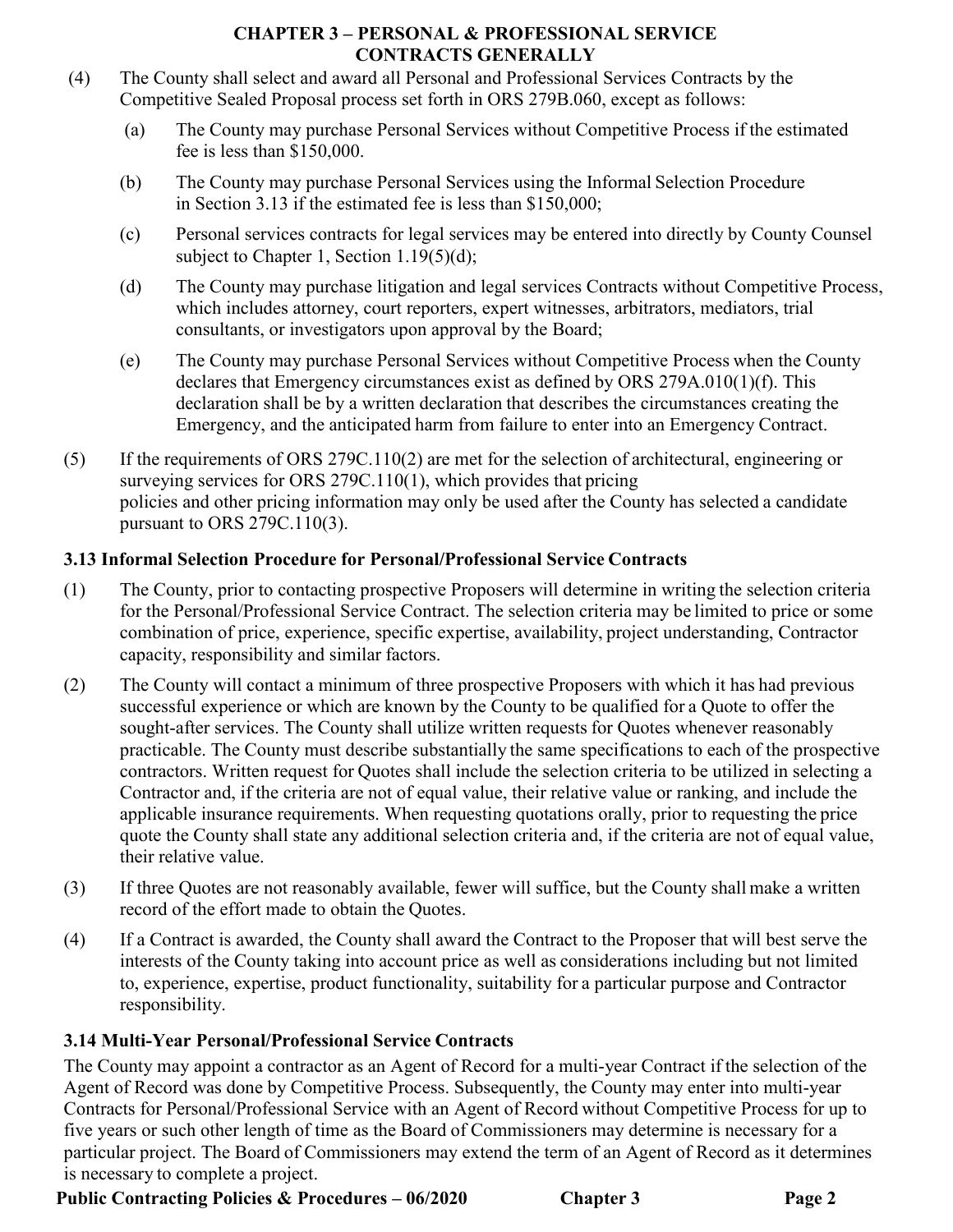### **CHAPTER 3 – PERSONAL & PROFESSIONAL SERVICE CONTRACTS GENERALLY**

# **3.15 Selection for Architect or Engineering Services (ORS 179C.100-179C.125)**

- (1) Use Direct Appointment (OAR 137-048-0200) if estimated fee is less than \$50,000.
- (2) Use Informal Selection Procedure (OAR 137-048-0210) if estimated fee is over \$50,000 but less than \$150,000.
- (3) Use Formal Selection Procedure (OAR 137-048-0220) if estimated fee exceeds \$150,000.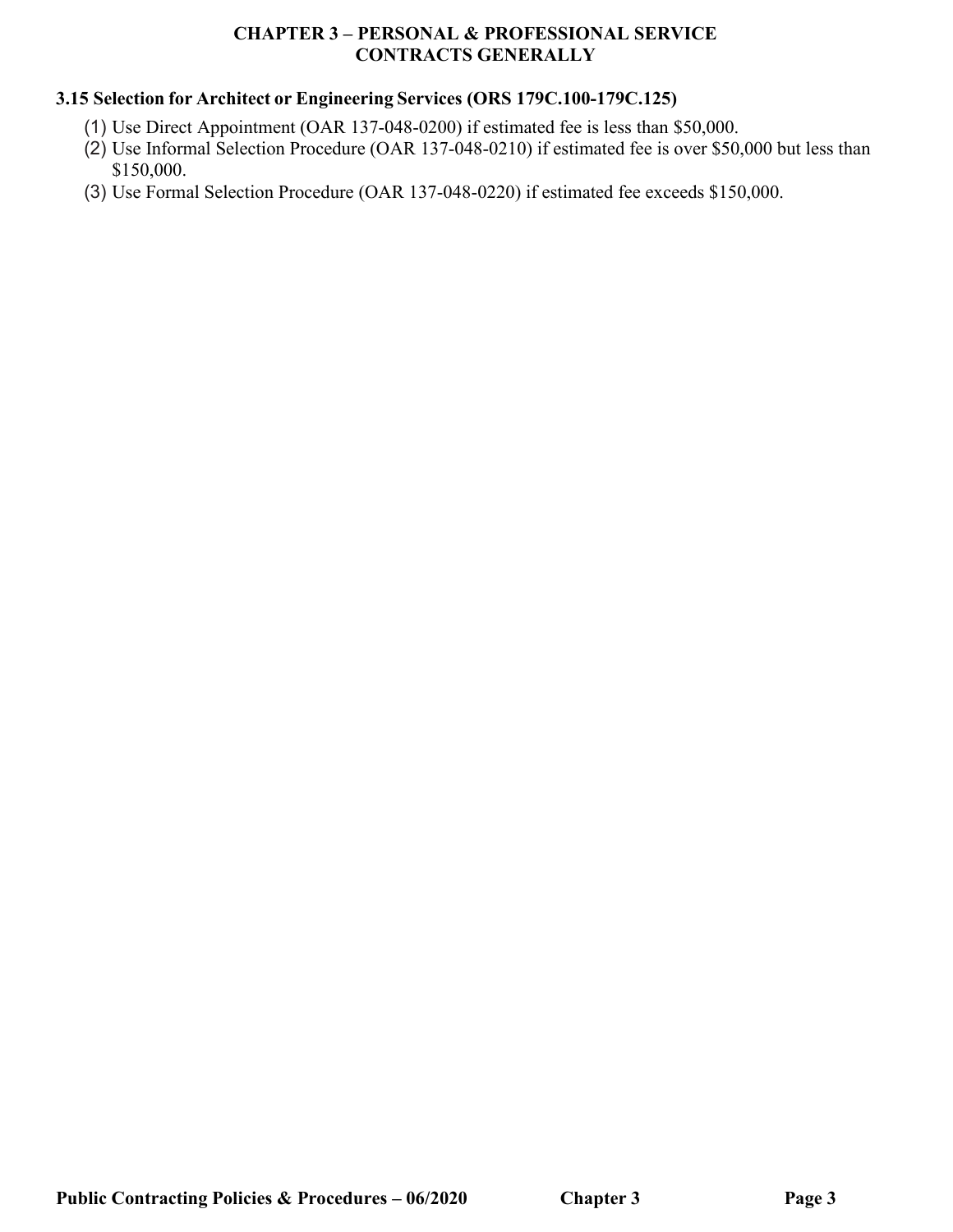#### **4.10 Public Improvement Contracts; Exceptions**

- (1) All contracts for a Public Improvement shall be based on competitive bids except as provided in ORS 279C.335(1) which includes:
	- (a) Contracts made with qualified nonprofit agencies providing employment opportunities for disabled individuals under ORS 279.835 to 279.855.
	- (b) A Public Improvement Contract under ORS 279C.335(2) (b), which provides an exemption for alternative contracting methods.
	- (c) A Public Improvement Contract if the value of the contract is less than \$5,000.
	- (d) A contract not to exceed \$100,000, or not to exceed \$50,000 in the case of a contract for a highway, bridge or other transportation project, made under procedures for quotes in Section 4.12.
- (2) The Department shall submit all contracts, agreements and/or amendments along with an agendaitem cover sheet for the County's official contract review process and BOCC approval.

### **4.11 Exemption for Alternative Contracting Methods**

- (1) "Alternative Contracting Methods" means innovative procurement techniques for obtaining Public Improvement Contracts, utilizing processes other than the traditional method of Design-Bid-Build (with award based solely on price, in which a final design is issued with formal bid documents, construction services are obtained by sealed bid awarded to the lowest responsive, responsible bidder, and the project is built in accordance with those documents). In industry practice, such methods commonly include variations of Design-Build contracting, CM/GC forms of contracting and ESPCs, which are specifically addressed in the Attorney General Model Rules in OAR 137-049-0600 to 137-049-0690, as well as other developing techniques such as general "performance contracting" and "cost plus time" contracting, for which procedural requirements are identified under the Attorney General Model Rules.
- (2) The Board may exempt a public improvement project or a class of public improvement contracts if the Board makes the following written findings:
	- (a) It is unlikely that the exemption will encourage favoritism in the awarding of public improvement contracts or substantially diminish competition for public improvement contracts; and
	- (b) The awarding of the public improvement contract under the exemption will result in substantial cost savings to the County or the public. The County may consider the type, cost and amount of the contract, the number of persons available to bid and other such factors deemed appropriate.
- (3) In granting an exemption under (2), the County shall direct the use of Alternative Contracting Methods that take account of market realities and modern practices and are consistent with the public policy of encouraging competition.
- (4) Before the final adoption of the findings under (2) the County shall hold a public hearing, as required in ORS 279C.335(4).
- (5) The County adopts the Attorney General's Model Rules for Alternative Contracting Methods for public improvement contracts in OAR 137-049-0600 to 137-049-0690. Those methods include, but are not limited to, Design-Build, Energy Savings Performance Contract (ESPC) and Construction Manager/General Contractor (CM/GC) forms of contracting. When the Attorney General's Model Rules in OAR 137-049-0600 to 137-049-0690 refer to an Administrative Rule that the County has not adopted, the County shall apply the statute and/or rule that most closely applies, if any.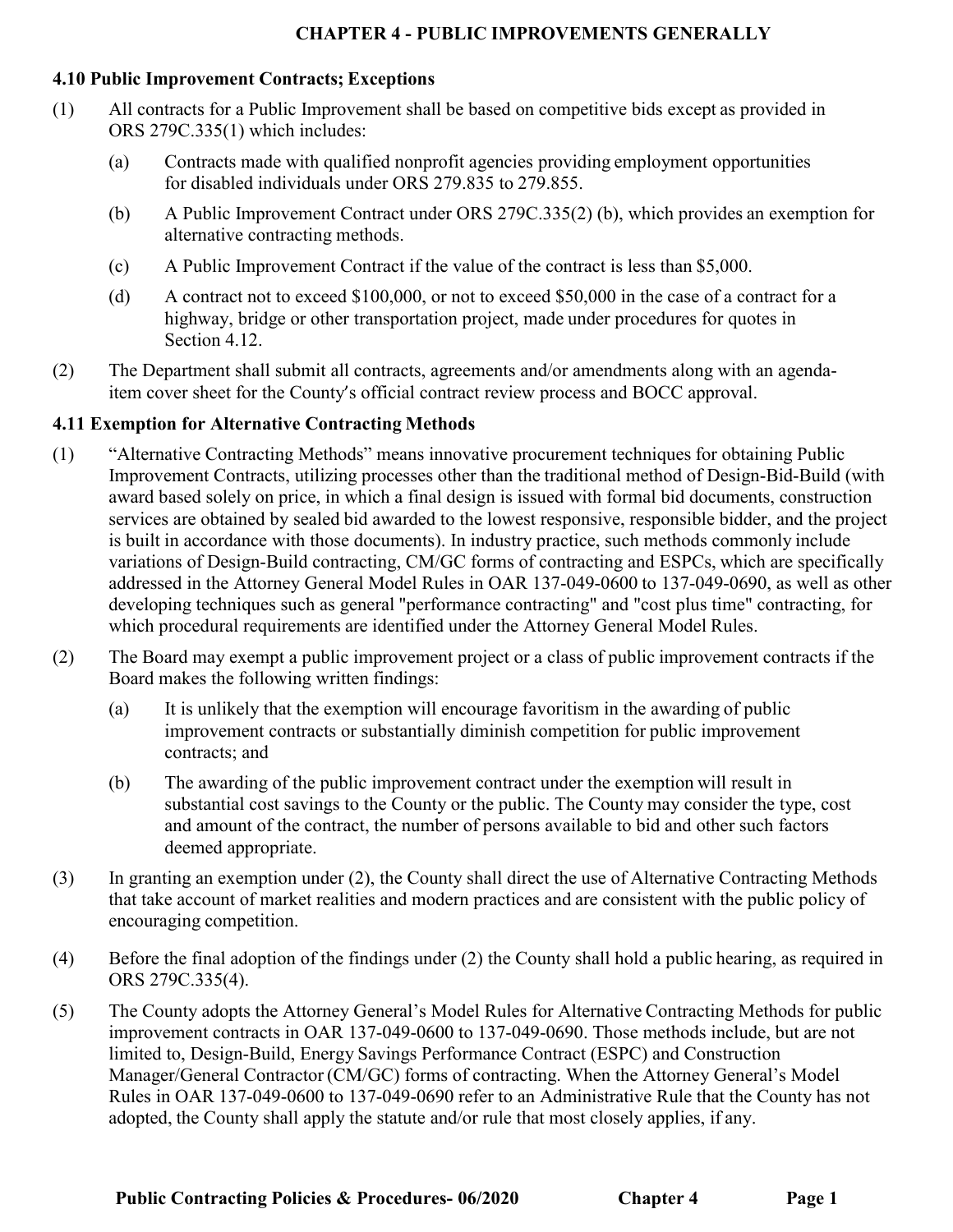# **CHAPTER 4 - PUBLIC IMPROVEMENTS GENERALLY 4.12 Intermediate Procurements; Quotes and Amendments**

- (1) **General**. Public Improvement Contracts estimated by the County not to exceed \$100,000, or not to exceed \$50,000 in the case of contracts for highways, bridges and other transportation projects, may be awarded in accordance with intermediate level procurement procedures for competitive quotes established by this Chapter.
- (2) **Selection Criteria**. The selection criteria may be limited to price or some combination of price, experience, specific expertise, availability, project understanding, contractor capacity, responsibility and similar factors.
- (3) **Request for Quotes**. Prior to the solicitation of a quote, the County shall determine the specifications of the good or service and shall maintain written documentation of the specifications. The County shall utilize written requests for quotes whenever reasonably practicable. The County must describe substantially the same specifications to each of the prospective contractors. Written requests for quotes shall include the selection criteria to be utilized in selecting a Contractor and, if the criteria are not of equal value, their relative value or ranking. When requesting quotes orally, prior to requesting the price quote the County shall state any additional selection criteria and, if the criteria are not of equal value, their relative value.
- (4) **Number of Quotes; Record Required**. The County shall seek a minimum of three (3) quotes, and keep a written record of the sources and amounts of the quotes received. If three quotes are not reasonably available, the County shall make a written record of the effort made to obtain those quotes.
- (5) **Award**. If awarded, the County shall award the contract to the prospective contractor whose quote will best serve the interests of the County, taking into account the announced selection criteria. If award is not made to the Offeror offering the lowest price, the County shall make a written record of the basis for award.

# **4.13 Emergency Contracts; Bidding and Bonding Exemptions**

- (1) **Emergency Declaration**. Pursuant to ORS 279C.335(5) and this Chapter, the County may declare that emergency circumstances exist that require prompt execution of a public contract for emergency construction or repair work. The declaration shall be by a written declaration that describes the circumstances creating the emergency and the anticipated harm from failure to enter into an emergency contract. The emergency declaration shall exempt the public contract from the competitive bidding requirements of ORS 279C.335(1).
- (2) **Competition for Contracts**. The County shall ensure competition for an emergency contract as reasonable and appropriate under the emergency circumstances, and may include written requests for offers, oral requests for offers or direct appointment without competition in cases of extreme necessity, in whatever solicitation time periods the County considers reasonable in responding to the emergency.
- (3) **Contract Award**. Any contract awarded under this Chapter must be awarded within 60 days after declaration of the emergency, unless an extension is granted under ORS 279C.335(5).
- (4) **Contract Scope**. Although no dollar limitation applies to emergency contracts, the scope of the contract must be limited to work that is necessary and appropriate to remedy the conditions creating the emergency as described in the declaration.
- (5) **Contract Modification**. Emergency contracts may be modified by change order or amendment to address the conditions described in the original declaration or an amended declaration that further describes additional work necessary and appropriate for related emergency circumstances.
- (6) **Excusing Bonds**. Pursuant to ORS 279C.380(4) and this Chapter, the emergency declaration may also state that the County waives the requirement of furnishing a performance bond and payment bond for the emergency contract. After making such an emergency declaration, the bonding requirements are excused for the procurement.

# **4.14 Specifications for Contracts; Exemptions**

The County may require a product by brand, maker, manufacturer or seller only if the Board makes the finding that the sought product is exempt under ORS 279C.345(2).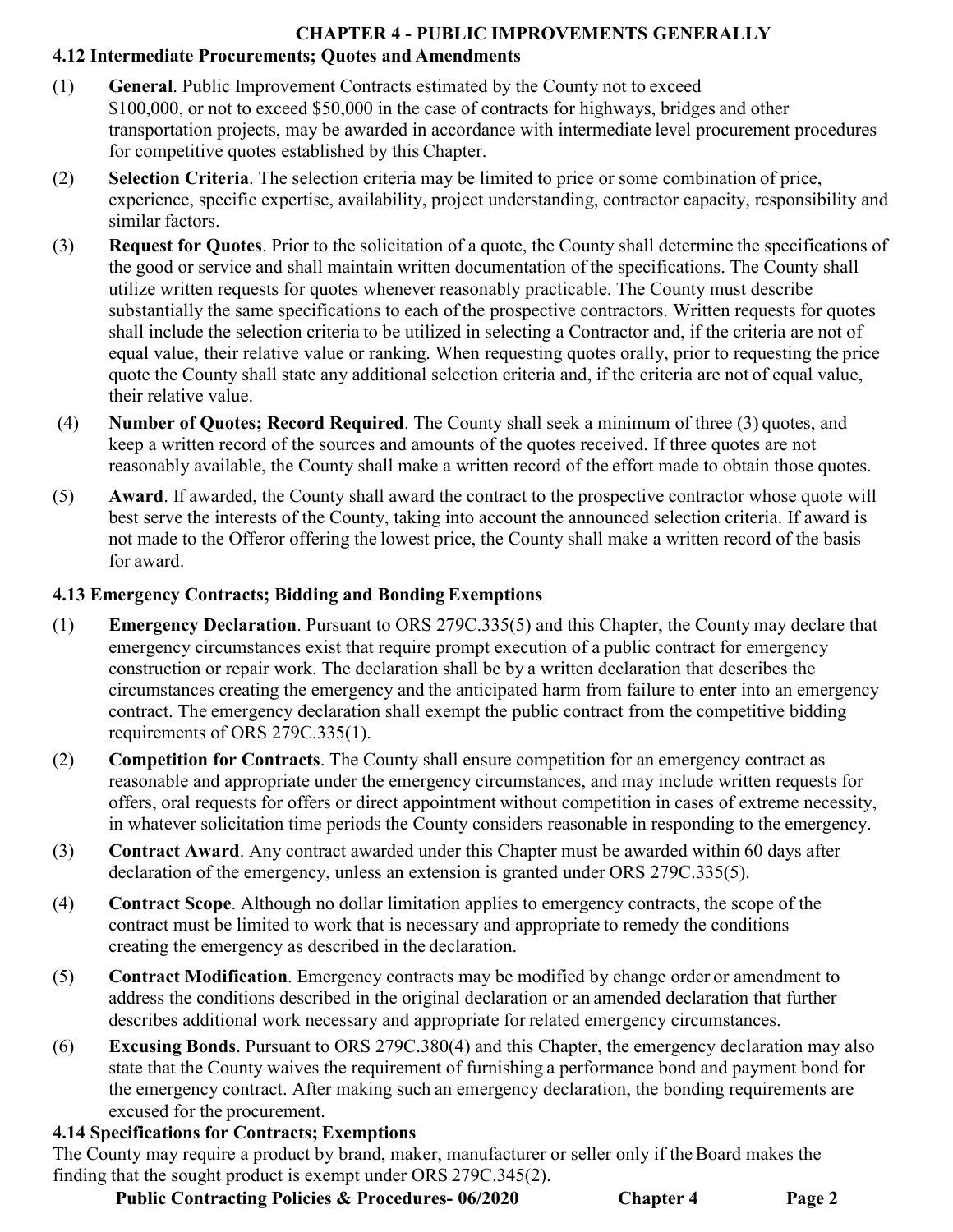# **4.15 Addenda to Solicitation Documents**

- (1) **Issuance; Receipt**. The County may change a solicitation document only by written addenda. An Offeror shall provide written acknowledgement of receipt of all issued addenda with its offer, unless the County otherwise specifies in the addenda or in the solicitation document.
- (2) **Notice and Distribution**. The County shall notify prospective Offerors of addenda in a manner intended to foster competition and to make prospective Offerors aware of the addenda.
- (3) **Timelines; Extensions**. The County shall issue addenda within a reasonable time to allow prospective Offerors to consider the addenda in preparing their offers. The County may extend the closing if the County determines prospective Offerors need additional time to review and respond to addenda. Except to the extent required by a countervailing public interest, the contracting agency shall not issue addenda less than 72 hours before the closing unless the addendum also extends the closing.

# **4.16 Bid or Proposal Security**

- (1) **Security Amount**. If the County requires bid or proposal security, it shall be 10% of the Offeror's bid or proposal. The Offeror shall forfeit bid or proposal security after award if the Offeror fails to execute the contract and promptly return it within 14 days of award, unless the Board finds otherwise, with any required performance bond and payment bond and, in the case of proposal security, with any required proof of insurance.
- (2) **Requirement for Bid Security (Optional for Proposals)**. Unless the County has otherwise exempted a solicitation or class of solicitations from bid security pursuant to ORS 279C.390, the County shall require bid security for its solicitation of bids for public improvements. The County may require bid security even if it has exempted a class of solicitations from bid security. The County may require proposal security in RFP's when award of a public improvement contract may be made without negotiation following receipt of a firm offer. See ORS 279C.400(5).
- (3) **Form of Bid or Proposal Security**. The County may accept only the following forms of bid or proposal security:
	- (a) A surety bond from a surety company authorized to do business in the State of Oregon;
	- (b) An irrevocable letter of credit issued by an insured institution as defined in ORS 706.008; or
	- (c) A cashier's check or Offeror's certified check.
- (4) **Return of Security**. The County shall return or release the bid or proposal security of all unsuccessful Offerors after a contract has been fully executed and all required bonds have been provided, or after all offers have been rejected. The County may return the bid or proposal security of unsuccessful Offerors prior to award if the return does not prejudice the contract award and the security of at least the bidders with the three lowest bids, or the proposers with the three highest scoring proposals, is retained pending execution of a contract.

# **AWARD OF CONTRACT**

# **4.17 Negotiation When Bids Exceed Cost Estimate**

- (1) **General.** In accordance with ORS 279C.340, if all responsive bids from responsible bidders on a competitively bid project exceed the County's cost estimate, prior to contract award, the County may negotiate value engineering and other options with the responsible bidder submitting the lowest, responsive bid in an attempt to bring the project within the County's cost estimate. The subcontractor disclosure and substitution requirements do not apply to negotiations under this Chapter.
- (2) **Definitions**. The following definitions apply to this Chapter:
	- (a) "**Cost Estimate**" means the County's most recent pre-bid, good faith assessment of anticipated contract costs, consisting either of an estimate of an architect, engineer, other qualified professionals including County employees serving as project manager, or Department Heads, or confidential cost calculation worksheets, where available, and otherwise consisting of formal planning or budgetary documents.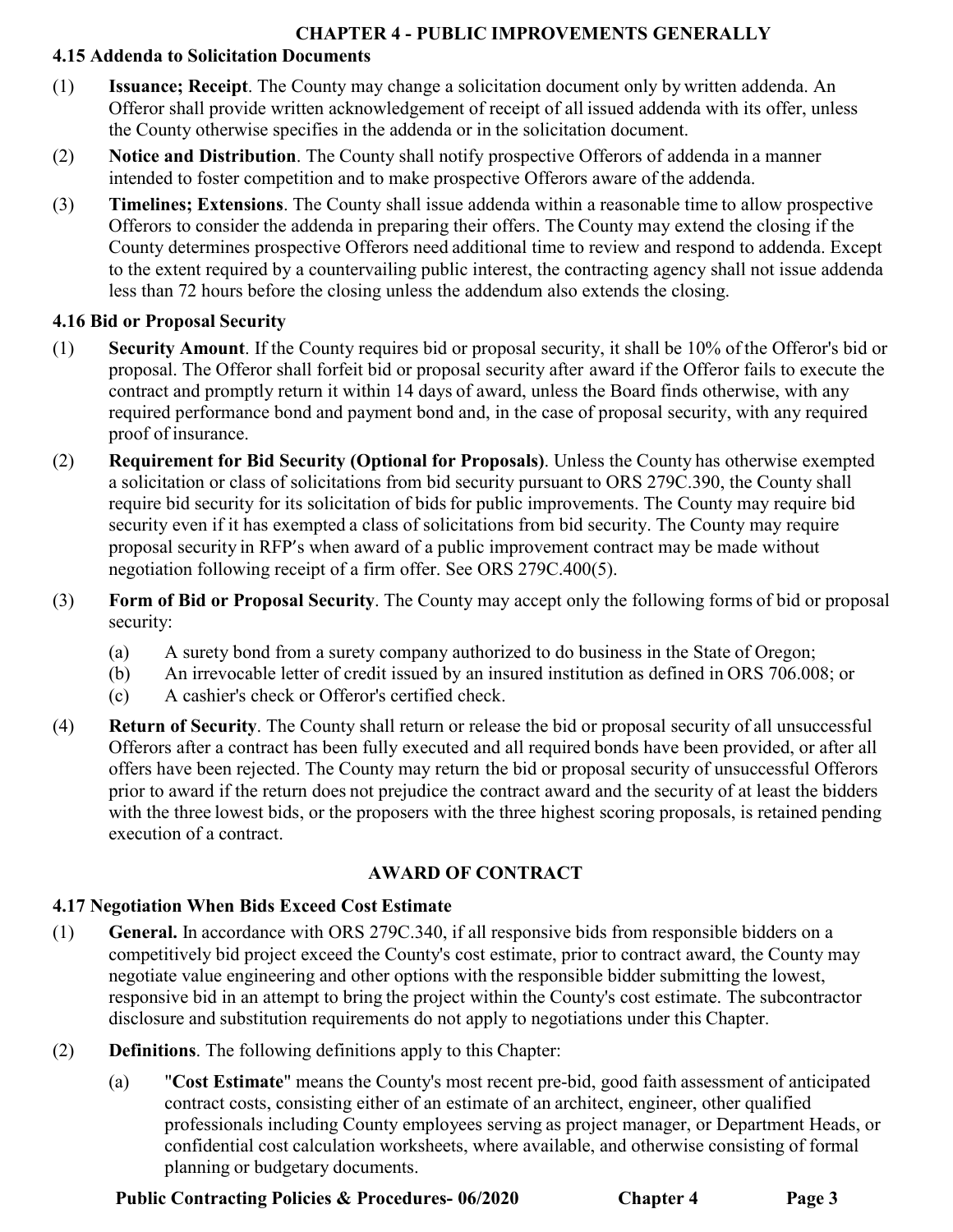- (b) "**Other Options**" means those items generally considered appropriate for negotiation in the RFP process, relating to the details of contract performance, but excluding any material requirements previously announced in the Solicitation process that would likely affect the field of competition.
- (c) "**Project**" means a Public Improvement.
- (d) "**Value Engineering**" means the identification of alternative methods, materials or systems which provide for comparable function at reduced initial or life-time cost. It includes proposed changes to the plans, specifications, or other contract requirements which may be made, consistent with industry practice, under the original contract by mutual agreement in order to take advantage of potential cost savings without impairing the essential functions or characteristics of the public improvement. Cost savings include those resulting from life cycle costing, which may either increase or decrease absolute costs over varying time periods.

# **4.18 Rejection of Offers**

# (1) **Rejection of an Offer**.

- (a) The County may reject any offer upon finding that to accept the offer may impair the integrity of the procurement process or that rejecting the offer is in the public interest.
- (b) The County shall reject an offer upon the County's finding that the offer:
	- (A) Is contingent upon the County's acceptance of terms and conditions (including specifications) that differ from the solicitation document;
	- (B) Takes exception to terms and conditions (including specifications);
	- (C) Attempts to prevent public disclosure of matters in contravention of the terms and conditions of solicitation document or in contravention of applicable law;
	- (D) Offers work or goods that fail to meet the specifications of the solicitation document;
	- (E) Is late (package will be unopened and returned to Offeror);
	- (F) Is not in substantial compliance with the solicitation documents; or
	- (G) Is not in substantial compliance with all prescribed public solicitation procedures.
- (c) The County shall reject an offer upon the County's finding that the Offeror:
	- (A) Has not been prequalified under ORS 279C.430 and the County required mandatory prequalification;
	- (B) Has been disqualified under ORS 279C.440;
	- (C) Has been declared ineligible under ORS 279C.860 by the Commissioner of Bureau of Labor and Industries and the contract is for a public work;
	- (D) Is listed as not qualified by the Construction Contractors Board, if the contract is for a public improvement;
	- (E) Has not met the requirements of ORS 279A.105 to emerging small businesses if required by the solicitation document;
	- (F) Is not responsible under 279C.375(1).
- (2) **Form of Business**. For purposes of this Chapter, the County may investigate any person submitting an offer. The investigation may include that person's officers, directors, owners, affiliates, or any other person acquiring ownership of the person to determine application of this Chapter or to apply the disqualification provisions of ORS 279C.440 to 279C.450.
- (3) **Rejection of all Offers**. The County may reject all offers for good cause upon the County's finding it is in the public interest to do so.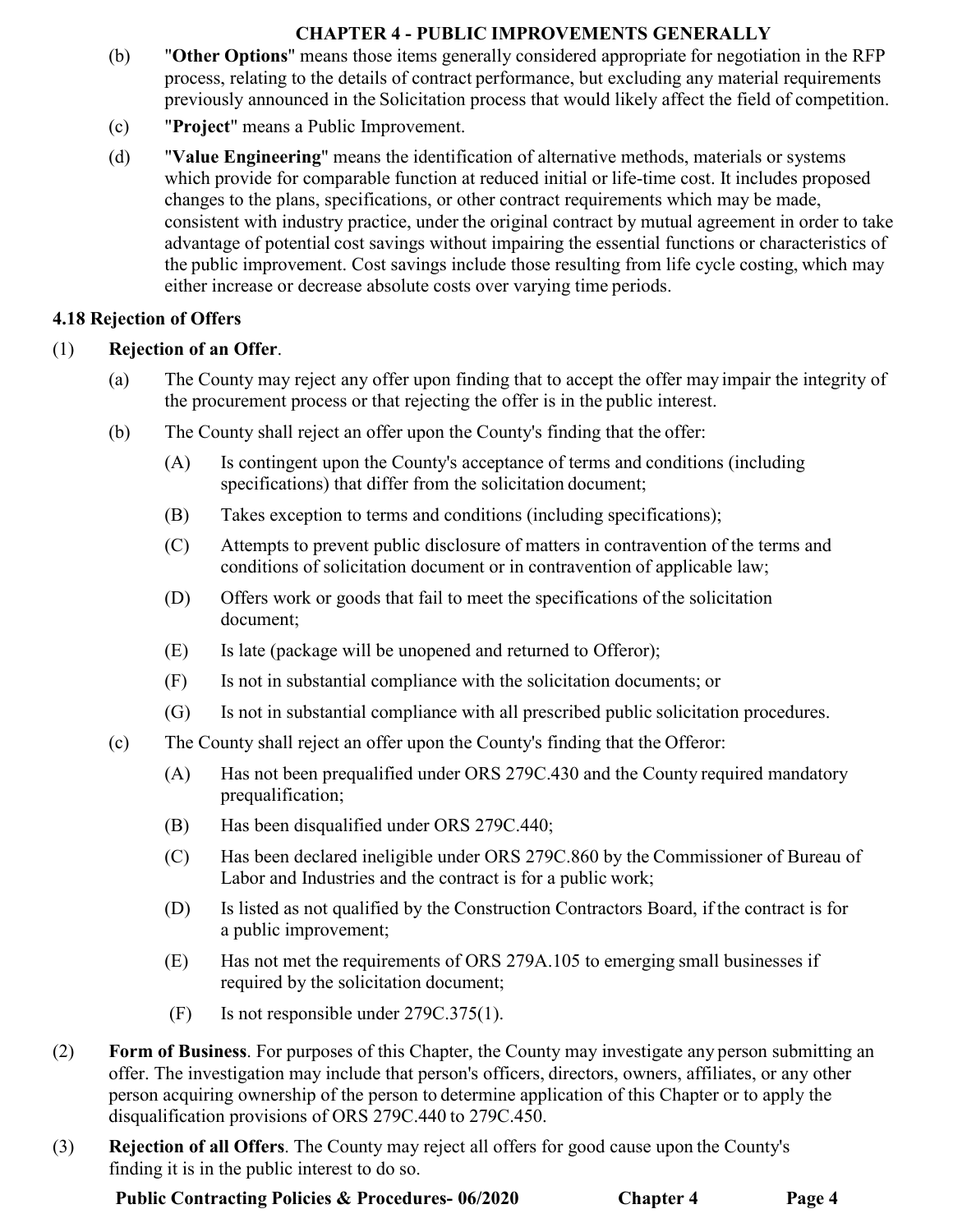#### **4.19 Notice of Intent to Award.**

- (1) Unless otherwise provided in the solicitation document, the County shall provide written notice to all Offerors of the County's intent to award the contract at least seven (7) days before the award of a contract.
- (2) The County's award shall not be final until the later of the following:
	- (a) Seven days after the date of the notice, unless the solicitation document provided a different period for protest; or
	- (b) The County provides a written response to all timely filed protests that denies the protest and affirms the award.
- (3) Notice shall be effective upon mailing of the intent to award.

#### **PROTESTS**

#### **4.20 Protest of Contractor Selection, Contract Award**

- (1) **Purpose**. An adversely affected or aggrieved Offeror must exhaust all avenues of administrative review and relief before seeking judicial review of the County's contractor selection or contract award decision.
- (2) **Notice of Competitive Range**. Unless otherwise provided in the RFP, when the competitive proposal process is authorized under the alternative contracting method, the County shall provide written notice to all Proposers of the County's determination of the Proposers included in the competitive range. The County's notice of the Proposers included in the competitive range shall not be final until the later of the following:
	- (a) Seven (7) days after the date of the notice, unless otherwise provided therein; or
	- (b) Until the County provides a written response to all timely filed protests that denies the protest and affirms the notice of the Proposers included in the competitive range.

#### (3) **Right to Protest Award**.

- (a) An adversely affected or aggrieved Offeror may submit to the County a written protest of the County's intent to award within seven (7) days after issuance of the notice of intent to award the contract for bids or proposals and seven (7) days after award of the contract for quotes, unless a different protest period is provided under the solicitation document.
- (b) The Offeror's protest must be in writing and must specify the grounds upon which the protest is based.
- (c) An Offeror is adversely affected or aggrieved only if the Offeror is eligible for award of the contract as the responsible bidder submitting the lowest responsive bid or the responsible proposer submitting the best responsive proposal and is next in line for award, i.e., the protesting Offeror must claim that all lower bidders or higher-scored proposers are ineligible for award:
	- (A) Because their offers were nonresponsive; or
	- (B) The County committed a substantial violation of a provision in the solicitation document or of an applicable procurement statute or administrative rule, and the protesting Offeror was unfairly evaluated and would have, but for such substantial violation, been the responsible bidder offering the lowest bid or the responsible proposer offering the highest-ranked proposal.
- (d) The County shall not consider a protest submitted after the time period established in this Chapter or such different period as may be provided in the solicitation document. A Proposer may not protest the County's decision not to increase the size of the competitive range above the size of the competitive range set forth in the RFP.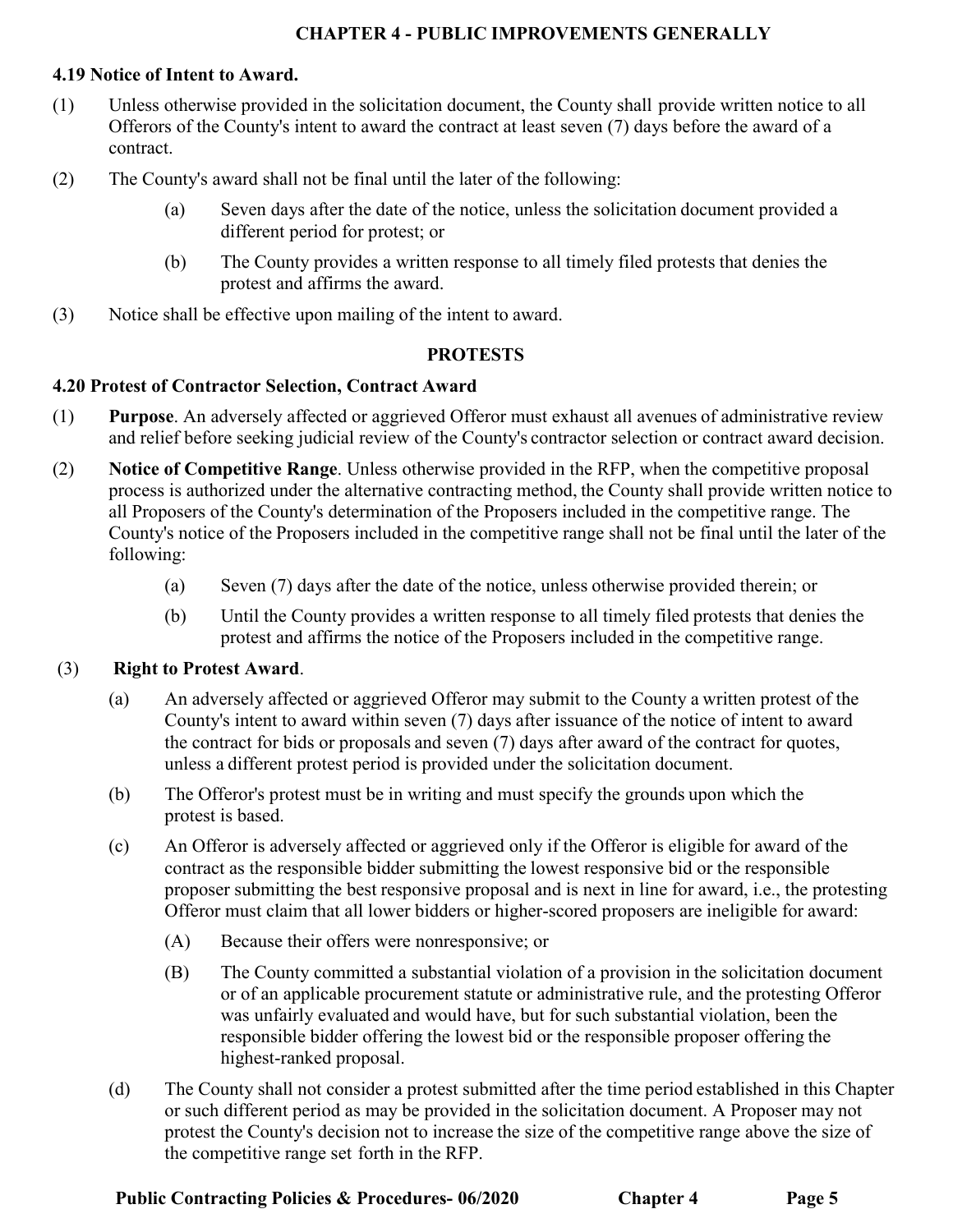## (4) **Right to Protest Competitive Range**.

- (a) An adversely affected or aggrieved Proposer may submit to the County a written protest of the County's decision to exclude the Proposer from the competitive range within seven (7) days after issuance of the notice of the competitive range, unless a different protest period is provided under the solicitation document.
- (b) The Proposer's protest shall be in writing and must specify the grounds upon which the protest is based.
- (c) A Proposer is adversely affected only if the Proposer is responsible and submitted a responsive proposal and is eligible for inclusion in the competitive range, i.e., the protesting Proposer must claim it is eligible for inclusion in the competitive range if all ineligible higher-scoring Proposers are removed from consideration, and that those ineligible Proposers are ineligible for inclusion in the competitive range because:
	- (A) Their proposals were not responsive; or
	- (B) The County committed a substantial violation of a provision in the RFP or of an applicable procurement statute or administrative rule, and the protesting Proposer was unfairly evaluated and would have, but for such substantial violation, been included in the competitive range.
- (d) The County shall not consider a protest submitted after the time period established in this Chapter or such different period as may be provided in the solicitation document. A Proposer may not protest the County's decision not to increase the size of the competitive range above the size of the competitive range set forth in the RFP.
- (5) **Authority to Resolve Protests**. The Board, or such Board's designee, may settle or resolve a written protest submitted in accordance with the requirements of this Chapter.
- (6) **Decision**. If a protest is not settled, the Board, or such Board's designee, shall promptly issue a written decision on the protest. Judicial review of this decision will be available if provided by statute.

(7) **Award**. The successful Offeror shall promptly execute the contract after the award is final. The County shall execute the contract only after it has obtained all applicable required documents and approvals.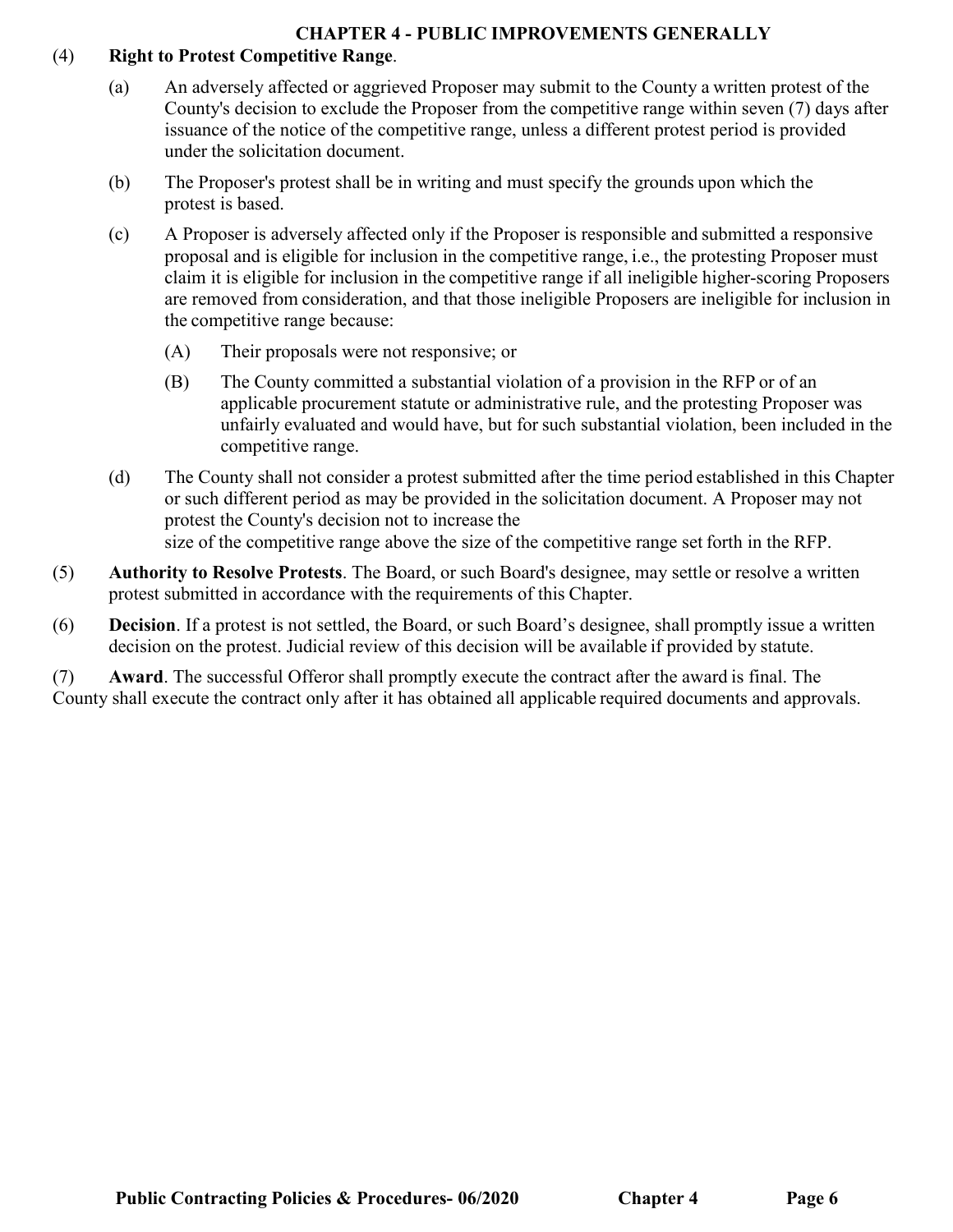# **CHAPTER 5 – DISPOSAL OF SURPLUS PROPERTY**

#### **5.10 Definitions**

For the purposes of this Division, the following definitions:

- (1) "**Exchange**" means a negotiated receipt of property in exchange for the County's Surplus Property.
- (2) "**Negotiated Sale**" means negotiation and sale for the highest price.
- (3) "**Public Auction**" means an auction that is given public notice and is a sale to the highest bidder. Items auctioned may be with or without reserve.
- (4) "**Surplus Property**" means tangible personal property that is surplus to the needs of the County. Surplus property does not include personal property of historical value, or property that is unusable, inoperable, and not reasonably repairable, or is hazardous.

## **5.11 Generally**

At least once a year, Departments shall determine at a time determined by the Board, whether any of the Department's tangible personal property is surplus to the needs of the Department.

- (1) If the Department finds that any of the Property under his or her control is not needed in the Department, the Department shall report the property to the Board. The Department shall recommend to the Board the method of selling the property.
- (2) If the Department finds that the property under his or her control is unusable, inoperable and not reasonably repairable, or hazardous, the Department may dispose of the Surplus Property.
- (3) Personal property of historical value owned by the County shall be disposed of only upon authorization of the Board.
- (4) Firearms are exempt from the requirements of these Rules.

### **5.12 Notice**

- (1) Upon receipt of the report from the Departments listing the Department's Surplus property, the Board shall determine which Surplus Property to sell and the method(s) to sell the Surplus Property. The methods may include, but are not limited to:
	- (a) Competitive Sealed Bidding
	- (b) Competitive Sealed Proposals
	- (c) Public Auction
	- (d) Website Auction
	- (e) Exchange
	- (f) Negotiated Sale
- (2) The County shall post public notice of the sale of Surplus Property at least twice 30 days prior to the scheduled sale. Public notice shall include:
	- (a) A description of the item(s); and
	- (b) When and where the item can be viewed; and
	- (c) The method of sale, determined in (1); and
	- (d) The date, time, and location of the sale.
- (3) Notwithstanding the notice requirements set forth in paragraph (2) of this Chapter, the Board may establish an alternative notice period and manner of giving notice, upon finding that it is the public interest to do so.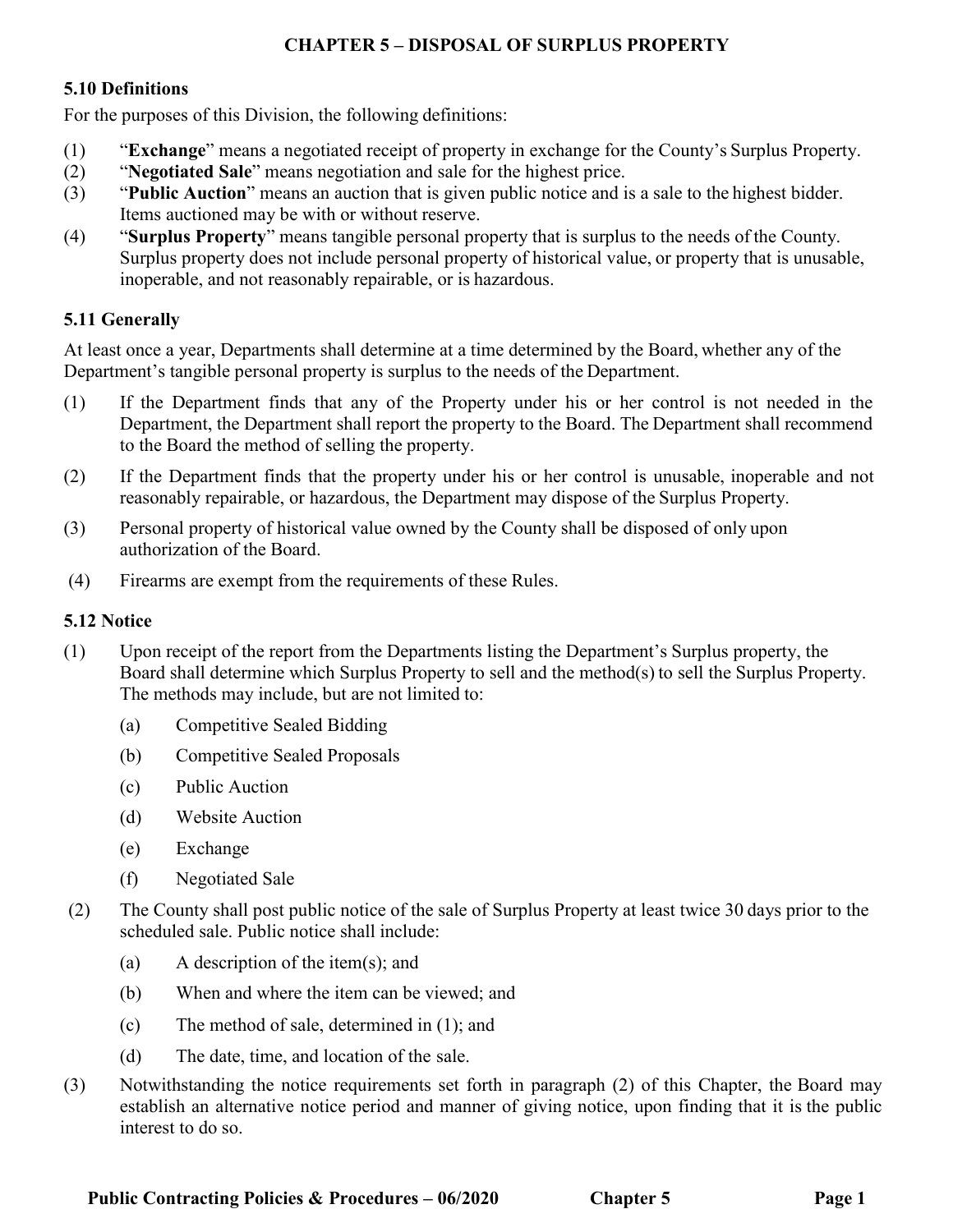### **CHAPTER 6 – CONTRACT PROVISIONS**

### **6.10 Policy**

The policies of this Chapter are the following:

- (1) To establish the minimum provisions for all Contracts, Grant Agreements, and Intergovernmental Agreements to which the County is a party; and
- (2) To establish a procedure for Departments to obtain waivers of these provisions from the Contract Specialist/Risk Manager and County Counsel.

## **6.11 Definitions**

For the purposes of this division, the following terms used shall have the following definitions:

- (1) "Cooperative Agreement" means a written agreement between the County and a unit of local government of another state, a state agency of another state, the United States, a United States governmental agency, an American Indian tribe, or an agency of an American Indian tribe as described in ORS 190.100.
- (2) "Intergovernmental Agreement" means a written agreement between the County and any other unit or units of local government as described in ORS 190.010
- (3) The terms "Contract," "Grant," "Public improvement," "Personal Services Contract," and "Request for Proposals" shall have the meaning set forth in Chapter 1.

## **6.12 Agreement Forms**

- (1) The Contract Specialist shall be responsible for developing and maintaining the standard agreement and contract forms used by the County.
- (2) All Departments shall use the approved forms in any contract entered into by the County, unless waived by the Board of Commissioners in the manner provided by these rules.

### **6.13 Insurance and Indemnity Provisions in Contracts, Grants, and Intergovernmental Agreements**

All Contracts, Grants, Cooperative Agreements and Intergovernmental Agreements used by Klamath County, including Contracts not let by the Competitive Process, shall contain the indemnity and insurance provisions required by the County's insurance agent in conjunction with County Counsel and the Contract Specialist/Risk Manager.

### **6.14 Waiver of the Insurance and Indemnity Provisions**

- (1) Waiver for Competitive Sealed Bids, Proposals and Quotes. Waiver of the required provisions or modification of the limits of insurance coverage must be obtained prior to solicitation of the Competitive Sealed Bids, Proposals or Quotes when practicable and will only be effective upon written approval by County Counsel and the Contract Specialist/Risk Manager, which may be obtained as follows:
	- (a) To obtain a waiver, the Department responsible for administering the Contract must submit a written request for the waiver to the Contract Specialist/Risk Manager who will then consult with County Counsel. The request shall specify the alternative limits and/or language to be used in the Contract, Grant, or Intergovernmental Agreement. The Contract Specialist/Risk Manager shall review and comment on the request and submit it to County Counsel for consideration. The Contract Specialist/Risk Manager and County Counsel will consider all requests on the basis of the potential risk to the County, the willingness of the County to assume the risk, and any other matters of public interest deemed relevant.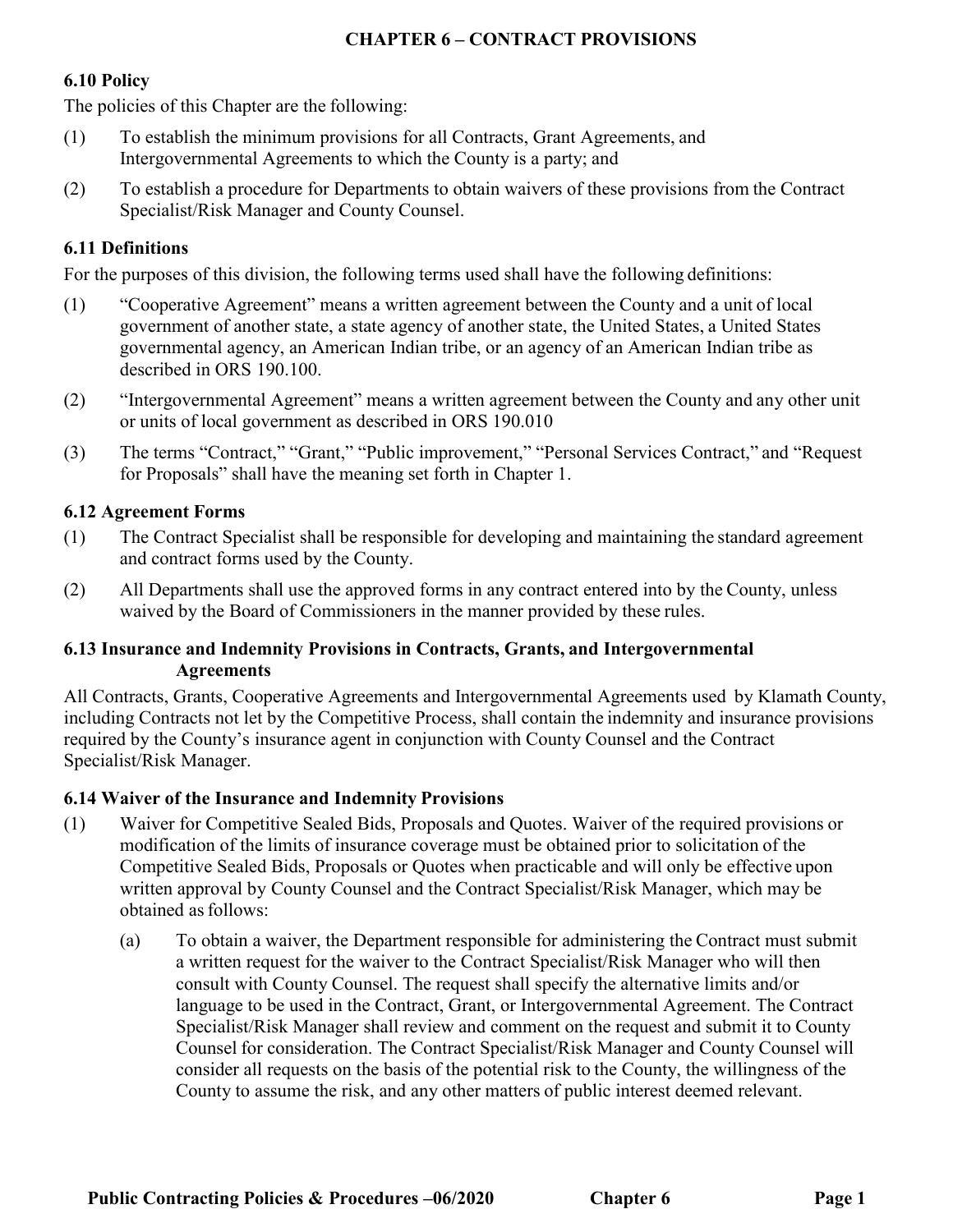### **CHAPTER 6 – CONTRACT PROVISIONS**

- (2) Waiver for Competitive Sealed Proposals and Informal Selection of Personal Services Contracts. Waiver of the required provisions or modification of the limits of insurance coverage for Competitive Sealed Proposals or Informal Selection of Personal Services Contracts may be considered as an evaluation factor in the Solicitation Document without prior approval. At the time of the award of the contract and upon recommendation by the Department Head, the Contract Specialist/Risk Manager and County Counsel will consider and determine whether to waive or modify the insurance coverage on the basis of the potential risk to the County, the willingness of the County to assume the risk, and any other matters of public interest deemed relevant.
- (3) In the event the Contract Specialist/Risk Manager, County Counsel and the County's insurance provider have differing opinions regarding a specific request, County Counsel will submit the request to the Board of Commissioners for a decision.

### **CONTRACTS FOR GOODS OR SERVICES**

#### **6.15 Indemnity**

Purpose. The purpose of this provision is to transfer the risk of liability to the contractor for the contractor's, or their subcontractor's, performance of the duties of the contract or agreement. Counsel shall direct the specific language required for indemnification of the County in a specific contract or agreement.

#### **6.16 Insurance**

- (1) Purpose. An insurance provision is intended to give the County assurance that a source of funds will be available to pay claims for which the contractor is responsible to pay. The standard insurance language covers all types of insurance that may be required for liability exposures. If insurance is required, the type of insurance will vary depending on the nature of the project. Insurance, while desirable for all projects, may not always be feasible and in those cases, other methods of risk transfer will be considered.
- (2) Counsel will determine the types of insurance necessary and draft the appropriate clauses, as the situation requires. **See Exhibit B "***KLAMATH COUNTY CONTRACT INSURANCE GUIDELINES"*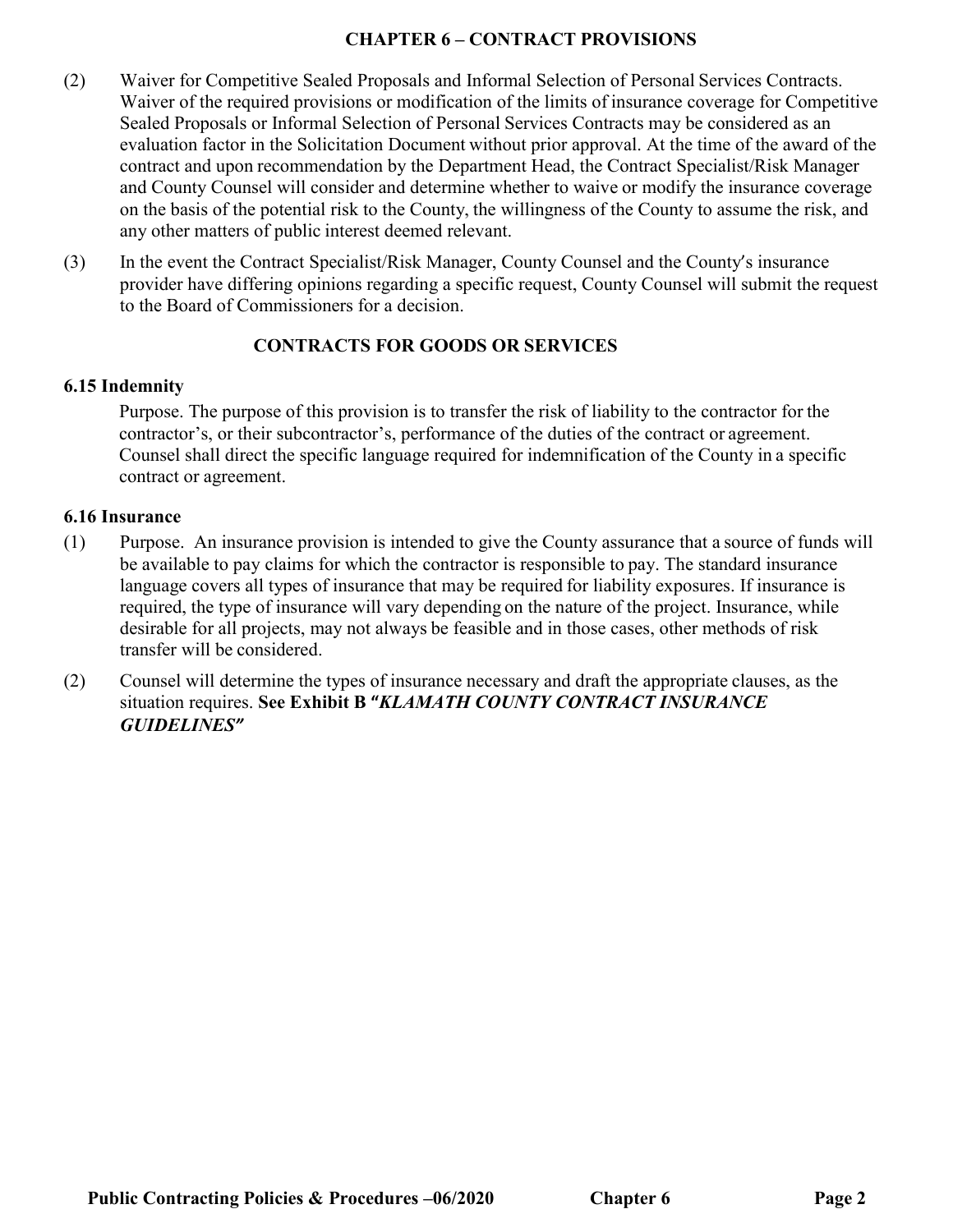#### EXEMPTIONS FROM THE PUBLIC CONTRACTING RULES

#### *Exemptions or Exceptions to the Public Contracting Code per ORS 297A.025 and/or the Local Contract Review Board (BOCC):*

The Public Contracting Code **does not apply** to contracts between:

- $\triangleright$  Agencies (departments) or between agencies (departments) and the federal government;
- $\triangleright$  Insurance and service contracts;
- $\triangleright$  Contracts for professional or expert witnesses;
- $\triangleright$  Contracts for specialized supplemental legal services and/or investigations (County Counsel office only);
- $\triangleright$  Contracts for economic development services for FY 2015-16 only;
- $\triangleright$  Acquisitions or disposal of real property;
- $\triangleright$  Sole source expenditures when rates are set by law or ordinance (public utilities);
- > Textbooks;
- ▶ Oregon Corrections Enterprises program;
- $\triangleright$  Procurement, transportation or distribution of distilled liquor;
- $\triangleright$  ORS chapter 180 (Attorney General and private counsel or special legal assistants);
- $\triangleright$  Sale of forest products or for forest protection or forest related activities;
- $\triangleright$  Employee benefit plans;

#### **CONTRACTS EXEMPT FROM FORMAL COMPETITIVE BIDDING**[1](#page-48-0)

The Local Contract Review Board (Board of County Commissioners) has determined that the following classes of contracts/purchases are exempt from formal competitive bidding.

- The County may let public contracts and/or purchases not to exceed \$150,000 for the **purchase of goods, materials, supplies and services** without formal competitive bidding, if the County has determined that the awarding of the contract without formal competitive bidding will result in cost savings and the following conditions are complied with:
	- $\circ$  The contract is for a single project and is not a component of any other project.
	- $\circ$  If the amount of the contract is less than \$10,000, the County will obtain three or more oral or written quotes, if practicable. The County shall keep a written record of the source and amount of the quotes received.
	- $\circ$  If the amount of the contract is \$10,000 but less than \$150,000 (\$100,000 for public works contracts), the County will obtain a minimum of three written quotes. If three quotes are not available, a lesser number will suffice provided that a written record is made of the effort to obtain the quotes. The County shall keep a written record of the source and amount of the quotes received.
- The County may let public contracts and/or purchases for **trade related projects, i.e. construction, maintenance, repair or similar labor and materials contracts**, if the County has determined that the awarding of the contract without formal competitive bidding will result in cost savings and the following conditions are complied with:
	- $\circ$  The contract is for a single project and is not a component of any other project.
	- $\circ$  If the amount of the contract is less than \$10,000, the County will obtain three or more oral or written quotes, if practicable. The County shall keep a written record of the source and amount of the quotes received.
	- $\circ$  If the amount of the contract is \$10,000 but less than \$150,000, the County will obtain a minimum of three written quotes. If three quotes are not available, a lesser number will suffice provided that a written record is made of the effort to obtain the quotes. The County shall keep a written record of the source and amount of the quotes received.
- $\triangleright$  Contracts made with other public agencies or the federal government (ORS 279A.025);
- $\triangleright$  Contracts for the purchase of goods or services where the rate or price for the goods or services being purchased is established by federal, state or local regulatory authority;
- Contracts for personal services not exceeding \$10,000;
- $\triangleright$  Contracts for the purchase of copyrighted materials where there is only one supplier available for such goods;

<span id="page-48-0"></span> $\overline{a}$ 

 $1$ Department of Administrative Services Rules with amounts established by Board of County Commissioners.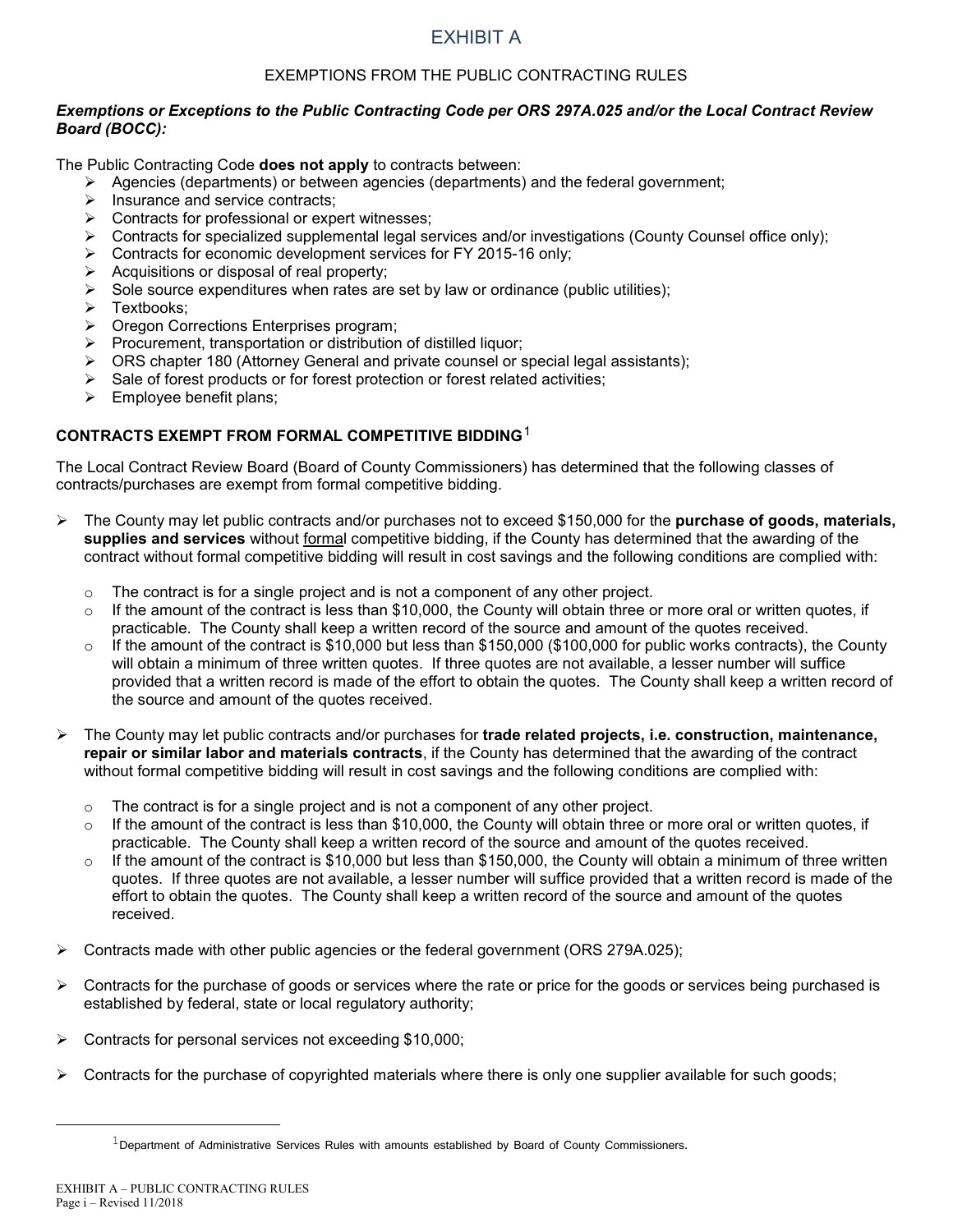#### EXEMPTIONS FROM THE PUBLIC CONTRACTING RULES

- $\triangleright$  Contracts for the purchase of advertising, including that intended for the purpose of giving public notice;
- $\triangleright$  Contracts for the purpose of investment of public funds or the borrowing of funds;
- $\triangleright$  Emergency contracts;
- $\triangleright$  Contracts for the purchase of asphalt concrete and rock where the material is to be used for maintenance. Where practicable, competitive quotes shall be obtained;
- $\triangleright$  Contracts for the purchase of petroleum products if such purchase is required to be made from a particular supplier or a result of a federal allocation or if purchases from other than an established supplier could jeopardize an allocation or future supply of such petroleum products;
- Jail food Product & Equipment (291-164-0110 under \$50,000;
- $\triangleright$  Contract amendments (including change orders and extra work) if the original contract was let by competitive bidding or alternate procurement process;
- $\triangleright$  Contracts for the acquisition of ballots, ballot pages and ballot cards;
- $\triangleright$  Contracts for purchase or acquisition of data processing hardware or software if the contract amount does not exceed \$150,000 and reasonable efforts shall be made to solicit proposals from three or more vendors;
- ▶ Telecommunications Systems Contracts and Telecommunications Services Contracts, if the contract amount does not exceed \$150,000 and three quotes are obtained; and
- $\triangleright$  Contracts for insurance.

#### **EXEMPTIONS FOR ADDITIONAL CONTRACTS:**

#### **Contracts for Price Regulated Items** [OAR 125-247-0288(6)]**:**

The County may, without competitive bidding, contract for the direct purchase of goods or services where the rate or price for the goods or services being purchased is established by federal, state, or local regulatory authority.

#### **Copyrighted Materials:**

If the contract is for the purchase of copyrighted materials and there is only one known supplier available for such goods, the County may contract for the purchase of the goods without competitive bidding.

#### **Advertising Contracts [**OAR 125-247-0288(4)]:

The County may purchase display and legal advertising without competitive bidding, regardless of dollar value.

#### **Investment Contracts [**OAR 125-247-0288(7)]:

The County may, without competitive bidding, contract for the purpose of the investment of public funds or the borrowing of funds by the County when such investment or borrowing is contracted pursuant to duly enacted statute, ordinance, charter, or constitution.

#### **Emergency Procurements (**OAR 125-247-0280):

The County may, in its discretion, let public contracts without formal competitive bidding if an emergency exists under the following conditions:

 $\triangleright$  The emergency consists of circumstances that could not have been reasonably foreseen that create a substantial risk of loss, damage, interruption of services or threat to public safety, and requires prompt execution of the contract to remedy the condition.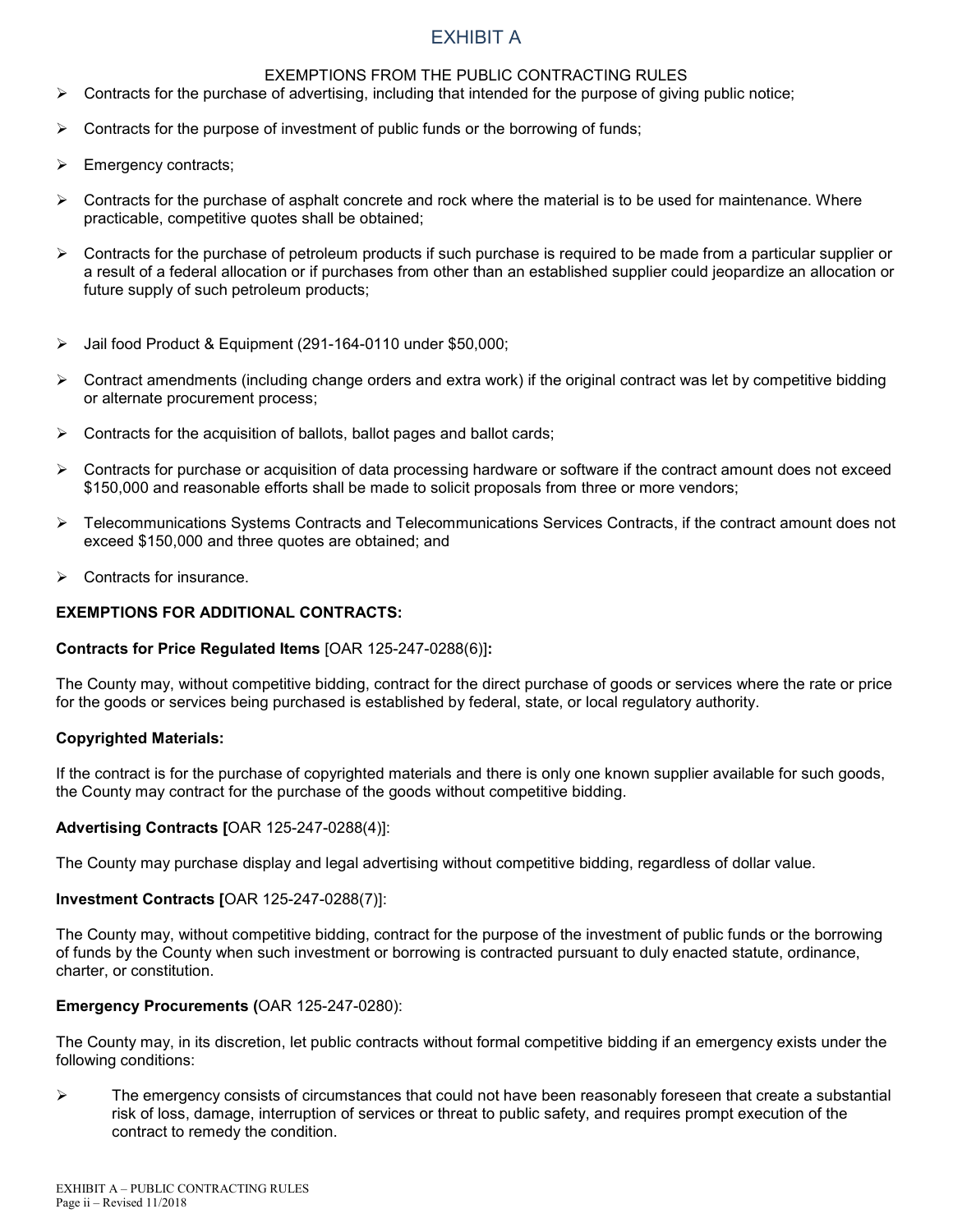#### EXEMPTIONS FROM THE PUBLIC CONTRACTING RULES

- $\triangleright$  The requesting Department shall create a public record of the nature of the emergency and record the method of County used for the selection of a contractor.
- $\triangleright$  Encourage competition to the extent reasonable under the circumstances.
- Any contract awarded under this exemption shall be awarded within 60 days following declaration of the emergency.

#### **Equipment Repair and Overhaul [**OAR 125-247-0288(5)]:

The County may, without competitive bidding, contract for equipment repair or overhaul subject to the following conditions:

- (a) Service or parts required are unknown and the cost cannot be determined without extensive preliminary dismantling or testing; **or**
- (b) Service or parts are for sophisticated equipment for which specially trained personnel are required and such personnel are available from only one source.

#### **Gasoline, Diesel Fuel, Heating Oil, Lubricants, Asphalts and Rock:**

The County is exempt from formal competitive bidding requirements for the purchase of gasoline, diesel fuel, heating oil, lubricants, asphalt, rock and other road maintenance materials if the County seeks competitive quotes, makes its purchase from the least expensive source, and retains written justification for the purchase made. **Food Contracts [**OAR 125-247-0288(8)]:

Contracts for jail food items are exempt from competitive bidding. The County should, where feasible, obtain competitive quotes.

#### **Contract Amendments Including Change Orders and Extra Work (**OAR137-049-0910):

Any public contract amendment other than an amendment to a personal services contract for additional work including change order, extra work, field orders, or other change in the original specifications which increases the original contract price, may be made with the contractor without competitive bidding subject to the following conditions:

(a) The original contract was let by competitive bidding, unit prices or bid alternates were provided that established the cost for additional work, and a binding obligation exists on the parties covering the terms and conditions of the additional work;

#### **Ballots, Ballot Pages, and Ballot Cards:**

Oregon Counties are exempt, regardless of dollar amount, from competitive bidding requirements for the printing of ballots, including ballot pages and labeling of ballot cards.

#### **Data Processing Hardware or Software:**

Must be approved by the Contract Specialist/Risk Manager & County Counsel prior to being submitted to the Commissioners for their approval.

- (a) If the contract amount does not exceed \$150,000, the County shall, as a minimum, follow informal competitive procurement methods. Prior to selection of a vendor, reasonable efforts will be made to solicit proposals from three or more vendors. Justification of award shall be documented and become a public record of the County.
- (b) If the contract amount exceeds \$150,000 the County may use the request for proposal process and shall solicit written proposals. Solicitations shall be requested from appropriate vendors appearing on lists compiled by the County or by statute. The County shall document the evaluation and award process, which will be part of the public record justifying the award.

#### **Telecommunications Systems Contracts** *and* **Telecommunications Service Contracts:**

(1) Contracts for acquisition of telecommunications system hardware and software, or telecommunications service, may be let using alternate competitive procurement methods subject to the following conditions: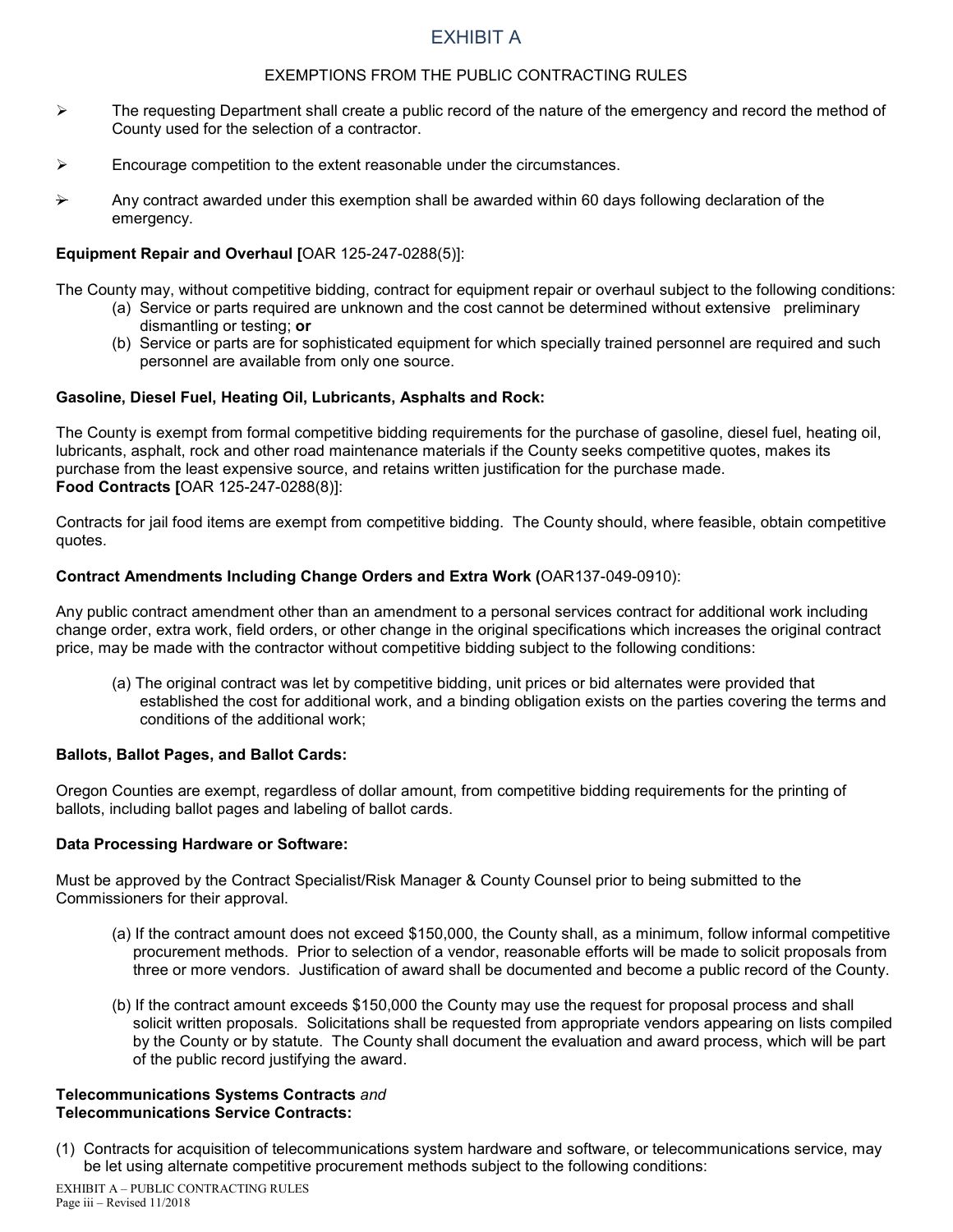#### EXEMPTIONS FROM THE PUBLIC CONTRACTING RULES

- (a) If the contract amount does not exceed \$150,000 the County shall as a minimum obtain competitive quotes. Prior to selection of a vendor reasonable efforts will be made to solicit proposals from three or more vendors. Justification of award shall be documented and become a public record of the County.
- (b) If the contract amount exceeds \$150,000, the County may use the request for proposal process and shall solicit written proposals. Solicitations shall be requested from appropriate vendors appearing on lists compiled by the County or by advertising in a local newspaper of general circulation as required by statute. A Resolution is required to provide an exemption to award the contract by the RFP process, instead of a competitive bidding process.
- (2) The telecommunications solicitation:
	- (a) State the contractual requirements in the solicitation document.
	- (b) State the evaluation criteria to be applied in awarding the contract and the roles of any evaluation committee. Criteria that would be used to identify the proposal that best meets the County's needs may include, but are not limited to cost, quality, service, compatibility, product reliability, operating efficiency, and expansion potential.
	- (c) State the provisions made for vendors to comment on any specifications which they feel limit competition.
- (3) The intent of this rule is for the County to secure the most competitive, cost-effective telecommunications services, while meeting service performance requirements and reducing unnecessary administrative processing.
- (4) Telecommunications Services means the lease or rental of the use of voice and data transmission facilities or services, or of central office services, but does not include acquisition of switch or station equipment or acquisition or installation of wire and cable.
- (5) In determining the appropriate procurement method for telecommunications services, the County will determine whether competition exists.
- (6) In determining competition, the County may consider the following factors:
	- (a) The extent to which alternative providers exist in the relevant geographic and service market. The relevant market will vary from service category to service category and cannot be predetermined in advance. For example, an alternative long distance provider might offer services in Portland, but not in Klamath Falls, or the rest of the state.
	- (b) The extent to which alternative services offered are comparable or substitutable in technology service provided, and performance. For example, if the County's requirement is for digital services, analog services are not comparable or substitutable.
	- (c) The extent to which alternative providers can respond to the County's interests in consistency and continuity of services throughout its service area, volume discounts, and centralized management. For example, to be considered for the State of Oregon's provider, any long distance provider must be able to support the State's centralized automated billing requirements. The County must document for the record its finding on these factors or any other factors used in determining whether competition exists. In developing its findings, the County may solicit the information either through informal telephone or written contracts, or through a formal request for information.
- (7) Upon determination that competition does not exist for the relevant service and geographical area, the County may proceed to secure the service on a sole source basis and following all applicable rules and procedures. A Resolution is required to provide an exemption to award the contract on a sole source basis.

#### **Sole Source Procurements** (OAR 137-047-0275):

Upon determination that competition does not exist for a service, the County may proceed to secure the service on a sole source basis and following all applicable rules and procedures. **Public Notice** shall be provided pursuant to the above referenced rule.

EXHIBIT A – PUBLIC CONTRACTING RULES Page iv – Revised 11/2018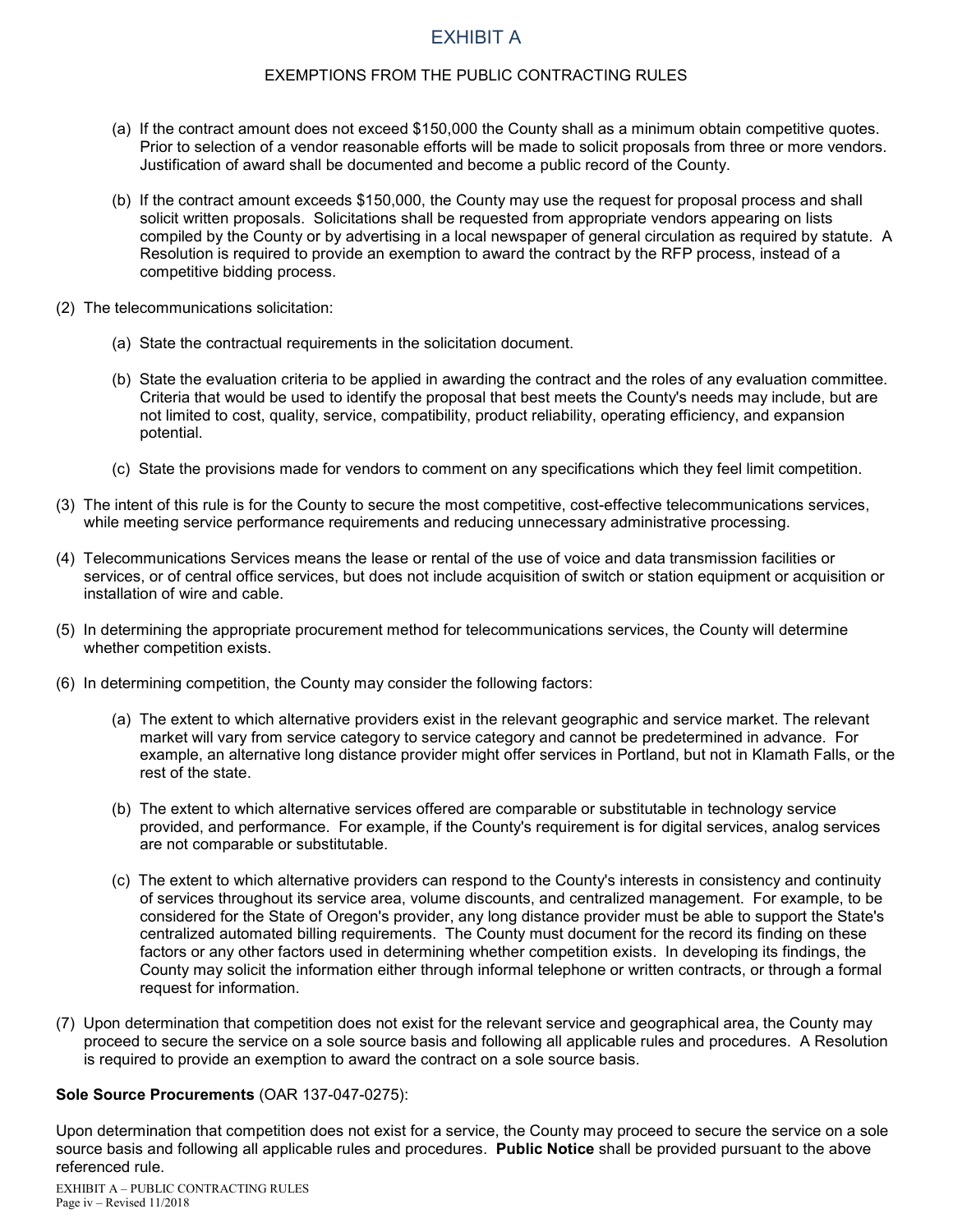#### EXEMPTIONS FROM THE PUBLIC CONTRACTING RULES

#### **EXEMPTIONS FOR ADDITIONAL CONTRACTS:**

The Local Contract Review Board may grant an exemption to contracts from competitive bidding if it finds:

- (1) The exemption is not likely to encourage favoritism in public contracts or substantially diminish competition in awarding the contract.
- (2) The exemption will result in substantial cost savings. In making such findings, the Board may consider the type, cost, amount of the contract, number of persons available to bid, and such other factors as the Board may deem appropriate.

#### **Contracts for Insurance** (ORS 279A.025):

The County may purchase **employee benefit insurance** without competitive bidding, regardless of dollar amount.

Contracts for insurance where either the annual or aggregate premium exceeds \$10,000 must be let by formal competitive bidding or by one of the following procedures:

- (1) Agent of Record: The County may appoint a licensed insurance agent (Agent of Record) to perform insurance services in connection with more than one insurance contract. Among the services to be provided is the securing of competitive proposals from insurance carriers for all coverages for which the agent of record is given responsibility:
	- (a) Prior to the selection of an agent of record, the County shall make reasonable efforts to inform known insurance agents in the competitive market area that it is considering such selection. These efforts shall include a public advertisement in at least one newspaper of general circulation in the area where the contract is to be performed. The advertisement shall generally describe the nature of the insurance that the County will require. If the amount of the annual premium for insurance, other than employee benefits insurance is likely to exceed \$10,000 per year, such notice shall also include a public advertisement in at least one trade publication of general circulation in the state.
	- (b) Any appointment period shall not exceed three years. Agents may serve more than one appointment period. Agents must qualify for appointment prior to each period as if each appointment period were the first.
	- (c) In selecting an agent of record, the County shall select the agent(s) most likely to perform the most costeffective services.
- (2) Specific Proposals for Insurance Contracts: The County may solicit proposals from licensed insurance agents for the purpose of acquiring specific insurance contracts subject to the following conditions:
	- (a) County shall make reasonable efforts to inform known insurance agents in the competitive market area of the subject matter of the contract, and to solicit proposals for providing the services required in connection with the contract. Such efforts shall include public advertisement in at least one newspaper of general circulation in the area where the contract is to be performed. If the amount of annual premium for insurance, other than employee benefits insurance, is likely to exceed \$10,000 per year, such notice shall also include a public advertisement in at least one trade publication of general circulation in the state.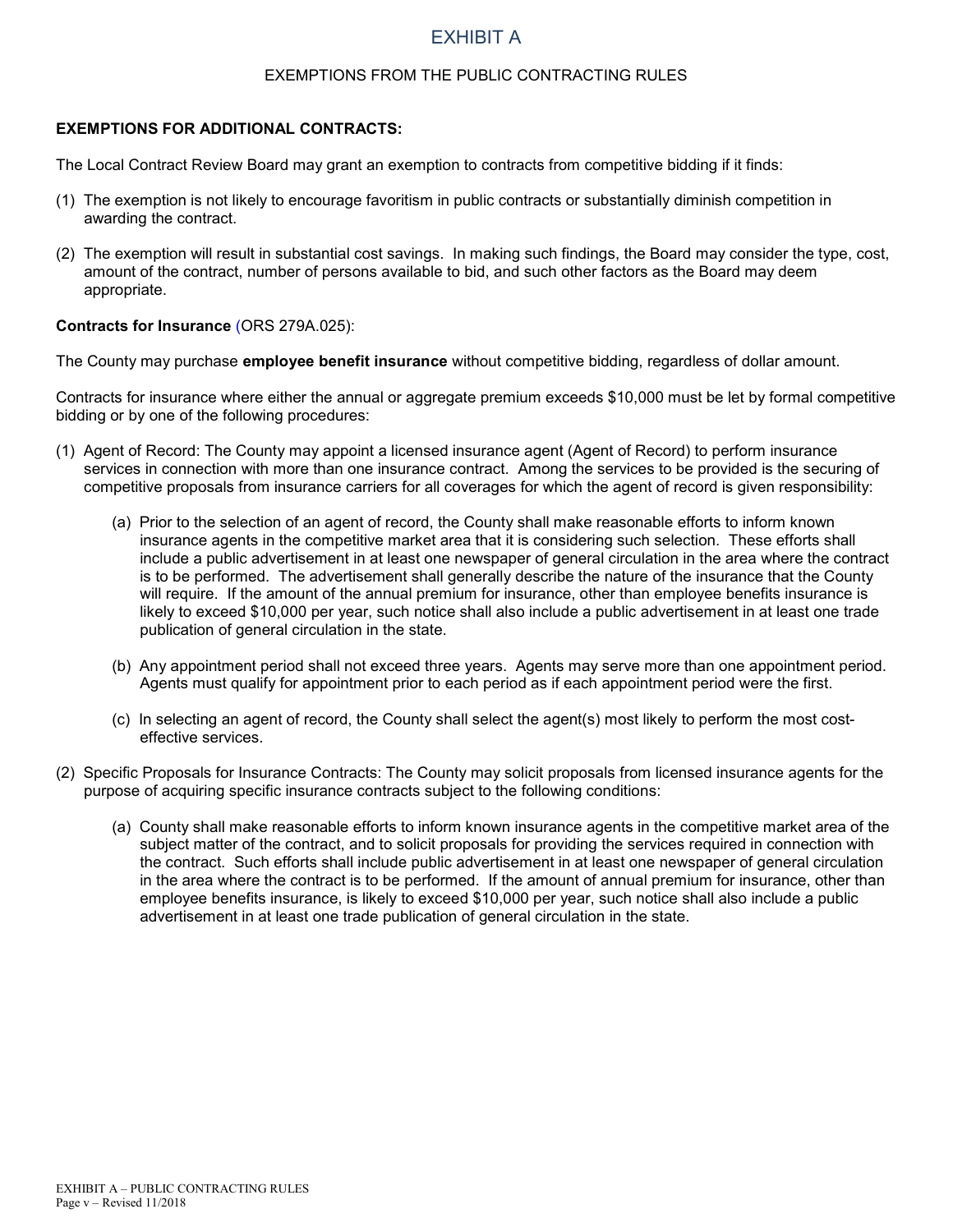#### **ALL PROOFS OF INSURANCE NAMING COUNTY AS ADDITIONAL INSURED MUST BE RECEIVED PRIOR TO COMMENCEMENT OF WORK**

#### *ALL CONTRACTS MUST INCLUDE THE FOLLOWING 1-9 LANGUAGE*

- 1. Contractor shall procure and maintain in force, for the entire duration of this Contract, insurance providing coverage for bodily injury and property damage which may arise out of the operations of the Contractor or his subcontractors, employees, agents, assigns or for anyone whose acts any of them may be liable. Such insurance shall have coverage limits equal to or greater than the minimum limits set forth herein.
- 2. Contractor shall furnish to Klamath County an Accord 25-S certificate of insurance evidencing the existence of all insurance coverage(s) required by this contract prior to the commencement of any work.
- 3. Contractor shall endorse the Contractor General Liability (CGL) to include Klamath County as an "additional insured", including coverage for products and completed operations, and a copy of this endorsement shall accompany each certificate. The additional insurance endorsement shall be CG2010\1985 edition or its equivalent.
- 4. **NOTICE OF CANCELLATION OR CHANGE**. There shall be no cancellation, material change, reduction of limits or intent not to renew the insurance coverage(s) without 30 days' written notice from the Contractor or its insurer(s) to the County.
- 5. Contractor's insurance shall be primary and not excess to, or contributory with any insurance coverage provided by Klamath County. Contractor's insurance shall be endorsed to provide project specific aggregate limits with respect to project covered by this contract.
- 6. CGL coverage, including products and completed operations coverage, shall be maintained from the date work commences until two years after the work has been completed.
- 7. If the work required by this contract or the location of the work specified in this contract constitutes an exposure to the employees of the contractor or his subcontractors under the U.S. Longshoremen and harbor Workers Act, The Jones Act, or under any laws, regulations or statutes that apply to maritime workers, the contractor shall ensure that proper coverage is purchased and maintained.
- 8. Contractor and all Subcontractors shall endorse the Worker's Compensation coverage to provide a "waiver of subrogation" in favor of Klamath County when available.
- 9. Klamath County will waive the required Worker's Compensation (WC) coverage if the Contractor submits a letter, on official letter head, stating they agree that they will obtain WC coverage immediately upon utilizing volunteers or hiring any employees during the period of the contract.
- 10. Klamath County will waive the required Auto Liability coverage if the Contractor submits a letter, on official letter head, stating absolutely no driving will be done related to the contract and that they will obtain Auto Liability coverage in advance if they travel in any way in support of the contract, i.e. training our staff, meetings to implement, etc.
- 11. Contractor shall ensure that the County is provided with a renewal certificate at least thirty (30) days prior to the expiration date of the coverage in the event that the original certificate expires prior to the scheduled termination of the Contract.

#### **\*\*\*\*\*\*\*\*All exemptions must be evaluated for the County's risk exposure by the Contract and Risk Manager and County Counsel prior to approval by the BOCC**

- **Personal Services Contracts:** Used to contract for personal services such as consultants or trainers.
	- a. Contracts should have the following:
		- General Liability
			- $\circ$  Each Occurrence \$2,000,000<br> $\circ$  Aggregate \$4,000.000
			- $\circ$  Aggregate \$4,000,000<br> $\circ$  Operations \$2.000.000
			- o Operations \$2,000,000
				- Products and Completed
			- o Personal/Advertising Injury \$2,000,000
		- □ Auto Liability, If Applicable
			- o Combined Single \$1,000,000
		- □ Workers' Compensation, If Applicable
			- o Statutory Limits
			- Employers Liability<br>■ \$500,000
			- \$500,000
		- □ Indemnity Clause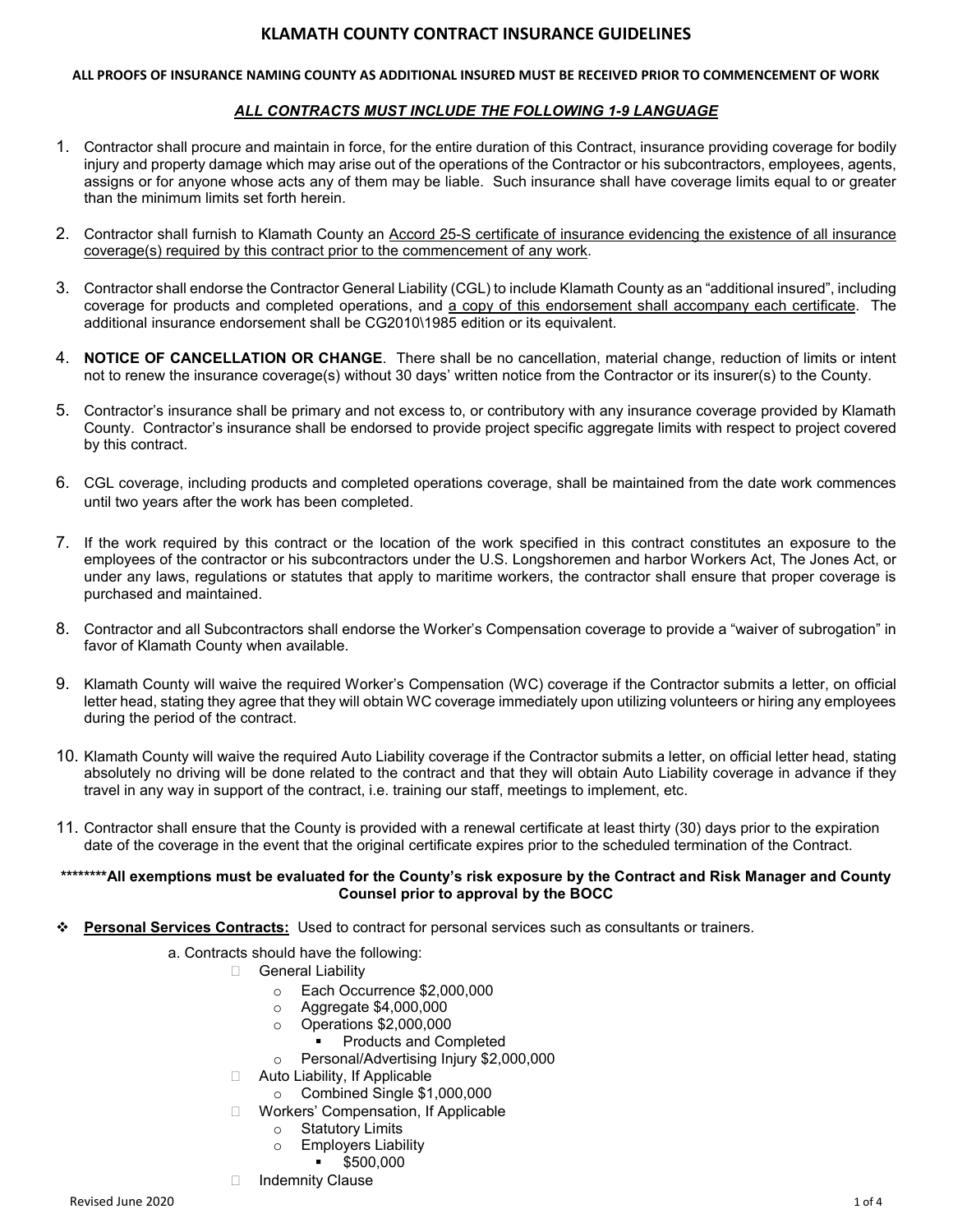- **Professional Services Contracts:** Used to contract for professional services such as attorney, architect, broker, engineer. a. Contracts should have the following:
	- General Liability
		- o Each Occurrence \$2,000,000<br>○ Aggregate \$4,000,000
		- $\circ$  Aggregate \$4,000,000<br> $\circ$  Operations \$2,000,000
		- Operations \$2,000,000<br>Products and Co
		- Products and Completed
		- o Personal/Advertising Injury \$2,000,000
		- □ Auto Liability
			- o Combined Single \$1,000,000
		- □ Workers' Compensation
			- o Statutory Limits<br>○ Employers Liab
				- **Employers Liability**
				- \$500,000
		- □ Professional Liability, If Applicable
			- Errors/Omission \$2,000,000
		- □ Indemnity Clause
- **Public Contracts:**This type of contract is used for the purchase of goods and services such as landscaping, light construction (building a fence), a new copier etc.
	- a. Contracts should have the following:
		- General Liability
			- o Each Occurrence \$2,000,000
			- o Aggregate \$4,000,000
			- o Operations \$2,000,000
				- **Products and Completed**
			- o Personal/Advertising Injury \$2,000,000
		- □ Auto Liability
			- o Combined Single \$1,000,000
		- D Pollution, If Applicable
			- o Each Occurrence \$2,000,000
			- o Aggregate \$4,000,000
		- Workers' Compensation
			- o Statutory Limits
			- $\circ$  Employers Liability
				- \$500,000
		- □ Professional Liability, If Applicable
			- Errors/Omission \$2,000,000
		- □ Indemnity Clause
- **Lease Agreements:** Lease out county owned building to a third party.
	- a. Agreements should have the following:
		- General Liability
			- o Each Occurrence \$2,000,000
			- o Aggregate \$4,000,000
			- o Operations \$2,000,000
				- Products and Completed
			- o Personal/Advertising \$2,000,000
		- Workers' Compensation
			- o Statutory Limits
			- o Employers Liability
				- $\bullet$  \$500,000
			- **Indemnity Clause**
			- Waiver of Subrogation Clause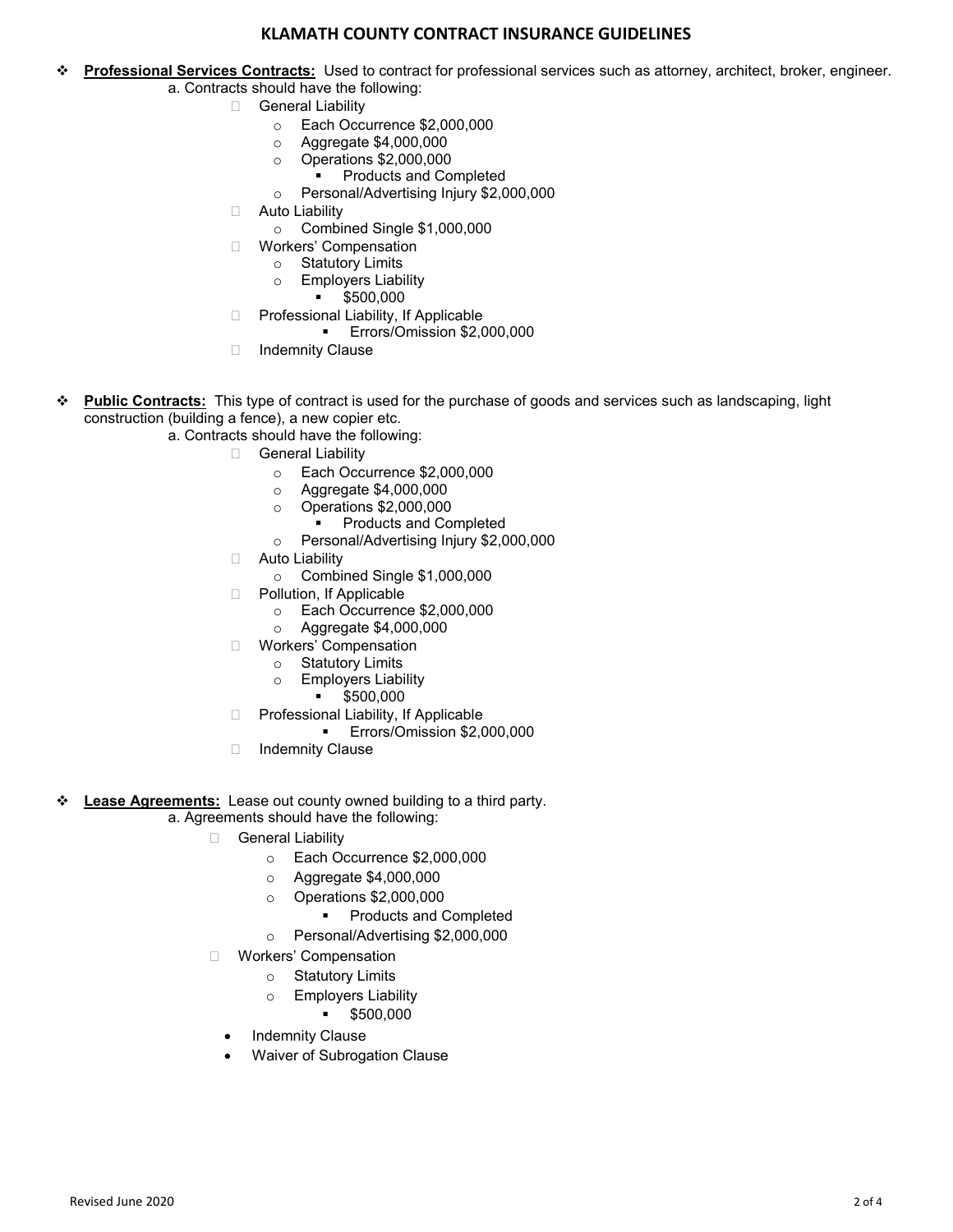- **Construction Contracts:** For construction and remodeling. To include heavy construction, right-of-way work, water or sewer repair, significant engineering or architectural work, bridge repair and road construction.
	- a. Contracts should have the following:
		- General Liability
			- o Each Occurrence \$5,000,000
			- $\circ$  Aggregate \$6,000,000<br> $\circ$  Operations \$5,000,000
			- Operations \$5,000,000<br>Products and Co
			- Products and Completed
			- o Personal/Advertising Injury \$5,000,000
		- □ Auto Liability
			- o Combined Single \$1,000,000
		- D Pollution, If Applicable
			- $\circ$  Each Occurrence \$5,000,000<br> $\circ$  Aggregate \$6,000,000
			- o Aggregate \$6,000,000
		- Workers' Compensation
			- o Statutory Limits<br>○ Employers Liab
				- **Employers Liability**
				- \$500,000
		- D Professional Liability, If Applicable
			- Errors/Omission \$5,000,000
		- □ Builders' Risk Insurance
			- Full amount of project to include earthquake and flood. Deductible no more than \$5,000
		- □ Indemnity Clause

#### **Public Work's Contracted Snow Plowing:**

- a. Contractors should have the following
	- General Liability
		- o Each Occurrence \$1,000,000
		- o Aggregate \$2,000,000
		- o Operations \$1,000,000
			- Products and Completed
		- o Personal/Advertising Injury \$1,000,000
	- □ Auto Liability
		- o Combined Single \$1,000,000
	- D Pollution, If Applicable
		- o Each Occurrence \$1,000,000
		- o Aggregate \$2,000,000
	- □ Workers Compensation
		- o Statutory Limits
		- o Employers Liability
			- $-$ \$500,000
	- □ Professional Liability, If Applicable
		- o Errors & Omissions \$1,000,000
	- □ **Indemnity Clause**
- **Tourism/Economic Development Grants:** All awarded Tourism and Economic Development Grants are subject to County Counsel and Contract & Risk Manager review. The below amounts will be required for all Tourism and Economic Development Grants not using the County Logo, unless greater liability is determined by County review, this determination will require greater limits of: Each Occurrence \$2,000,000/Aggregate \$4,000,000.
	- a. Contracts should have the following:
		- General Liability
			- o Each Occurrence \$1,000,000
			- o Aggregate \$2,000,000
			- o Operations \$1,000,000
				- Products and Completed
			- o Personal/Advertising Injury \$1,000,000
			- □ Auto Liability, If Applicable
				- o Combined Single \$1,000,000
			- □ Workers' Compensation, If Applicable
				- o Statutory Limits
				- o Employers Liability
				- \$500,000
			- Indemnity Clause